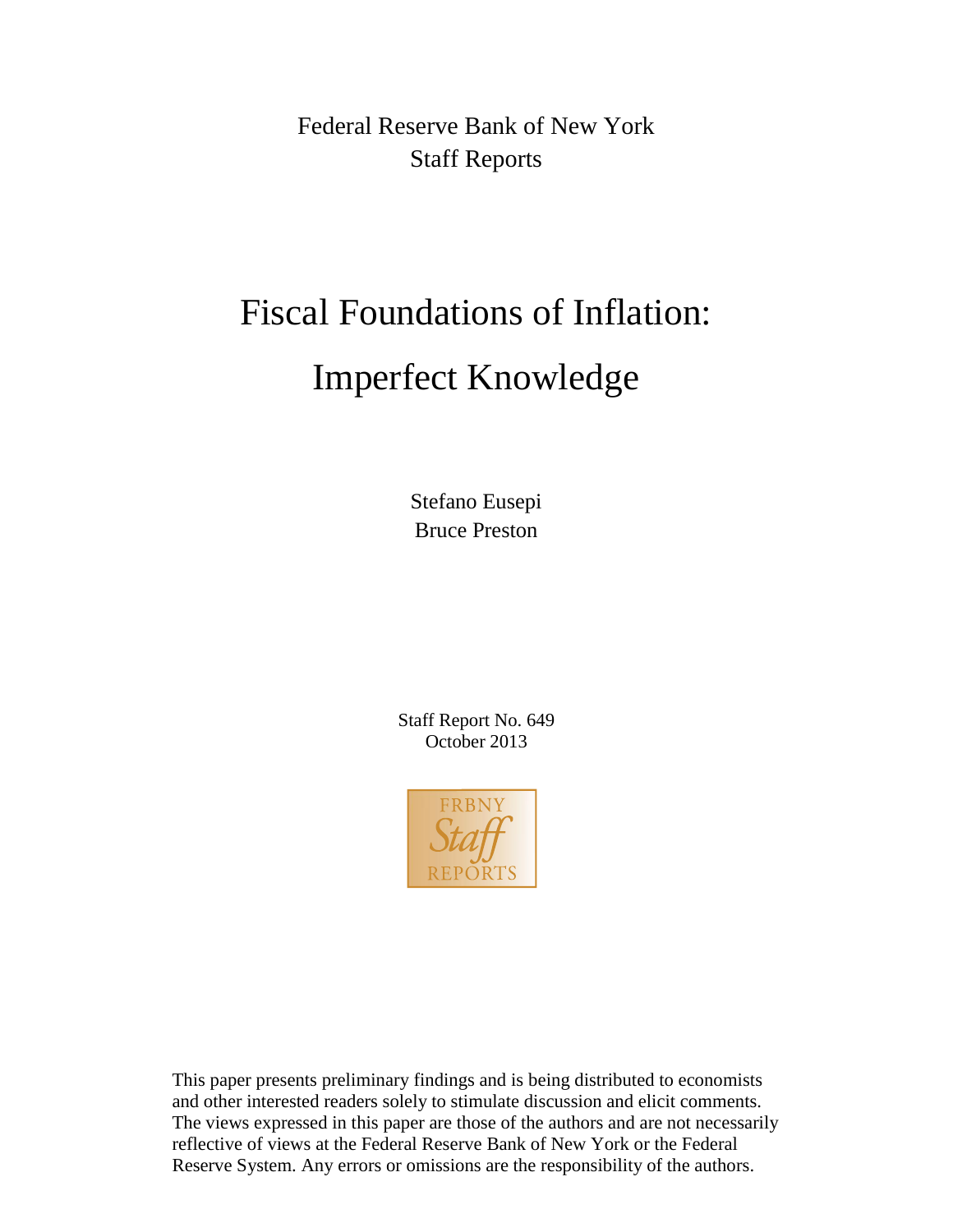#### **Fiscal Foundations of Inflation: Imperfect Knowledge**

Stefano Eusepi and Bruce Preston *Federal Reserve Bank of New York Staff Reports*, no. 649 October 2013 JEL classification: E32, D83, D84

#### **Abstract**

This paper proposes a theory of the fiscal foundations of inflation based on imperfect knowledge and learning. The theory is similar in spirit to, but distinct from, unpleasant monetarist arithmetic and the fiscal theory of the price level. Because the assumption of imperfect knowledge breaks Ricardian equivalence, details of fiscal policy, such as the average scale and composition of the public debt, matter for inflation. As a result, fiscal policy constrains the efficacy of monetary policy. Heavily indebted economies with debt maturity structures observed in many countries require aggressive monetary policy to anchor inflation expectations. The model predicts that the Great Moderation period would not have been so moderate had fiscal policy been characterized by a scale and composition of public debt now witnessed in some advanced economies in the aftermath of the 2007-09 global recession.

Key words: debt management policy, maturity structure, monetary policy, expectations stabilization, Great Moderation

\_\_\_\_\_\_\_\_\_\_\_\_\_\_\_\_\_

Eusepi: Federal Reserve Bank of New York (e-mail: stefano.eusepi@ny.frb.org). Preston: Monash University (e-mail: bruce.preston@monash.edu). This paper was previously distributed as "The Maturity Structure of Debt, Monetary Policy and Expectations Stabilization." The authors are indebted to John Cochrane, Eric Leeper, and discussants Kosuke Aoki, Francesco Bianchi, Chris Sims, and Leopold von Thadden for detailed comments and exchange of ideas. They also thank Leon Berkelmans, Bill Branch, Marc Giannoni, Sylvain Leduc, Fabio Milani, Ricardo Reis, and John Williams for useful discussions. The ideas contained in this paper also benefited from comments by seminar participants at the Australian National University, Brown University, Cambridge University, the 23rd NBER-TRIO Conference, the Central Bank of Brazil, the Bank of England, Deakin University, Monash University, the European Commission conference "Fiscal Policy in the Aftermath of the Financial Crisis," the University of California Santa Barbara conference "Old and New Ideas about Fiscal Policy," the Federal Reserve Banks of New York and San Francisco, the 2011 Society for Economic Dynamics meeting, Seoul National University, and the Sveriges Riksbank. The views expressed in this paper are those of the authors and do not necessarily reflect the position of the Federal Reserve Bank of New York or the Federal Reserve System.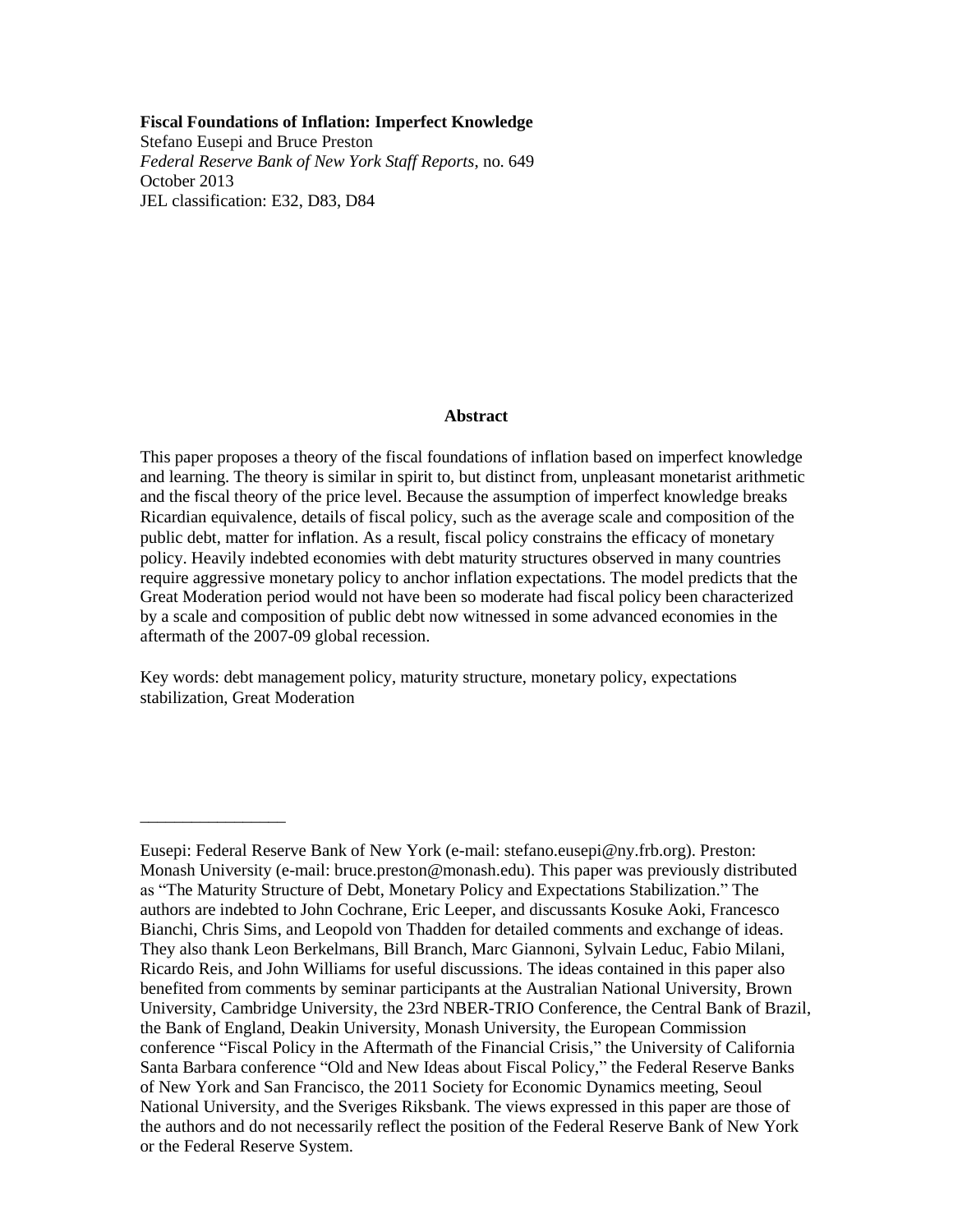# 1 Introduction

In the aftermath of the 2007-2009 global recession many countries have experienced a sharp increase in their public debt-to-GDP ratios as a result of expansionary fiscal policy (figure  $1$ , left panel). An important theoretical and practical issue concerns the consequences of these Öscal developments for future macroeconomic stability, in particular for ináation. This paper proposes a theory of the ináation consequences of Öscal policy based on imperfect knowledge and learning. Permitting beliefs to depart either temporarily or permanently from those consistent with rational expectations equilibrium leads to departures from Ricardian equivalence, creating a link between the path of government debt, taxes and inflation.<sup>1</sup> For economies with a high level of government debt of average duration commonly observed in many countries, this link is sufficiently strong to hinder a central bank's pursuit of price stability. The theory is then used to evaluate the role of fiscal policy during the Great Moderation in the US. To date the literature has focused on "good luck" versus "good monetary policy", with little discussion of the contributing role of fiscal policy to economic stability.<sup>2</sup> The results reveal that if the US had debt levels now witnessed in many advanced countries, then the Great Moderation would not have been so moderate  $-$  macroeconomic volatility would have been similar to earlier decades.

These findings stand in stark contrast with the conventional view of stabilization policy which emerged during the years of the Great Moderation  $\sim$  see Clarida, Gali, and Gertler  $(1999)$ . According to this view fiscal policy satisfies a strong irrelevance property. Monetary policy provides the nominal anchor by responding aggressively to inflation, while fiscal policy maintains the value of the public debt. In the language of Leeper (1991) monetary policy is active, fiscal policy is passive, and the equilibrium is Ricardian. Changes in the size and maturity composition of nominal government liabilities have no impact on ináation. This result, however, depends strongly on the assumption of rational expectations and, in particular, a complete understanding of the current and future policy regime at any point in time. Given the profound uncertainty surrounding recent monetary and fiscal frameworks in many countries, and a constantly changing economic environment, this benchmark can only be viewed

<sup>&</sup>lt;sup>1</sup>See Evans, Honkapohja, and Mitra (2012), Eusepi and Preston (2012) and Woodford (2012) for relevant discussion.

 $2$ See, for example, Stock and Watson  $(2002)$ .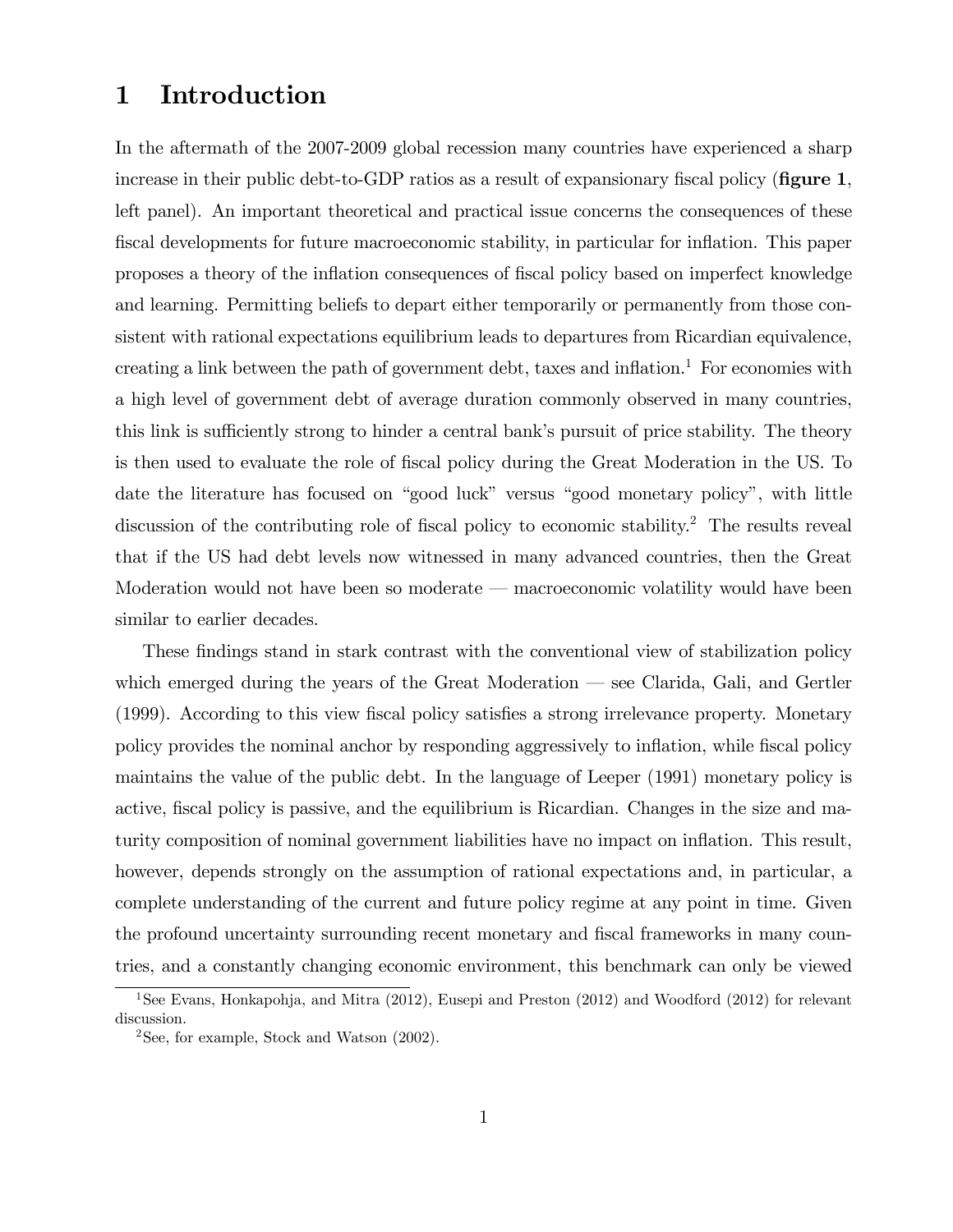

Figure 1: Size and maturity composition of debt. The figure shows the evolution of debt-to-GDP ratios and average maturity of debt for a selected group of countries. The debtto-GDP time series is measured as net financial liabilities as a percentage of nominal GDP; the average maturity of debt is measured as the average term to maturity of total outstanding government debt. The data source is the OECD database.

as a very stringent assumption.<sup>3</sup>

Consider a flexible-price endowment economy with long-term government debt. Monetary and fiscal policy are specified by simple rules. The monetary rule prescribes that the short-term nominal rate responds more than proportionally to inflation, while the fiscal rule adjusts lump-sum taxes more than proportionally to changes in government debt. Under rational expectations this policy framework induces a Ricardian equilibrium. Fiscal policy has no monetary consequences. Now suppose agents have imperfect knowledge, modeled as uncertainty about the long-term equilibrium level of ináation and taxes. Interpret this as either fundamental uncertainty about the policy regime, or imperfect credibility about policy objectives. Following Marcet and Sargent (1989) and Evans and Honkapohja (2001), to learn about the long-run objectives of policy, agents employ a simple linear econometric model with an unobserved drift, estimated each period as new data become available. Estimates of average inflation and taxes are updated in response to past forecast errors. This is an intuitive model of expectations formation supported by empirical evidence.<sup>4</sup> This kind of belief

<sup>3</sup>See Davig and Leeper (2006) and Bianchi (2010).

<sup>4</sup>See Adam, Marcet, and Nicolini (2012), Adam, Beutel, and Marcet (2013), Eusepi and Preston (2011), Milani (2007) and Slobodyan and Wouters (2012).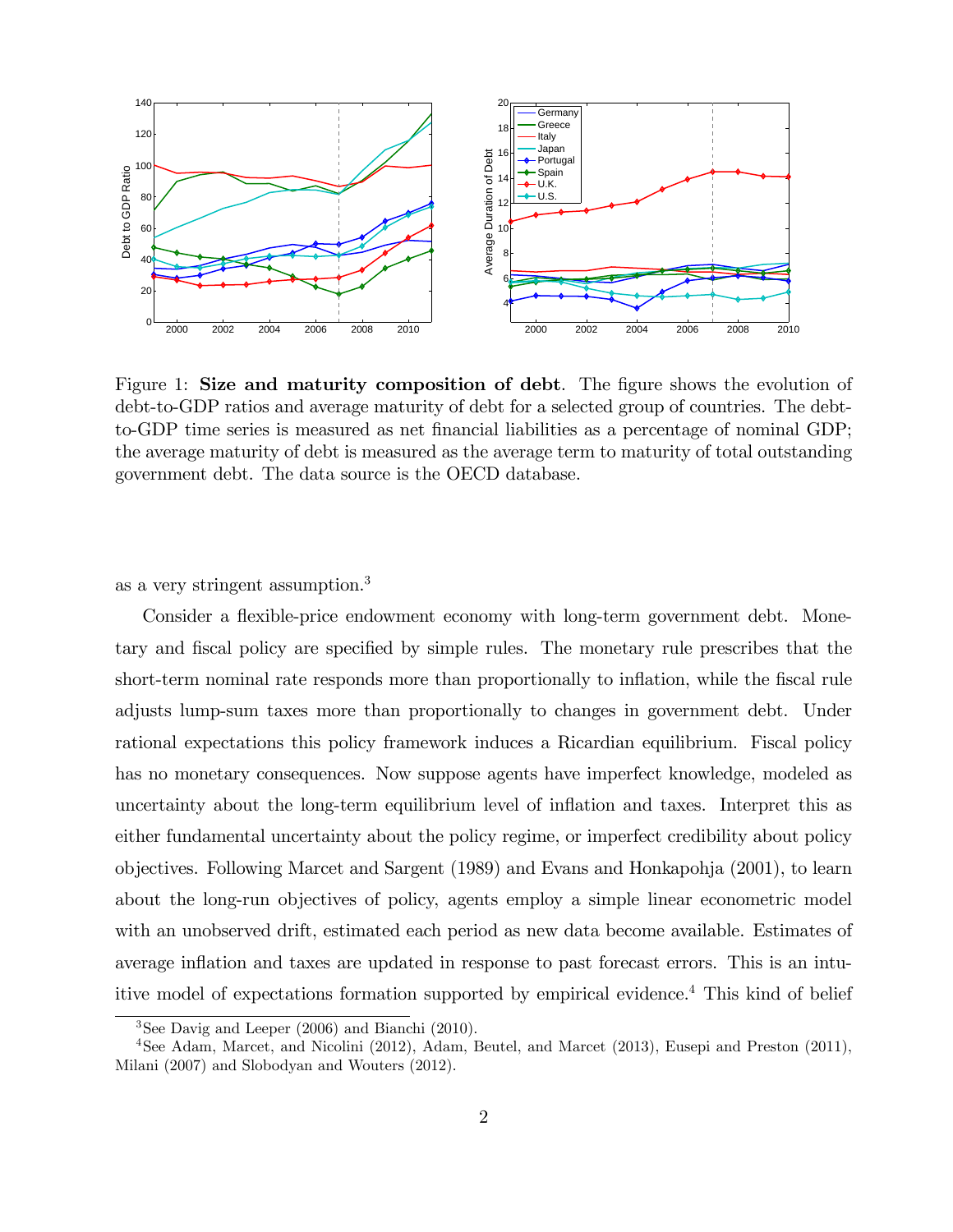structure is an example of "end-point uncertainty"  $\sim$  see, for example, Kozicki and Tinsley (2001) for an asset pricing application.

In this simple imperfect-knowledge economy analytic results for stability  $-$  defined as the set of policies which ensure agents correctly learn the long-run objectives of policy  $-$  reveal that elevated debt levels and moderate-maturity structures, between 2 and 7 years, and therefore similar to those displayed by many countries (figure 1, right panel), are destabilizing. To anchor ináation expectations monetary policy must respond aggressively to changes in inflation, over and above adjustments in the stance of policy prescribed by the Taylor principle. Conversely, both low and high average duration debt are desirable as they promote stability even in heavily indebted economies. The results contrast markedly with a rational expectations analysis of the model: the Taylor principle is sufficient for expectations stability regardless of the properties of issued debt.

How and why do the scale and composition of debt matter for inflation stabilization? Two aspects of the model are decisive: the wealth effects arising from shifts in expected taxes and the self-referential nature of the agents' learning process. Consumption demand depends both on intertemporal substitution of consumption and on wealth effects attached to holdings of the public debt. Under rational expectations the wealth effects are zero at all times: fiscal consequences of monetary policy are fully offset by anticipated changes in the present value of taxes. The transmission channel of monetary policy operates only through the intertemporal substitution of consumption.<sup>5</sup> Under learning, the estimated present discounted value of taxes does not necessarily offset changes in debt holdings, as agents are uncertain about their long-run tax burden. The resulting mismatch between government debt holdings and the estimated present discounted value of taxes generates wealth effects on consumption demand.<sup>6</sup> The strength of non-Ricardian effects on consumption and their implications for macroeconomic stability depend on the relative strength of substitution and wealth components of consumption demand. Imperfect knowledge re-weights the relative importance of wealth and substitution effects compared to a rational expectations analysis of the model. This is the

<sup>&</sup>lt;sup>5</sup>See Clarida, Gali, and Gertler (1999) and Woodford (2003).

 ${}^{6}$ In this way the theory is close related but distinct from the fiscal theory of the price level — see Leeper (1991), Sims (1994), Woodford (1996) and Cochrane (2001). The Öscal theory of the price level asserts that when monetary policy is passive and fiscal policy is active rationally anticipated shifts in the present value of tax obligations generate wealth effects on aggregate demand. The theory proposed here does not rely on this alternative configuration of policy. Wealth effects instead arise from a misspecified model of tax obligations.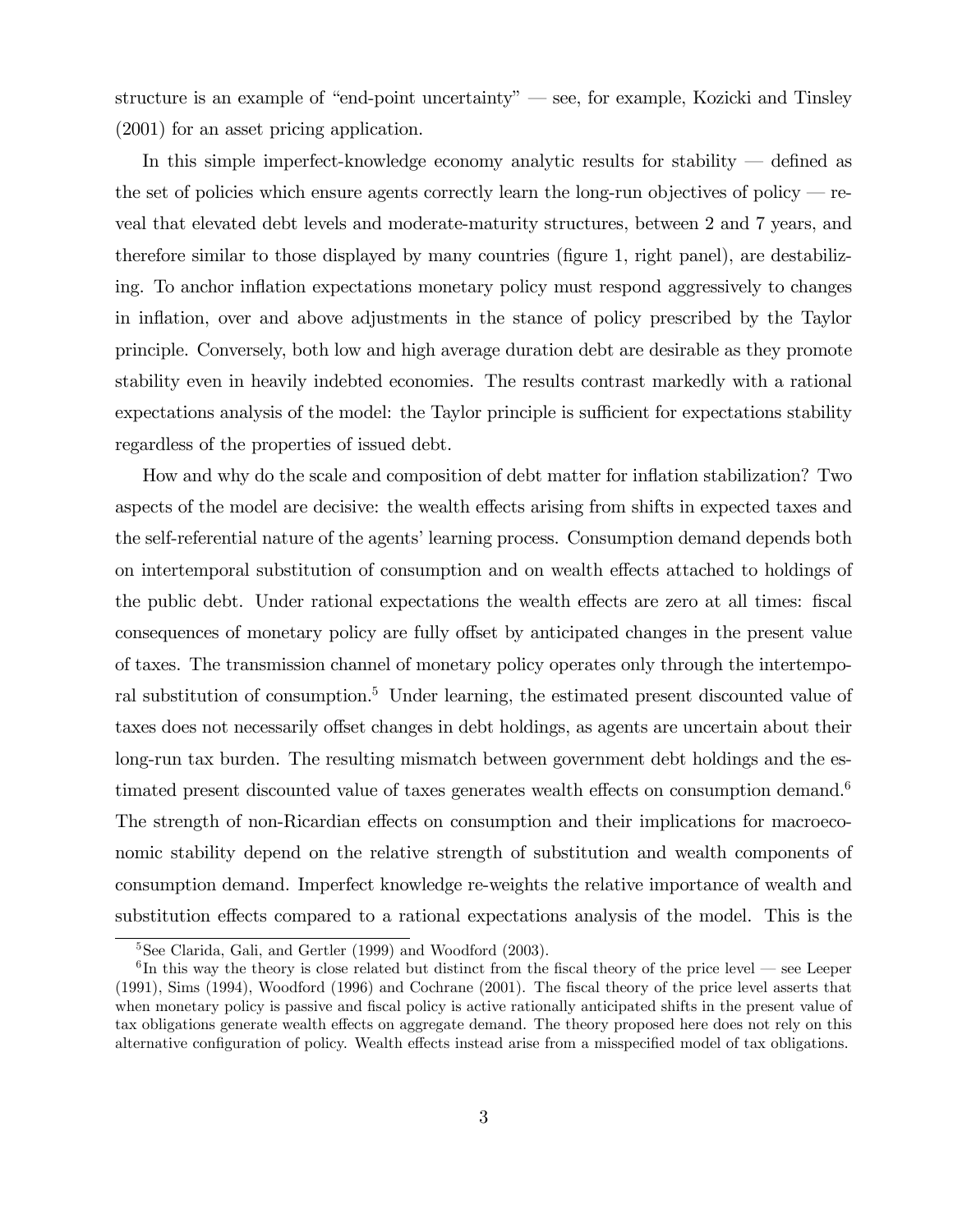first key model property.

While the result that learning can induce temporary deviations from Ricardian equivalence is unsurprising, the question is: under what conditions does it have significant implications for monetary policy? The answer depends on the second key property of the model. The model is "self-referential" in the sense of Marcet and Sargent  $(1989)$ : beliefs affect the data-generating process, which in turn affect beliefs. Changes in expected monetary policy, reflecting changes in inflation expectations, shift the price of long-term government bonds and, as a result, the path of government debt accumulation and taxes. The resulting changes in taxes and tax expectations lead to wealth effects on consumption demand which feed back into inflation dynamics and monetary policy expectations, closing the loop. As monetary and fiscal expectations errors are propagated through the economy, they become partially self-fulfilling, opening the door to instability.

The degree of self-referentiality depends on the interaction of monetary and fiscal policy, and in particular, the scale and composition of the public debt. High average levels of public debt increase the relative weight of wealth effects on consumption discussed above. In turn, the sensitivity of debt accumulation to policy expectations depends non-monotonically on the average duration of government debt. With one-period debt the bond price does not depend on expectations  $-$  tax dynamics are independent of expectations and not self-referential. However, as the average duration rises, bond price becomes increasingly sensitive to monetary policy expectations. At the same time the fraction of outstanding debt rolled over in any period diminishes. These two countervailing effects  $-$  the first destabilizing and the second stabilizing  $\sim$  deliver the non-monotonicity. In the limit of consol bonds debt is never rolled over so the price effects vanish  $-$  tax dynamics are again independent of expectations and not self-referential.

High levels of intermediate-duration government debt make the economy highly selfreferential: even small deviations from rational beliefs have long-lasting effects on the equilibrium dynamics. Conversely, in economies where government debt has low or very large average duration, or where the debt-to-GDP ratio is small, the Taylor principle is restored. This Önding underscores an important general principle: models with limited self-referentiality are well approximated by a rational expectations analysis.

The theoretical results suggest fiscal policy is potentially important to our understanding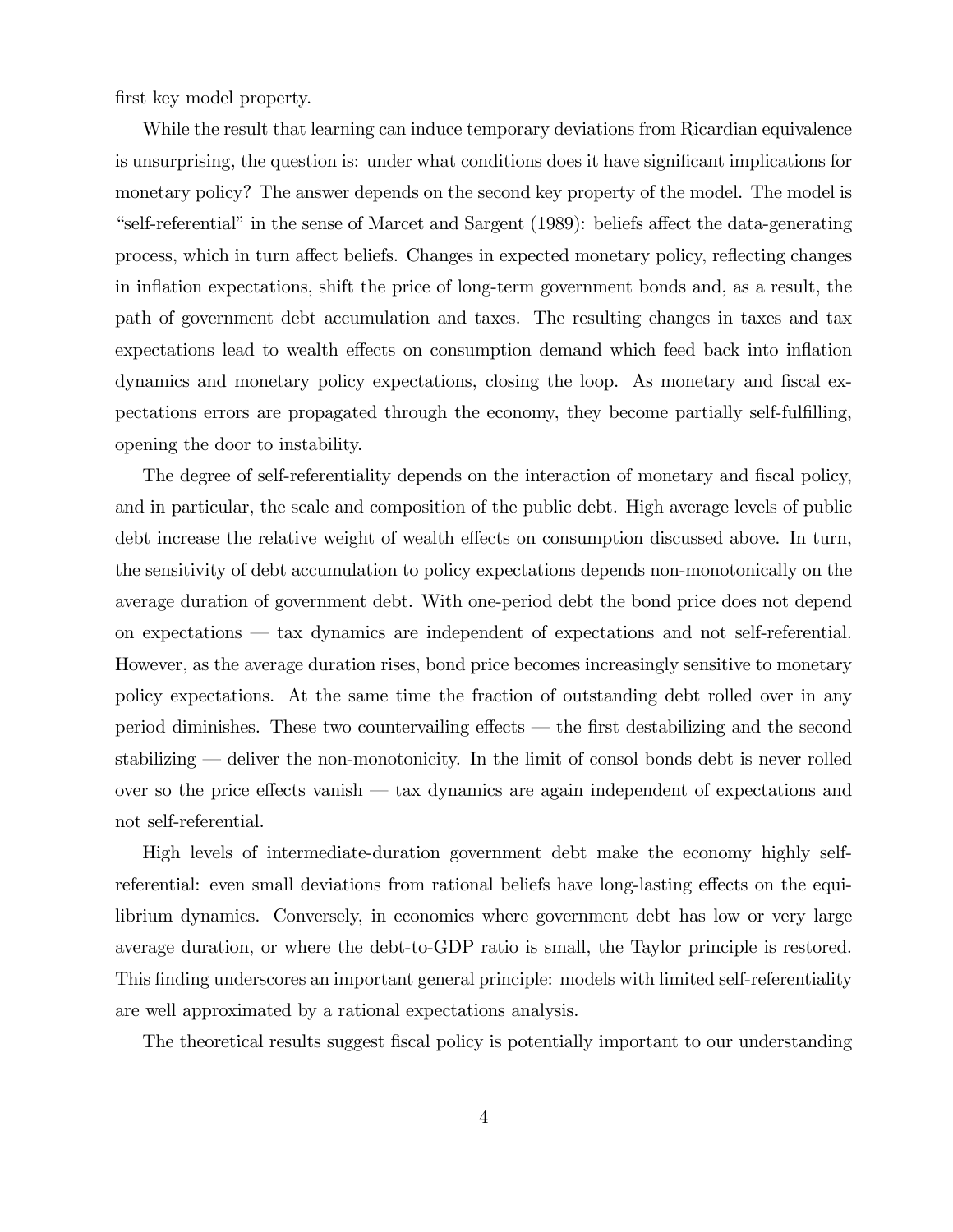of US monetary history, and in particular, important to explaining the Great Moderation. An interesting feature of the data over this period is the relative stability of the US economy, coupled with the gradual decline in long-term inflation expectations. This adjustment, which started with the Volcker disinflation and spans the 1990s, can be interpreted as market participants' gradually learning about a new monetary policy regime with low average inflation. A large literature has attributed the relative stability of this period either to good monetary policy, as described by a policy rule satisfying the Taylor principle, or to 'good luck', a period of relatively low volatility of shocks. These analyses, however, do not investigate the role of key aspects of fiscal policy, like the size and composition of government debt. To explore this possibility, the model is extended to include nominal rigidities, endogenous labor supply and distortionary taxes. The model is used to recover economic disturbances and shown to capture well movements in various measures of ináation expectations. Counterfactual simulations making different assumptions about the size and composition of government debt, and leaving monetary policy and the estimated disturbances unchanged, demonstrate that the Great Moderation period, 1984-2007, would have been less moderate had fiscal policy been characterized by high-debt levels and short-maturity structures.

Improved monetary policy or declining volatility of economic disturbances did not alone deliver the Great Moderation. It also required judicious debt-management policy in terms of having a low level of government debt. Taking as given the average maturity structure of US government debt, had the government debt-to-GDP ratio been above 150% the US economy would have experienced volatility in ináation and detrended output not much lower than over the period 1955-1983. Moreover, long-maturity structures of debt, in excess of 15 years, would have maintained inflation stability, even if the US economy had very high levels of debt. This suggests that countries where the average maturity of debt is tilted toward very long maturities can, *ceteris paribus*, afford to have higher debt-to-GDP ratios without creating macroeconomic volatility. As shown on  $figure 1$ , the only country with such a long maturity of debt in our sample is the United Kingdom.

The findings of this analysis have clear predictions for the near-term evolution of the US and many other economies which face severe fiscal imbalances. To support aggregate demand, these economies have shifted to high levels of public indebtedness and a shortened maturity structure due to large-scale asset purchase programs. The above results indicate that further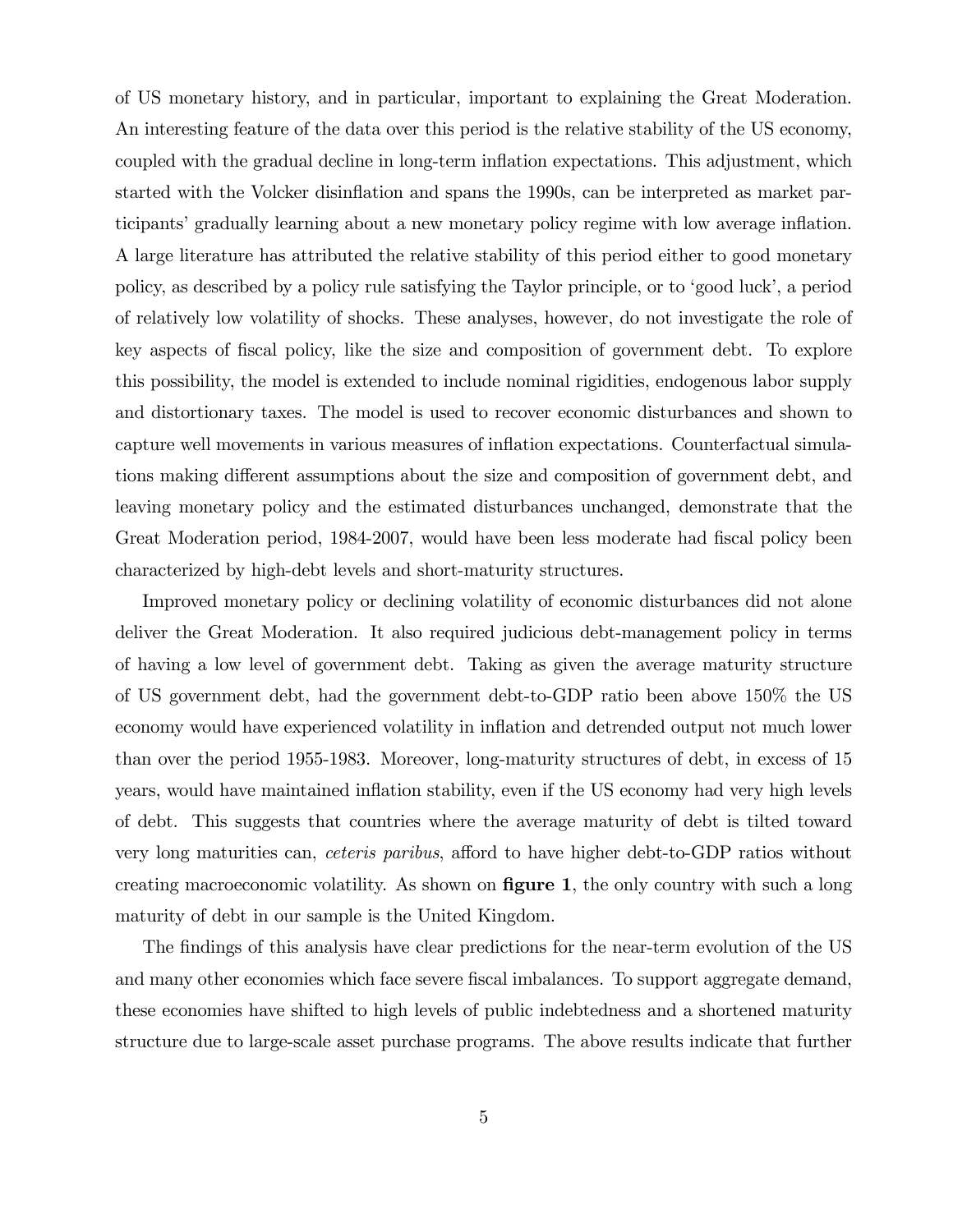deterioration in fiscal conditions could lead to macroeconomic volatility, as central banks' ability to stabilize inflation would be severely impaired.

# 2 An Endowment Economy

This section presents a simple flexible-price endowment economy with long-term nominal bonds. This permits analytical characterization of the interactions between monetary and fiscal policy, and specifically the constraints imposed by the scale and composition of the public debt on the choice of monetary policy rule.

The pivotal modeling departure from standard analyses is the assumption that agents have incomplete knowledge about the economic environment: they form expectations using data from the economic system in which they operate. Learning is introduced following the anticipated utility approach as described by Kreps (1998) and Sargent (1999). The analysis follows Marcet and Sargent (1989) and Preston (2005), solving for optimal decisions conditional on current beliefs.

### 2.1 Households

The economy is populated by a continuum of households seeking to maximize future expected discounted utility

$$
\hat{E}_t^i \sum_{T=t}^{\infty} \beta^{T-t} \frac{C_T(i)^{1-\sigma}}{1-\sigma} \tag{1}
$$

where  $\sigma > 0$ ,  $0 < \beta < 1$  and  $C_t(i)$  denotes household  $-i$  consumption in period t. The operator  $\hat{E}^i_t$  denotes the beliefs at time t held by each household i, described below. Households have access to two types of nominal assets supplied by the government: one-period debt,  $B_t^s$ , with price  $P_t^s$ ; and a more general portfolio of debt,  $B_t^m$ , with price  $P_t^m$ . Following Woodford (1998, 2001), the latter asset has payment structure  $\rho^{T-(t+1)}$  for  $T > t$  and  $0 \le \rho \le 1$ . The value of such an instrument issued in period t in any future period  $t + j$  is  $P_{t+j}^{m-j} = \rho^j P_{t+j}^m$ . The asset can be interpreted as a portfolio of infinitely many bonds, with weights along the maturity structure given by  $\rho^{T-(t+1)}$ . Varying the parameter  $\rho$  varies the average maturity of the asset.<sup>7</sup> For example, when  $\rho = 0$  the portfolio comprises one-period debt; and when  $\rho = 1$  the portfolio comprises console bonds.

<sup>&</sup>lt;sup>7</sup>An elegant feature of this structure is that it permits discussion of debt maturity with the addition of single state variable.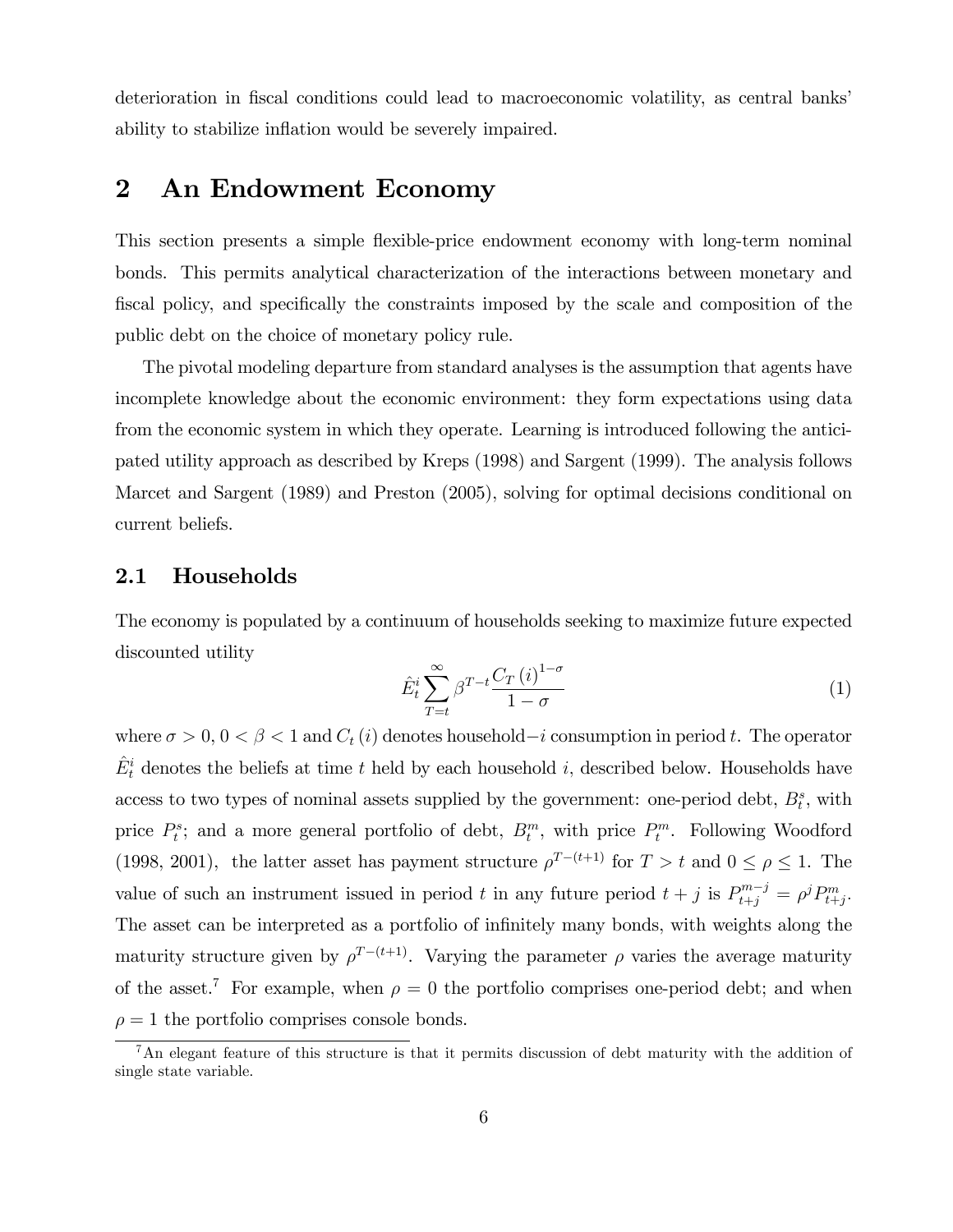Define  $P_t$  as the price level at period t. Letting  $b_t^s(i) \equiv B_t^s(i)/P_t$  and  $b_t^m(i) \equiv B_t^m(i)/P_t$ , household *i*'s real wealth is defined by  $\mathbb{W}_t(i) \equiv P_t^s b_t^s(i) + P_t^m b_t^m(i)$ . The budget constraint is given by

$$
\mathbb{W}_{t}(i) \leq R_{t}^{m} \pi_{t}^{-1} \mathbb{W}_{t-1}(i) + \left(R_{t-1}^{s} - R_{t}^{m}\right) P_{t-1}^{s} b_{t-1}^{s}(i) + y_{t}\left(i\right) - \tau_{t}(i) - C_{t}\left(i\right) \tag{2}
$$

where  $R_t^m = (1 + \rho P_t^m) / P_{t-1}^m$  and  $R_{t-1}^s = 1 / P_{t-1}^s$  denote realized returns from holding each asset, with the latter implicitly defining the period nominal interest rate, the instrument of central bank policy. Each period agents receive a stochastic endowment,  $y_t(i)$ , assumed for simplicity to be an i.i.d. random variable, and pay lump-sum taxes  $\tau_t(i)$ . In addition agents face a no-Ponzi constraint of the form

$$
\lim_{T \to \infty} \hat{E}_t^i \left( \prod_{s=0}^{T-t} R_{t+s}^m \pi_{t+s}^{-1} \right)^{-1} \mathbb{W}_T(i) \ge 0 \tag{3}
$$

where  $\pi_t = P_t/P_{t-1}$ .

To summarize households choose sequences  $\{C_T(i), \mathbb{W}_T(i), b_T^s(i)\}_{T=t}^{\infty}$  to maximize utility, (1), subject to (2) and (3), given initial wealth  $\mathbb{W}_{t-1}(i)$  and their beliefs regarding the evolution of the endowment, taxes and asset returns. Conditional on beliefs, optimality requires (2) and (3) hold with equality and satisfaction of

$$
C_t^{-\sigma}(i) = \hat{E}_t^i \left[ R_t^s \frac{C_{t+1}^{-\sigma}(i)}{\pi_{t+1}} \right] \tag{4}
$$

$$
C_t^{-\sigma}(i) = \hat{E}_t^i \left[ \frac{1 + \rho P_{t+1}^m}{P_t^m} \frac{C_{t+1}^{-\sigma}(i)}{\pi_{t+1}} \right] \tag{5}
$$

the Euler equations corresponding to the two assets.

### 2.2 Monetary and fiscal policy

The central bank implements monetary policy according to the family of interest-rate rules

$$
R_t^s = \bar{R}^s \pi_t^{\phi_\pi} \tag{6}
$$

where  $\phi_{\pi} \geq 0$  and  $\bar{R}^s$  the steady-state gross interest rate. The steady-state inflation rate is assumed to be zero. The fiscal authority finances exogenously determined government purchases,  $G_t$ , assumed here to be zero in each period, by issuing public debt and levying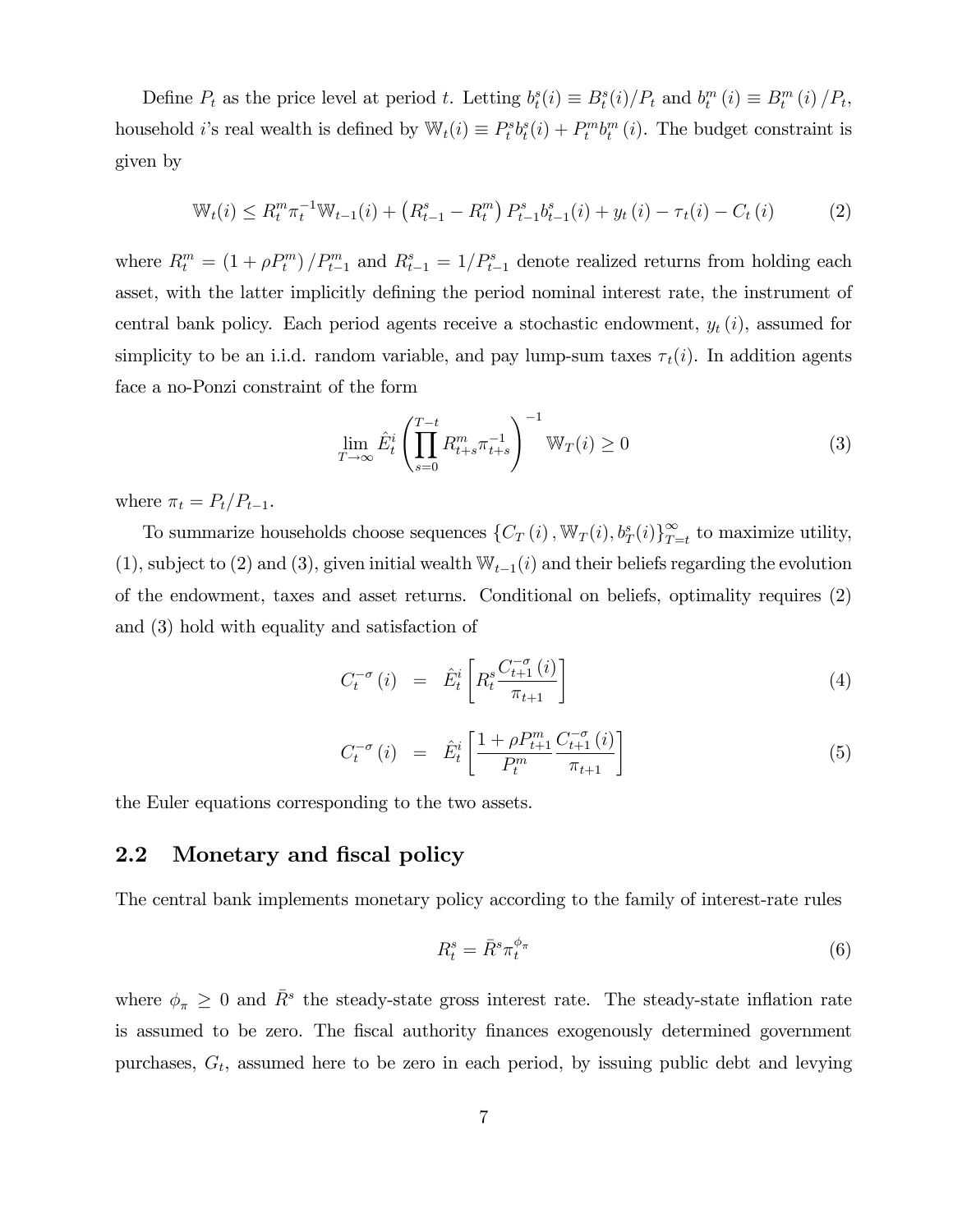taxes. One-period debt,  $B_t^s$ , is in zero supply, while  $B_t^m > 0$  in all periods t. Imposing the restriction that one-period debt is in zero supply, the real flow budget constraint of the government is given by

$$
P_t^m b_t^m = \pi_t^{-1} b_{t-1}^m \left( 1 + \rho P_t^m \right) - \tau_t. \tag{7}
$$

Tax policy is determined by a rule of the form

$$
\tau_t = \bar{\tau} \left( \frac{b_{t-1}^m}{\bar{b}^m} \right)^{\phi_b},\tag{8}
$$

where  $\phi_b \geq 0$  and  $\bar{b}^m$  is the steady-state level of debt, prescribing a tax response to changes in the real amount (at face value) of debt issued.<sup>8</sup>

### 2.3 Market clearing and equilibrium

The analysis considers a symmetric equilibrium in which all households are identical, though they do not know this to be true. Given that households have identical initial asset holdings, preferences, endowment, taxes and beliefs, and face common constraints, they make identical state-contingent decisions. Equilibrium requires all goods and asset markets to clear. The former requires the aggregate restriction

$$
\int_{0}^{1} C_{t} (i) di = C_{t} = \int_{0}^{1} y_{t} (i) di
$$
\n(9)

where  $C_t$  denotes aggregate consumption demand. The latter requires

$$
\int_{0}^{1} B_{t}^{s}(i) di = 0 \text{ and } \int_{0}^{1} B_{t}^{m}(i) di = B_{t}^{m}
$$
\n(10)

with  $B_{-1}^s(i) = 0$  and  $B_{-1}^m(i) > 0$  for all households  $i \in [0, 1]$ . Equilibrium is then a sequence of prices  $\{P_t, P_t^m, R_t^s\}$  and allocations  $\{C_t(i), P_t^m(i), \tau_t\}$  satisfying individual optimality and market clearing conditions, given  $y_t(i)$  for  $i \in [0, 1]$ .

The policy regime. Focus is given to a policy regime where monetary policy is 'active', satisfying the Taylor principle  $\phi_{\pi} > 1$ , and fiscal policy is 'passive',  $1 < \phi_{b} < (1 + \beta)/(1 (\beta)$ , implying that in equilibrium government intertemporal solvency is guaranteed under all

<sup>8</sup>The results do not change if taxes respond instead to the value of nominal debt. We also assume that each agent faces the same tax burden in equilibrium. Generalizing to permit heterogeniety in tax obligations, where these obligations remain in fixed proportion, deliver identical results.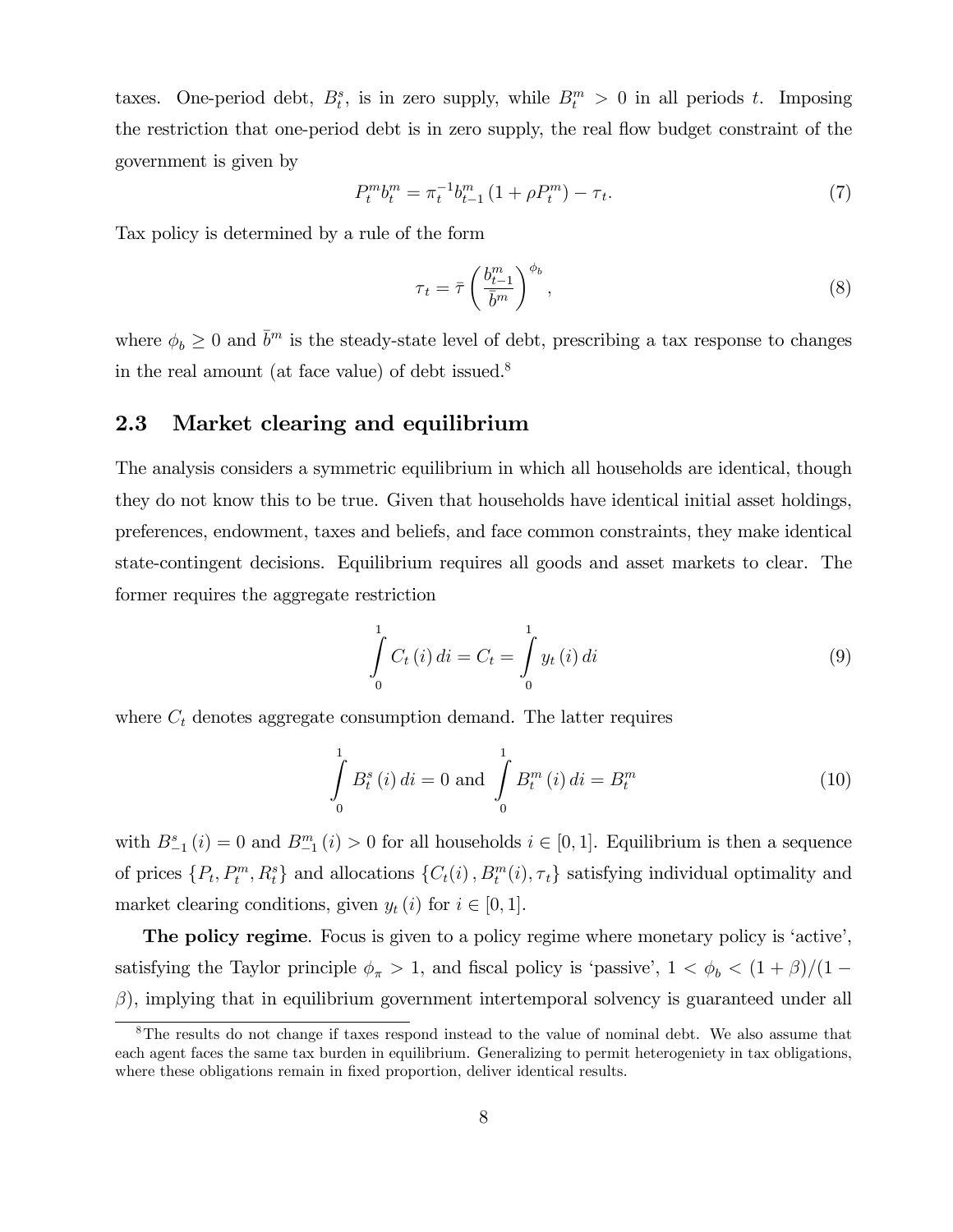circumstances  $-$  see Leeper (1991). Under the assumption of rational expectations, this policy regime implies a locally unique bounded equilibrium in which the evolution of nominal liabilities have no monetary consequences; the size and duration of public debt do not affect inflation.

Globally, the policy regime displays multiple equilibria under rational expectations. These equilibria, including deflationary traps and explosive equilibria, are well understood and have been discussed extensively in the New Keynesian literature.<sup>9</sup> Our analysis is restricted to the neighborhood of the locally unique equilibrium under rational expectations with zero inflation. Introducing incomplete knowledge and learning is shown to dramatically change the properties of this 'good' equilibrium. Studying the global properties of the model is left to future research.

# 3 Aggregate Dynamics

Subsequent analysis employs a log-linear approximation in the neighborhood of the nonstochastic steady state of zero inflation. For any variable  $k_t$  denote  $\hat{k}_t = \ln (k_t/\bar{k})$  the log deviation from steady state with the exception of the net short-term interest rate  $\hat{i}_t = \ln\left(\frac{R_t^s}{R^s}\right)$ .

The optimal consumption decision rule for each household  $i$  is a joint implication of the Euler equations, the flow budget constraint and transversality:

$$
\hat{C}_{t}(i) = (1 - \beta) \hat{y}_{t}(i) - \sigma^{-1} \beta \hat{E}_{t}^{i} \sum_{T=t}^{\infty} \beta^{T-t} (\hat{i}_{T} - \hat{\pi}_{T+1}) +
$$
\n
$$
\delta \left( \hat{b}_{t-1}^{m}(i) - \hat{\pi}_{t} + \rho \beta \hat{P}_{t}^{m} + \beta \hat{E}_{t}^{i} \sum_{T=t}^{\infty} \beta^{T-t} (\hat{i}_{T} - \hat{\pi}_{T+1} - (\beta^{-1} - 1)\hat{\tau}_{t}(i)) \right)
$$
\n(11)

where  $\sigma^{-1}$  denotes the consumption intertemporal elasticity of substitution and  $\delta = (\beta^{-1} 1)P^m b^m/\bar{Y}$  measures the steady-state debt-to-income ratio.

Optimal consumption decisions require forecasts of nominal interest rates, ináation and taxes into the indefinite future. The top line in  $(11)$  describes the evolution of consumption in absence of wealth effects from holding debt. This captures the standard transmission mechanism of monetary policy in the model under rational expectations, under the Ricardian policy regime that we study. The bottom line in  $(11)$ , referred to as the 'non-Ricardian'

 $9See$  for example Benhabib, Schmitt-Grohe, and Uribe (2001), Woodford (2003) and Cochrane (2011).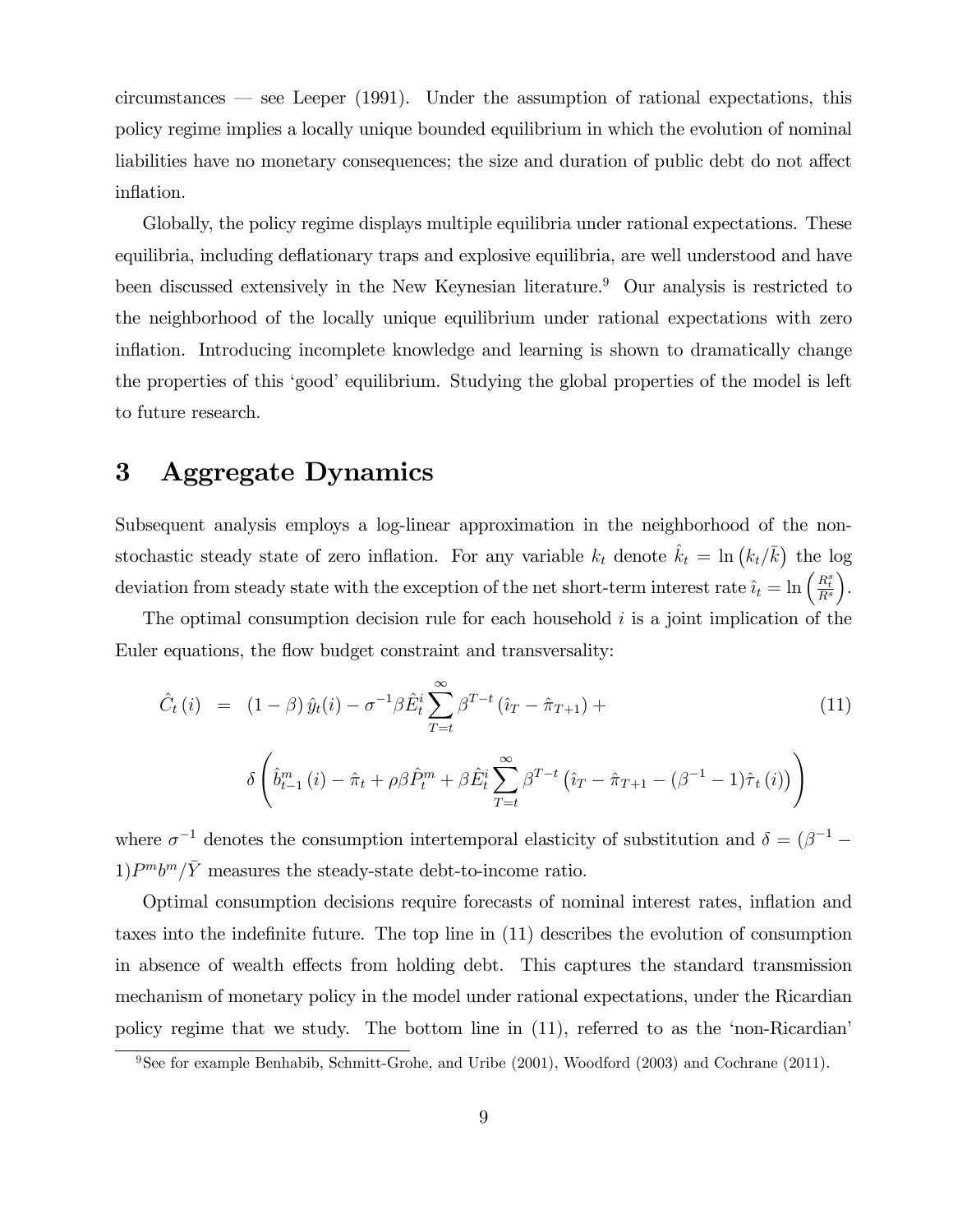component of consumption demand, measures the wealth effects from holding government debt net of taxes. It comprises three components. The first is the real value of debt holdings, the second measures the present value of real returns from holding debt (purchased in the current period) and the third component denotes the present value of taxes. Under rational expectations, in equilibrium these terms sum precisely to zero. Under imperfect knowledge, incorrect forecasts of returns and taxes imply the public debt is perceived as net wealth. The key to model dynamics is the relative strength of the 'standard' and 'non-Ricardian' components, referred to loosely as "substitution" and "income" effects. These in turn are determined by the relative magnitude of the intertemporal elasticity of consumption,  $\sigma^{-1}$ , and the debt-to-income ratio,  $\delta$ .

From the households' first-order conditions for asset holdings, a log-linear approximation to the no-arbitrage restriction yields the familiar expectations hypothesis of the yield curve. The price of the bond portfolio is

$$
\hat{P}_t^m = -\hat{E}_t^i \sum_{T=t}^{\infty} (\beta \rho)^{T-t} \hat{i}_T.
$$
\n(12)

The multiple-maturity debt portfolio is priced as the expected present discounted value of all future one-period interest rates, where the discount factor is given by  $\beta \rho$ . The average duration of the portfolio is given by  $(1 - \beta \rho)^{-1}$ . Relation (12) is consistent with the existence of a unique equilibrium bond price because agents have the same beliefs:  $\hat{E}_t = \hat{E}_t^i$  for every  $i \in [0, 1]$ . This paper abstracts from asset pricing issues arising from financial market participants having heterogeneous non-nested information sets, consistent with our information assumptions. For simplicity it is assumed that each agent supposes they are the marginal trader in all future periods when determining desired asset allocations. Equilibrium affirms this supposition as all agents are identical. This resolves, albeit by essentially pushing the issue aside, the difficulty of having an aggregate quantity on the left-hand-side determined by a quantity on the right-hand-side that depends on an individual's beliefs.

Aggregating (11) over the continuum  $i \in [0, 1]$  and imposing goods market clearing,  $C_t(i)$  $C_t = y_t$ , provides

$$
\sigma \hat{C}_t = \sigma (1 - \beta) \hat{y}_t - \beta \hat{E}_t \sum_{T=t}^{\infty} \beta^{T-t} (\hat{i}_T - \hat{\pi}_{T+1}) +
$$
  

$$
\psi \left( \hat{b}_{t-1}^m - \hat{\pi}_t + \rho \beta \hat{P}_t^m + \beta \hat{E}_t \sum_{T=t}^{\infty} \beta^{T-t} (\hat{i}_T - \hat{\pi}_{T+1} - (\beta^{-1} - 1)\hat{\tau}_t) \right)
$$
(13)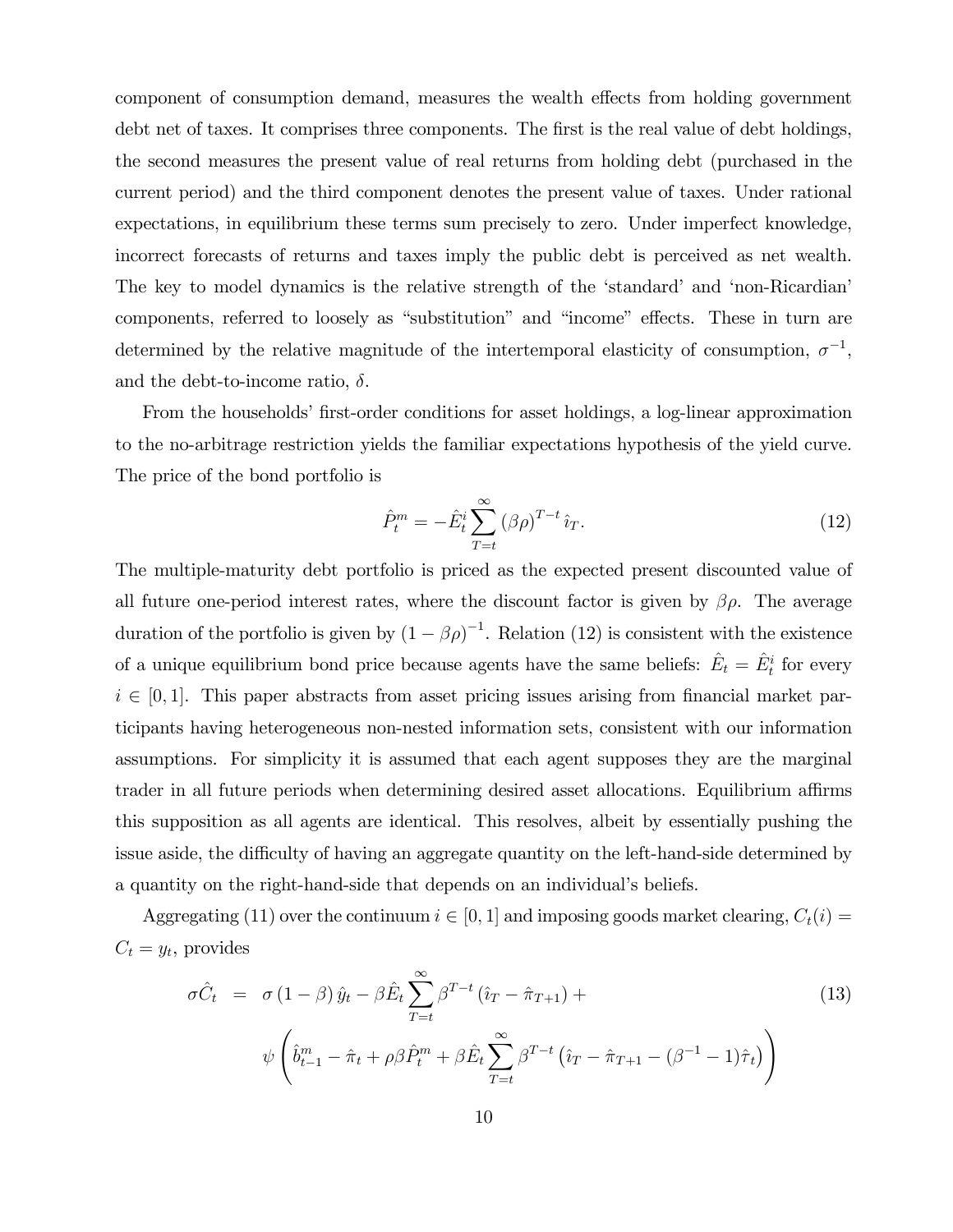where the parameter  $\psi \equiv \delta/\sigma^{-1}$  measures the relative strength of substitution and wealth effects, which will play a central role in model dynamics under imperfect knowledge. Because aggregate consumption is determined by the exogenous endowment, this relation determines the current real interest rate. In turn, given the monetary and fiscal rules, the endowment process and agents' expectations, this equation determines inflation.

Combining a log-linear approximation to the government budget constraint, (7), the tax rule, (8) and the bond price, (12), taxes evolve according to

$$
\hat{\tau}_{t+1} = \phi_b \hat{b}_t^m
$$
\n
$$
= \lambda_b \hat{\tau}_t - \phi_b \left( \beta^{-1} - (1 - \rho) \phi_\pi \right) \hat{\pi}_t + \phi_b \left( 1 - \rho \right) \rho \beta \hat{E}_t \sum_{T=t}^{\infty} (\rho \beta)^{T-t} \hat{i}_{T+1}
$$
\n(14)

where the parameter  $\lambda_b = \beta^{-1} (1 - (1 - \beta) \phi_b)$  satisfies  $|\lambda_b| < 1$ . In equilibrium the evolution of taxes depends on expectations about the future path of monetary policy. The degree to which policy expectations affect the evolution of taxes, equivalently debt, depends nonlinearly on the parameter  $\rho$ , which indexes the average duration of debt. For very low and very longdebt maturities these effects are small, and indeed vanish in the case of one-period debt,  $\rho = 0$ , and console bonds,  $\rho = 1$ . At low levels of duration, the bond price only reflects changes in the short-term interest rate. At very high levels of duration changes in policy expectation are fully reflected in the price of debt, with little effect on debt issuance and taxes. In contrast, for intermediate values of duration, changes in policy expectations are reflected both in the price of debt and debt issuance, which in turn drives the evolution of taxes. These observations are central to the mechanism by which imperfect knowledge engenders fiscal foundations of inflation.

Substituting the bond price, (12), and the monetary policy rule, (6), into the consumption and tax equations, permits the equilibrium dynamics of the model  $-$  equations (13) and (14) ó to be compactly represented as the two-dimensional system

$$
z_t = A_1 z_{t-1} + \sum_{j=1}^2 A_{j+1} \hat{E}_t \sum_{T=t}^{\infty} (\beta \rho^{j-1})^{T-t} z_{T+1} + A_4 \hat{y}_t.
$$
 (15)

where  $z_t = \begin{pmatrix} \hat{\pi}_t & \hat{\tau}_{t+1} \end{pmatrix}'$  and the matrices  $A_1$ ,  $A_2$  and  $A_3$  depend on composites of the parameters  $\psi$ ,  $\rho$ ,  $\phi$ <sub>b</sub> and  $\phi_{\pi}$ .

This representation of equilibrium dynamics assumes agents understand the form and details of the monetary policy rule. They make interest-rate forecasts that are consistent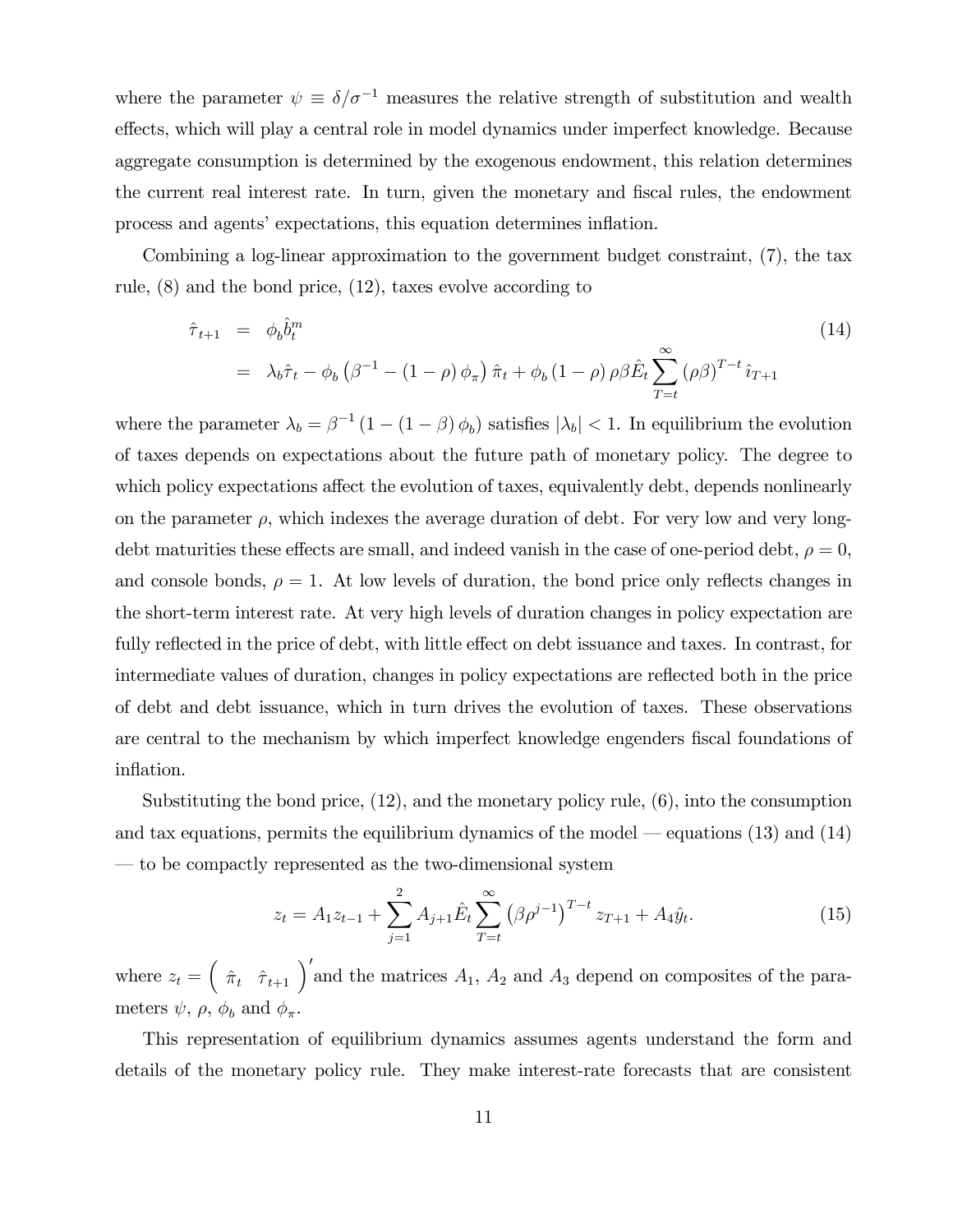with rule (6). This assumption is made for analytical convenience and has no implications for the stability results discussed below. Also, in this simple model the only stochastic disturbance is the endowment. Exogenous policy, preference and government spending shocks could also be introduced without loss of generality. In the following section we focus on the effects of a shift in expected inflation and taxes, independently of the source of disturbance. These assumptions are all relaxed in section 5 which develops an empirical New Keynesian model.

# 4 Information, Learning and Stability

### 4.1 Beliefs

Specifying beliefs completes the model. Households have incomplete knowledge about the true structure of the economy. They observe only their own objectives, constraints and realizations of aggregate variables as well as prices that are exogenous to their decision problems and beyond their control. They have no knowledge of the beliefs, constraints and objectives of other agents in the economy: even though their decision problems are identical, they do not know this to be true. The fact that agents have no knowledge of other agents' preferences and beliefs and have imperfect knowledge about the prevailing policy regime implies that they do not know the equilibrium evolution of inflation and taxes.

Rational Expectations equilibrium. To anchor ideas, the model has a unique bounded rational expectations equilibrium of the form

$$
\hat{\pi}_t = -\frac{\sigma}{\phi_\pi} \hat{y}_t \tag{16}
$$

and

$$
\hat{\tau}_{t+1} = \lambda_b \hat{\tau}_t + \phi_b \left( \phi_\pi^{-1} \beta^{-1} - (1 - \rho) \right) \sigma \hat{y}_t. \tag{17}
$$

Inflation is a linear function of the endowment process and independent of fiscal variables. The equilibrium is Ricardian  $-$  debt has no monetary consequences.

Learning about long-term drifts. To ensure agents can learn the underlying rational expectations equilibrium, we assume they employ a simple linear econometric model: a Vector Auto Regression (VAR) in the variables  $(\hat{\pi}_t \hat{\tau}_t)$ . A VAR with one lag nests the minimumstate-variable stationary rational expectations solution. The forecasting model is

$$
z_t = \omega + \Phi z_{t-1} + e_t \tag{18}
$$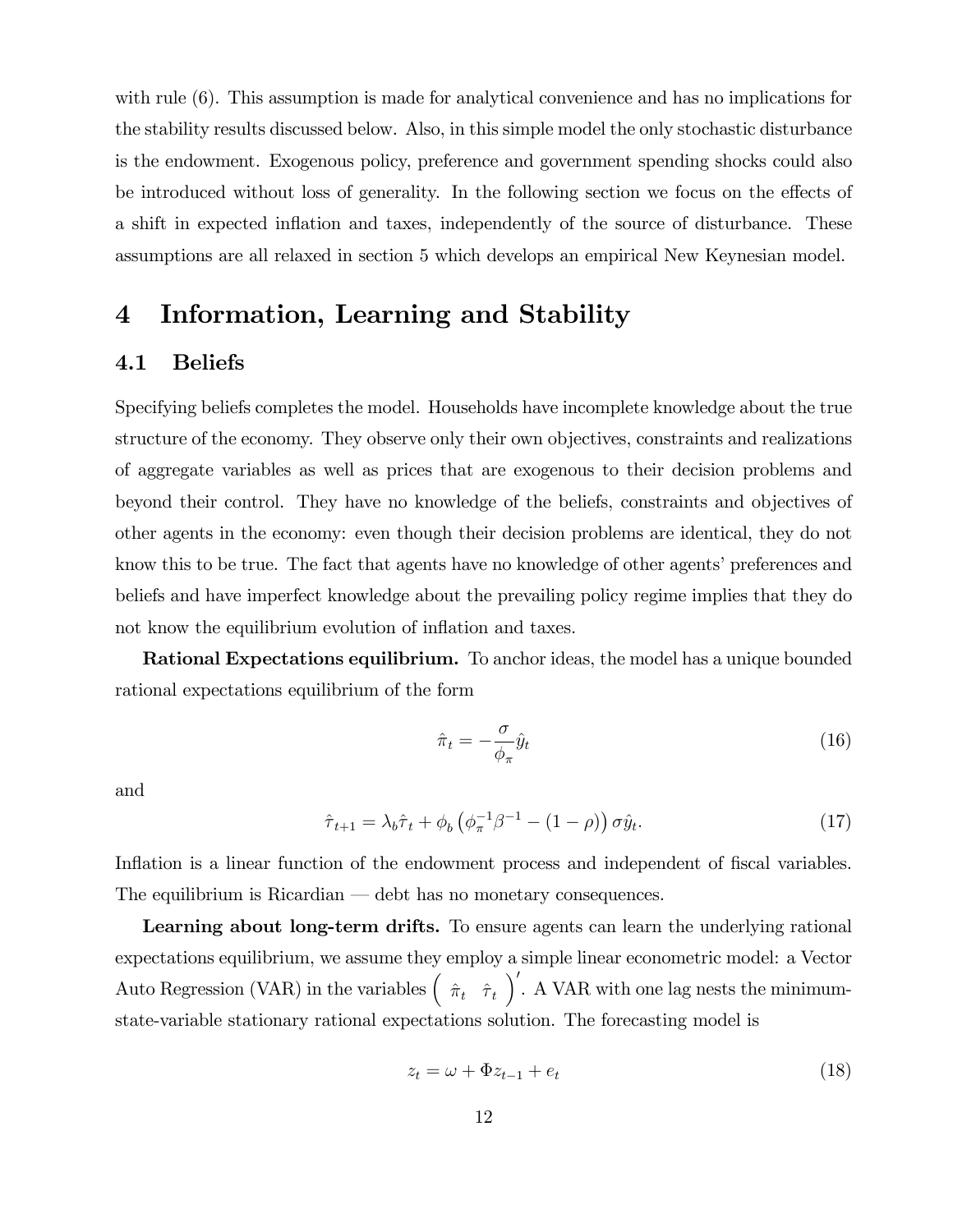where  $z_t = \left(\begin{array}{cc} \hat{\pi}_t & \hat{\tau}_t \end{array}\right)'$  and  $e_t$  is the noise term. The model coefficients  $(\omega, \Phi)$  are updated over time, as additional data become available.

The minimum-state-variable rational expectations solution is defined by the coefficients

$$
\omega^* = \mathbf{0}_{2 \times 1}; \ \Phi^* = \left[ \begin{array}{cc} 0 & 0 \\ 0 & \lambda_b \end{array} \right].
$$

While the rational expectations solution does not contain an intercept, it has a natural interpretation under learning of capturing incomplete knowledge about the long-term evolution of inflation and taxes. Specifically, long-horizon expectations are tied to agents' perceptions about long-run policy targets for ináation and taxes. In order to keep the analysis as simple as possible, subsequent analysis gives focus to the evolution of the intercept terms  $\omega$ . Agents possess knowledge of the rational expectations equilibrium estimates of the slope coefficients  $\Phi = \Phi^*$ . Assumptions of this kind have been used extensively in earlier literature studying various aspects of policy uncertainty and credibility. For example, Kozicki and Tinsley (2001) explore asymmetric information about long-run ináation objectives as an explanation for failures of the expectations hypothesis of the term structure. Davig (2004) studies the implications of regime switches in the average level of public debt for the economics of distortionary income taxation. More generally, any econometric filtering problem  $-$  and, hence, all models of real-time learning  $-$  partitions new information into transitory and permanent components for optimal forecasting. Assuming knowledge of the dynamic components of the model gives emphasis to innovations in the permanent component of the filtering problem.

In any event, proceeding in this fashion is without loss of generality. Beliefs of this kind represent a first-order accurate log-linear approximation to a richer class of beliefs in which agents must learn the rational expectations values,  $\Phi^*$ . As remaining model equations are evaluated to the first-order, the dynamics resulting from learning these values are second order and therefore negligible under the maintained assumption that disturbances are sufficiently small. Permitting agents to learn these coefficients leaves the results unchanged.<sup>10</sup>

Expectations and recursive estimation. In period  $t$  agents form expectations using the forecasting model based on data available up to period  $t-1$ . Denoting period-t beliefs

 $10$ The appendix derives the first-order approximation to beliefs. Note also, in the authors experience, it is always the dynamics of constant coefficients that impose the most stringent requirements for learnability of rational expectations equilibrium. While a theorem is not available, numerical results confirm this for the current model.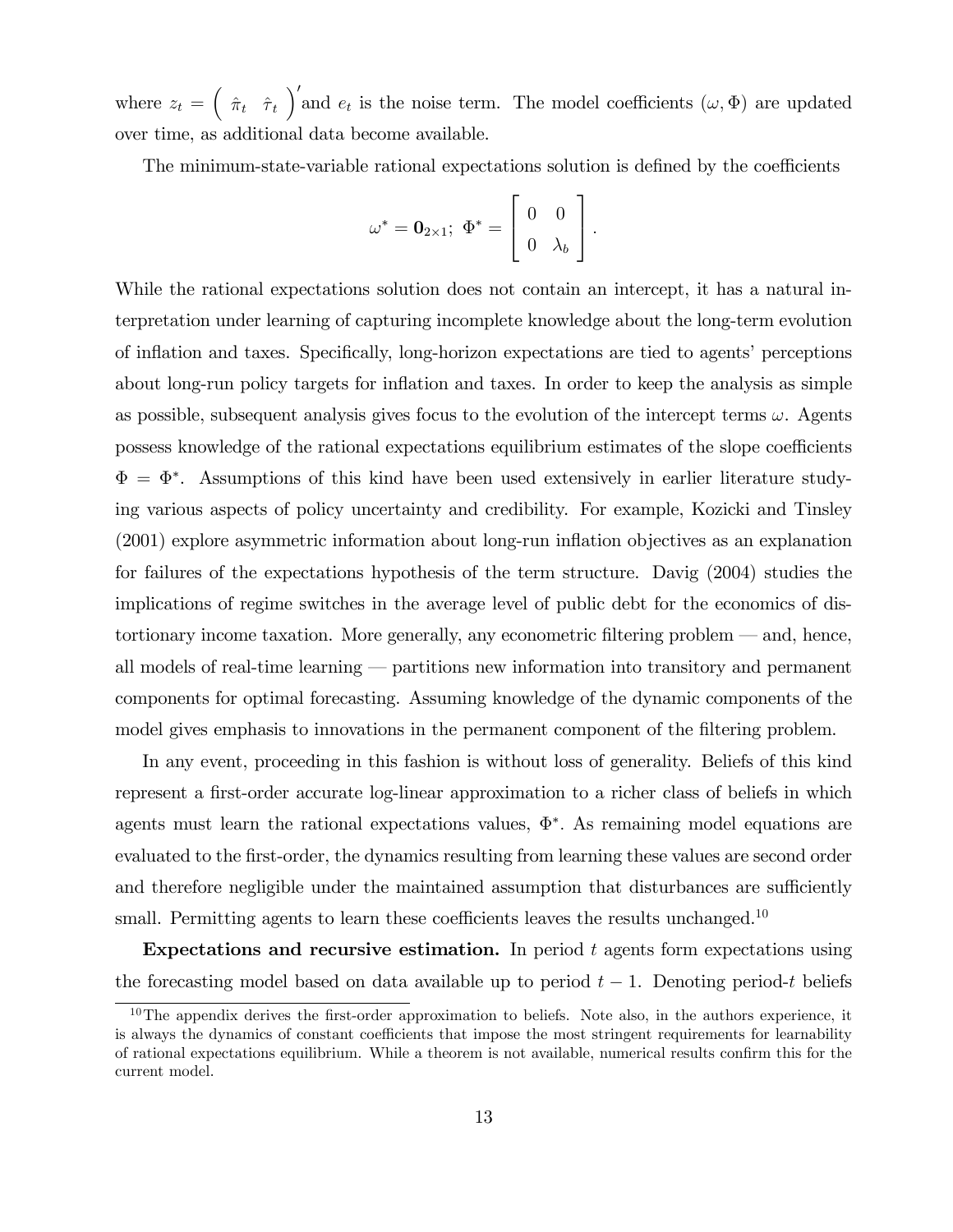$\hat{\omega}_{t-1} = \begin{pmatrix} \hat{\omega}_{t-1}^{\pi} & \hat{\omega}_{t}^{\pi} \end{pmatrix}$  $t-1$ ), agents use model  $(18)$  to evaluate expectations for inflation and taxes in  $(15)$  to provide<sup>11</sup>

$$
\hat{E}_t \sum_{T=t+1}^{\infty} \beta^{T-t} \hat{\tau}_{T+1} = \frac{1}{\left(1-\beta\right)\left(1-\beta\lambda_b\right)} \hat{\omega}_{t-1}^{\tau} + \frac{\lambda_b}{1-\beta\lambda_b} \hat{\tau}_{t+1}
$$
\n
$$
\tag{19}
$$

$$
\hat{E}_t \sum_{T=t}^{\infty} (\beta \rho^{j-1})^{T-t} \hat{\pi}_{T+1} = \frac{1}{1 - \beta \rho^{j-1}} \hat{\omega}_{t-1}^{\pi}, \ j = 1, 2.
$$

Agents use the following recursive algorithm to update their time- $t$  estimates,  $\hat{\omega}_t$ , of  $\omega$ 

$$
\hat{\omega}_t = \hat{\omega}_{t-1} + g_t t^{-1} \epsilon_t \tag{20}
$$

and

$$
\epsilon_t = z_t - (\hat{\omega}_{t-1} + \Phi^* z_{t-1})
$$

is the prediction error. Different assumptions about the variable  $g_t$  deliver different gains in the filtering problem. When  $g_t = 1$  the updating rule (20) is recursive least squares. When  $g_t = \bar{g}t$  the recursive updating is given by a constant-gain algorithm, implying that past observations are discounted more heavily. An observation n periods old receives a weight of  $(1 - \bar{g})^n$ . A constant  $\bar{g}$  insures against potential shifts in the structure of the economy (i.e. a policy regime shift). The analysis employs both gain assumptions for reasons explicated in the next section.

# 4.2 Self-Referential dynamics and stability

The data-generating process implicitly defines a mapping between agents' beliefs,  $(\hat{\omega}_{t-1}, \Phi^*)$ , and the actual coefficients describing observed dynamics. Substituting  $(19)$  in  $(15)$ , the true data-generating process consists of the equations for inflation and taxes

$$
\hat{\pi}_t = -T_{\pi\pi} \left( \psi, \phi_{\pi}, \rho \right) \hat{\omega}_{t-1}^{\pi} - T_{\pi\tau} \left( \psi, \phi_{\pi} \right) \hat{\omega}_{t-1}^{\tau} - \frac{\sigma}{\phi_{\pi}} \hat{y}_t \tag{21}
$$

$$
\hat{\tau}_{t+1} = \phi_b T_{\tau\pi} \left( \rho \right) \phi_\pi \hat{\omega}_{t-1}^\pi + \lambda_b \hat{\tau}_t - \phi_b \left( \beta^{-1} - (1 - \rho) \phi_\pi \right) \hat{\pi}_t,\tag{22}
$$

 $11$ To avoid a difficult simultaneity problem, agents use previous-period estimates when forming current forecasts. This is standard in the leaning literature. Beliefs are a state variable.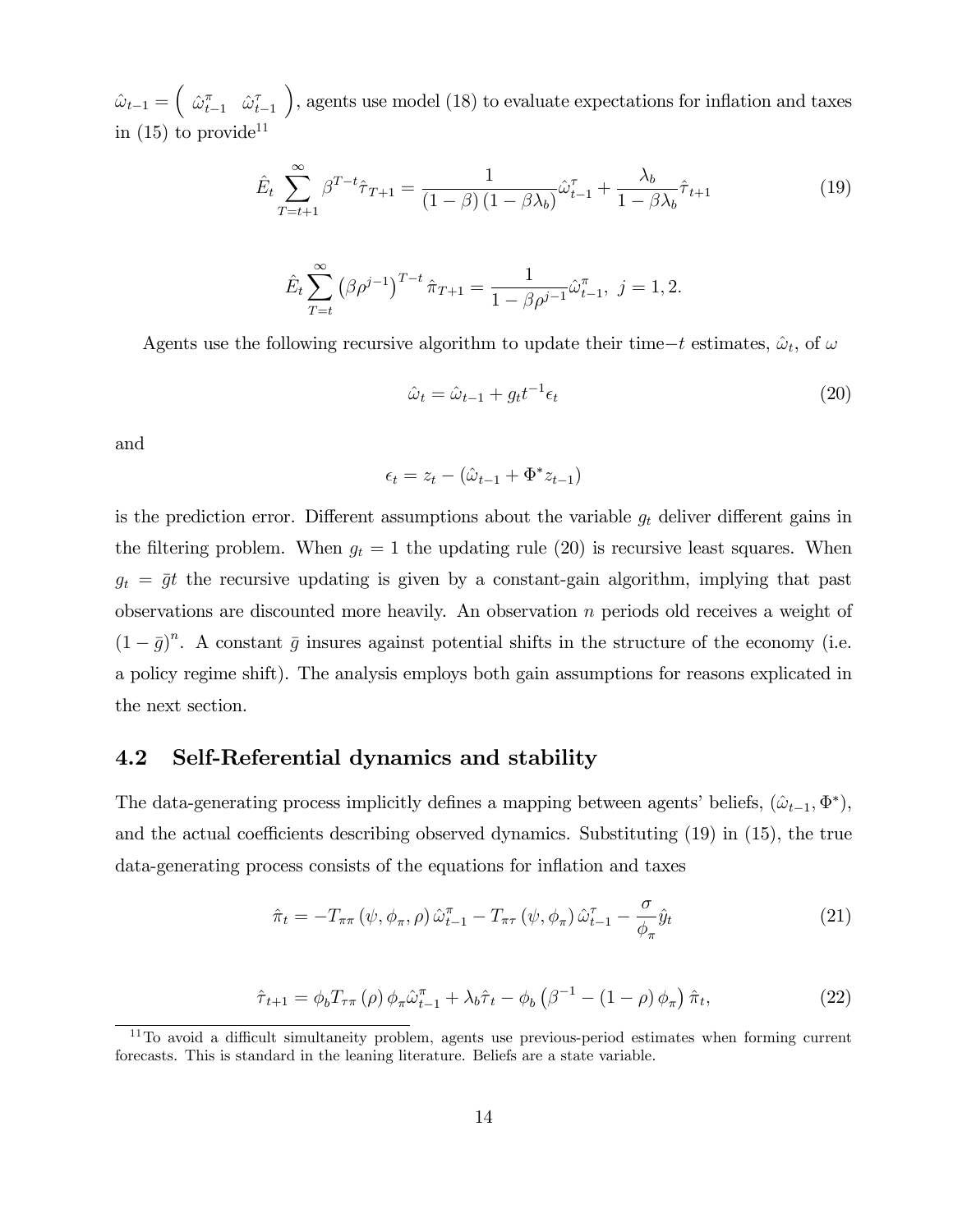where

$$
T_{\pi\pi}(\psi,\phi_{\pi},\rho)=\frac{(1-\psi)\left(\beta-\phi_{\pi}^{-1}\right)}{1-\beta}+\frac{\beta\psi\rho^{2}}{1-\beta\rho}+\psi T_{\tau\pi}(\rho);
$$

$$
T_{\pi\tau}(\psi,\phi_{\pi})=\frac{\phi_{\pi}^{-1}\psi\beta}{\phi_{b}(1-\beta)};\ \ T_{\tau\pi}(\rho)=\frac{(1-\rho)\,\rho\beta}{1-\rho\beta}.
$$

Equations (21) and (22), which together with the updating rule (20) describe the equilibrium evolution of the economy, clarify the self-referential dynamics of inflation and debt. Agents' beliefs affect the actual evolution of inflation and taxes. These data are in turn used to update beliefs. As a result, the true data-generating process displays a time-varying drift, captured by the  $T(\cdot)$  coefficients. Two key coefficients measure feedback from beliefs to the actual evolution of taxes and inflation. The coefficient  $T_{\pi\tau}(\psi, \phi_{\pi})$  in (21) captures wealth effects on consumption demand and inflation stemming from changes in agents' beliefs about long-run average taxes,  $\hat{\omega}_t^{\tau}$  $\tau_{t-1}$ . That tax beliefs affect the dynamics of inflation formally establishes the departure from Ricardian equivalence. The coefficient  $T_{\tau\pi}(\rho)$  in (22) measures the sensitivity of taxes to shifts in beliefs about long-run average inflation,  $\hat{\omega}_t^{\pi}$  $_{t-1}^{\pi}$ . The size of this coefficient depends non-monotonically on the average duration of government debt  $$ recall the discussion of equation (14). These two terms depend on monetary and fiscal policy parameters. The dynamic behavior of the economy can be expressed compactly as

$$
z_t = T(\psi, \rho, \phi_\pi) \hat{\omega}_{t-1} + \Phi^* z_{t-1} + \hat{u}_t
$$

where

$$
T(\psi, \rho, \phi_{\pi}) = \begin{bmatrix} -T_{\pi\pi}(\psi, \phi_{\pi}, \rho) & -T_{\pi\tau}(\psi, \phi_{\pi}) \\ \kappa\phi_{b} \cdot T_{\pi\pi}(\psi, \phi_{\pi}, \rho) + T_{\tau\pi}(\rho) \phi_{b}\phi_{\pi} & \kappa\phi_{b} \cdot T_{\pi\tau}(\psi, \phi_{\pi}) \end{bmatrix},
$$

which defines  $\kappa = (\beta^{-1} - (1 - \rho) \phi_{\pi})$  and  $\hat{u}_t = (-1 \phi_b \kappa) \sigma \phi_{\pi}^{-1} \hat{y}_t$ . Comparing these dynamics with those under rational expectations  $-$  (16) and (17)  $-$  the only deviation from rational expectations is the drift term  $T(\psi, \rho, \phi_{\pi}) \hat{\omega}_{t-1}$ .

We can now characterize under what conditions the size and composition of government debt affect the dynamics of inflation. Following Marcet and Sargent (1989) and Evans and Honkapohja (2001), the limiting behavior of agents' beliefs can be described by an ordinary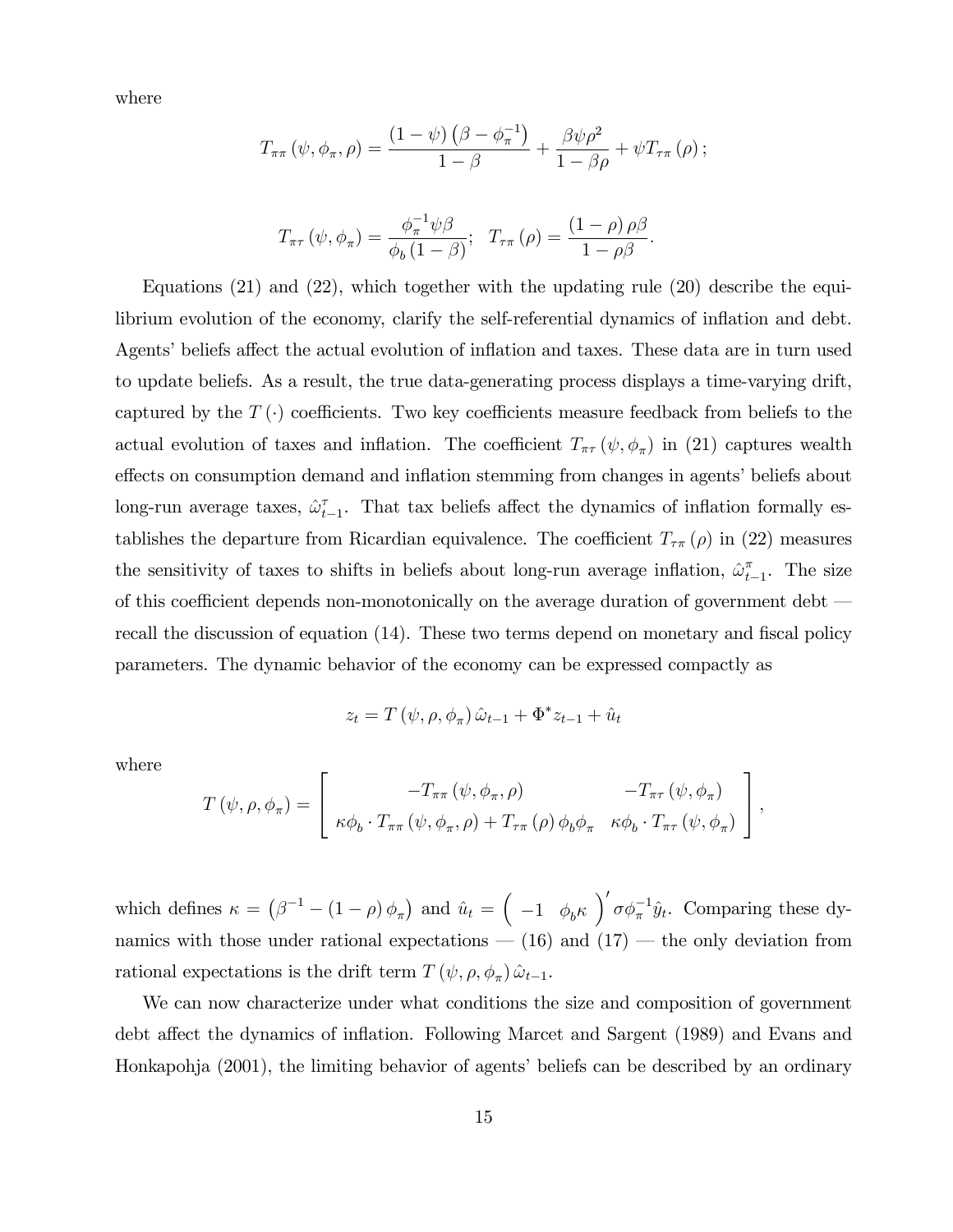differential equation, reflecting the mapping between the agents' perceived drift  $\hat{\omega}_t$  in (18) and the actual drift as described in (21) and (22). The learning literature refers to the implied dynamics as the 'mean dynamics'. In compact terms, the ODE is

$$
\begin{bmatrix}\n\dot{\omega}^{\pi} \\
\dot{\omega}^{\tau}\n\end{bmatrix} = T(\psi, \rho, \phi_{\pi}) \begin{bmatrix}\n\omega^{\pi} \\
\omega^{\tau}\n\end{bmatrix} - \begin{bmatrix}\n\omega^{\pi} \\
\omega^{\tau}\n\end{bmatrix}.
$$
\n(23)\n\n
$$
\text{Actual drift}\n\text{Percentage drift}
$$

The fixed point of (23) is the rational expectations equilibrium  $\omega^* = 0$ . The self-referential behavior of the economy depends on the interaction between the agents' perceived drift and the realized drift. This in turn depends on the properties of the matrix  $T(\cdot)$ .

Two kinds of stability result can be established. If the fixed point of the ODE is stable, implying all eigenvalues have negative real parts, then: 1) for decreasing gain algorithms,  $g_t = 1$ , as  $t \to \infty$  beliefs  $\hat{\omega}_t$  converge point-wise to rational expectations equilibrium  $\omega^*$ . Such convergence is called expectational stability; and 2) for constant-gain algorithms,  $g_t = \bar{g}t$ , and  $\bar{g}$  sufficiently small,  $\hat{\omega}_t$  converges to a limiting distribution centered on  $\omega^*$  — see Evans and Honkapohja 2001. The first stability result is exploited to understand the interactions of monetary and fiscal policy, and the constraints placed by long-term debt on monetary control. The second stability result, premised on the first, is then exploited to explore model dynamics and the empirical relevance of our theory. Worth underscoring is that conditions derived for expectational stability apply to a broad range of adaptive learning algorithms, of which least-squares learning is but one example. In this sense the results are quite general. And while a constant-gain algorithm is only one of many possible ways of modeling expectations formation, the mechanism rests on the intuitively appealing assumption that beliefs are revised in response to past forecast errors. The choice of a constant-gain algorithm reflects its longstanding use in the learning literature; that it is a practical procedure to guard against underlying structural change and, therefore, a convenient and elegant way to capture imperfect knowledge about policy; and evidence that such forecasting procedures explain properties of macroeconomic and survey forecast data  $\sim$  see Adam, Marcet, and Nicolini (2012), Adam, Beutel, and Marcet (2013), Eusepi and Preston (2011), Milani (2007) and Slobodyan and Wouters (2012).

A special case: taxes are not self-referential. Before stating a general stability result, consider two special cases of the model. First, the ratio of the debt-to-income ratio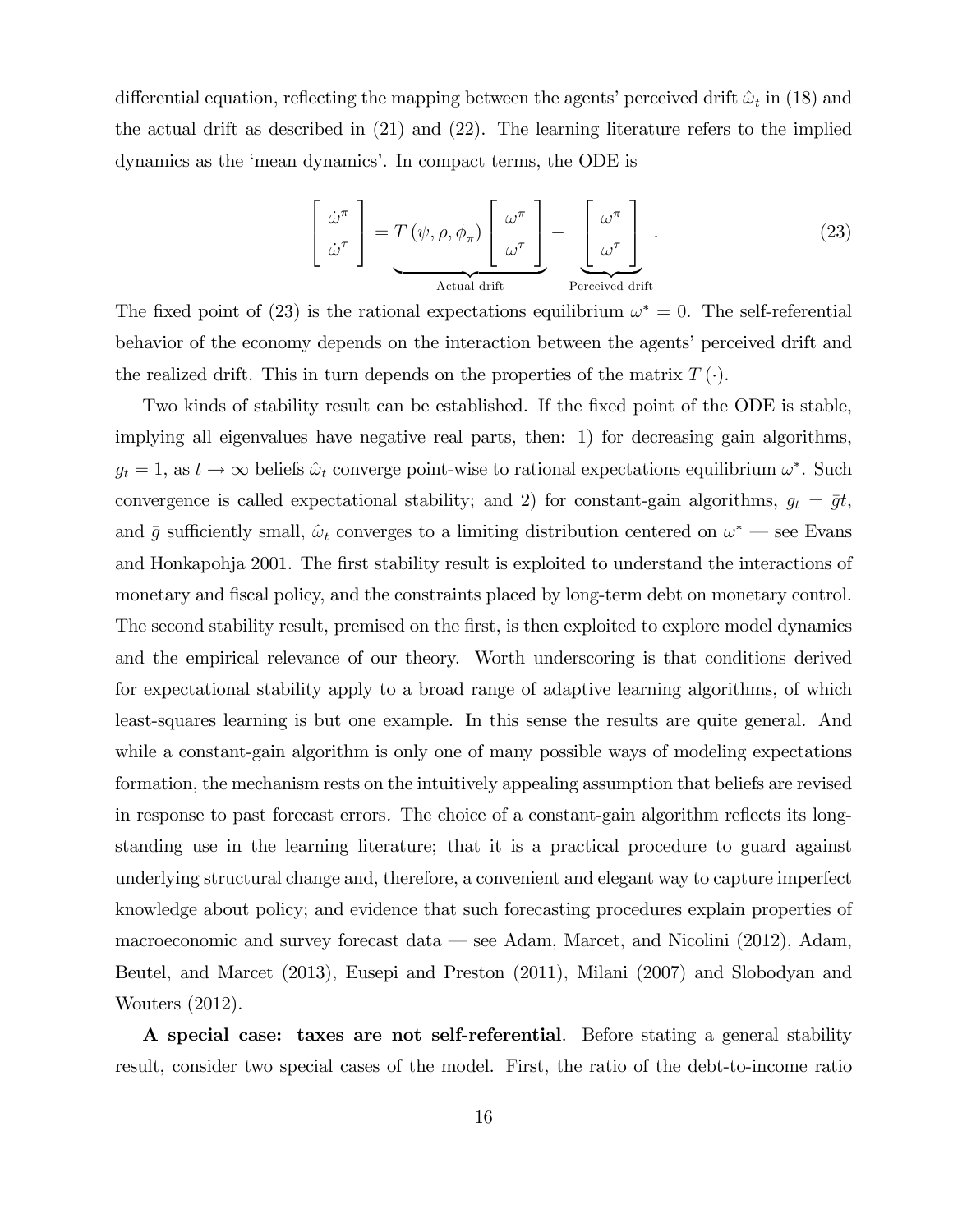and the intertemporal elasticity of consumption,  $\psi$ , was earlier asserted to be fundamental to stability as its magnitude governs the relative importance of income and substitution effects on aggregate consumption demand. For wealth effects that are relatively small compared to substitution effects – so  $\psi \to 0$  and therefore  $T_{\pi\tau} (\psi, \phi_{\pi}) \to 0$  – the economy displays the same mean dynamics as in the standard account of monetary policy. The evolution of inflation expectations is de-coupled from taxes and tax expectations, removing an important source of self-referentiality from the model. It is straightforward to see that (23) implies

$$
\dot{\omega}^{\pi} = -\frac{1 - \phi_{\pi}^{-1}}{1 - \beta} \omega^{\pi}.
$$
\n(24)

Convergence to rational expectations equilibrium occurs provided the Taylor principle is satisfied.

Second, the average duration of government debt, indexed by  $\rho$ , measures the impact of interest-rate expectations on bond issuance and taxes. Suppose that  $\psi > 0$  and  $\rho = 0$ or 1. Looking a the evolution of taxes in (14), for these extreme parameter values debt issuance and taxes are independent of ináation expectations. This is captured by the fact that  $T_{\tau\pi}(0) = T_{\tau\pi}(1) = 0$  in (22). As a result expected inflation affects taxes only through realized inflation. From  $(23)$ , beliefs about taxes and inflation move proportionally, with

$$
\dot{\omega}^{\tau} = \kappa \phi_b \left[ T_{\pi\pi} \left( \psi, \phi_{\pi}, \rho \right) \omega^{\pi} + T_{\pi\tau} \left( \psi, \phi_{\pi} \right) \omega^{\tau} \right]
$$

$$
= -\kappa \phi_b \dot{\omega}^\pi.
$$

As in the case where  $\psi = 0$ , only inflation exhibits self-referential behavior: simple algebra establishes the evolution of inflation expectations conforms to  $(24).^{12}$ 

**The general case**. With a positive value for  $\psi = \delta \sigma$  and  $\rho \in (0,1)$  both taxes and inflation exhibit self-referential behavior. Shifts in expected inflation affect debt issuance and tax expectations which, in turn, impact consumption demand and ináation. Such economies exhibit stronger self-referential behavior. Figure 2 summarizes the different channels through which self-referential behavior of inflation and taxes arises. The feedback from beliefs to taxes and inflation will be stronger when: 1) debt issuance and taxes are most sensitive to inflation expectations; and 2) debt exerts larger wealth effects on consumption demand. The next

<sup>&</sup>lt;sup>12</sup>Notice that  $T(\psi, \rho, \phi_{\pi})$  has linearly dependent rows.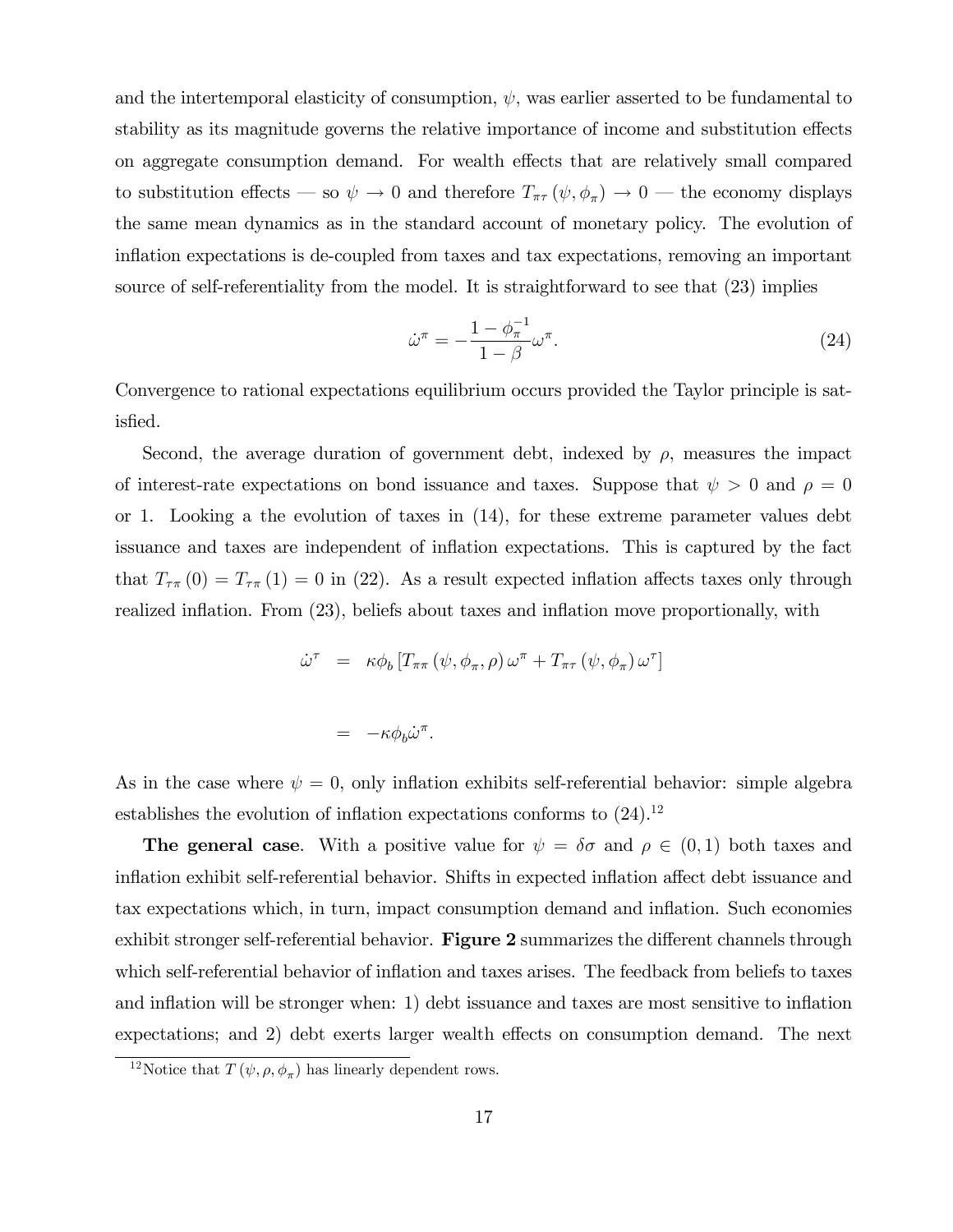

Figure 2: Non-Ricardian effects and self-referentiality. The figure shows the selfreferential behavior of taxes and ináation. The blue arrows show the standard trasmission mechanism through which monetary policy expectations affect inflation and inflation expectations. This mechanism, which operates via intertemporal substitution of consumption, is stabilizing. The red arrows indicate a second transmission mechanism generated by the interaction between monetary policy expectations, government debt and expected taxes. This mechanism, which is destabilizing, operates though wealth effect on consumption demand.

section provides intuition and the precise economic mechanism driving results. The following proposition summarizes the results.

**Proposition 1** Consider the policy regime defined by:  $\phi_{\pi} > 1$ ;  $1 < \phi_{b} < (1 + \beta)/(1 - \beta)$ .

- Under rational expectations, neither  $\psi$  nor  $\rho$  affect inflation.
- Under learning fiscal policy will generally constrain monetary policy. Convergence to rational expectations occurs if and only if

$$
\phi_{\pi} > \max\left(1, \frac{1}{(2-\beta) - \psi \cdot \beta T_{\tau\pi}(\rho)}\right).
$$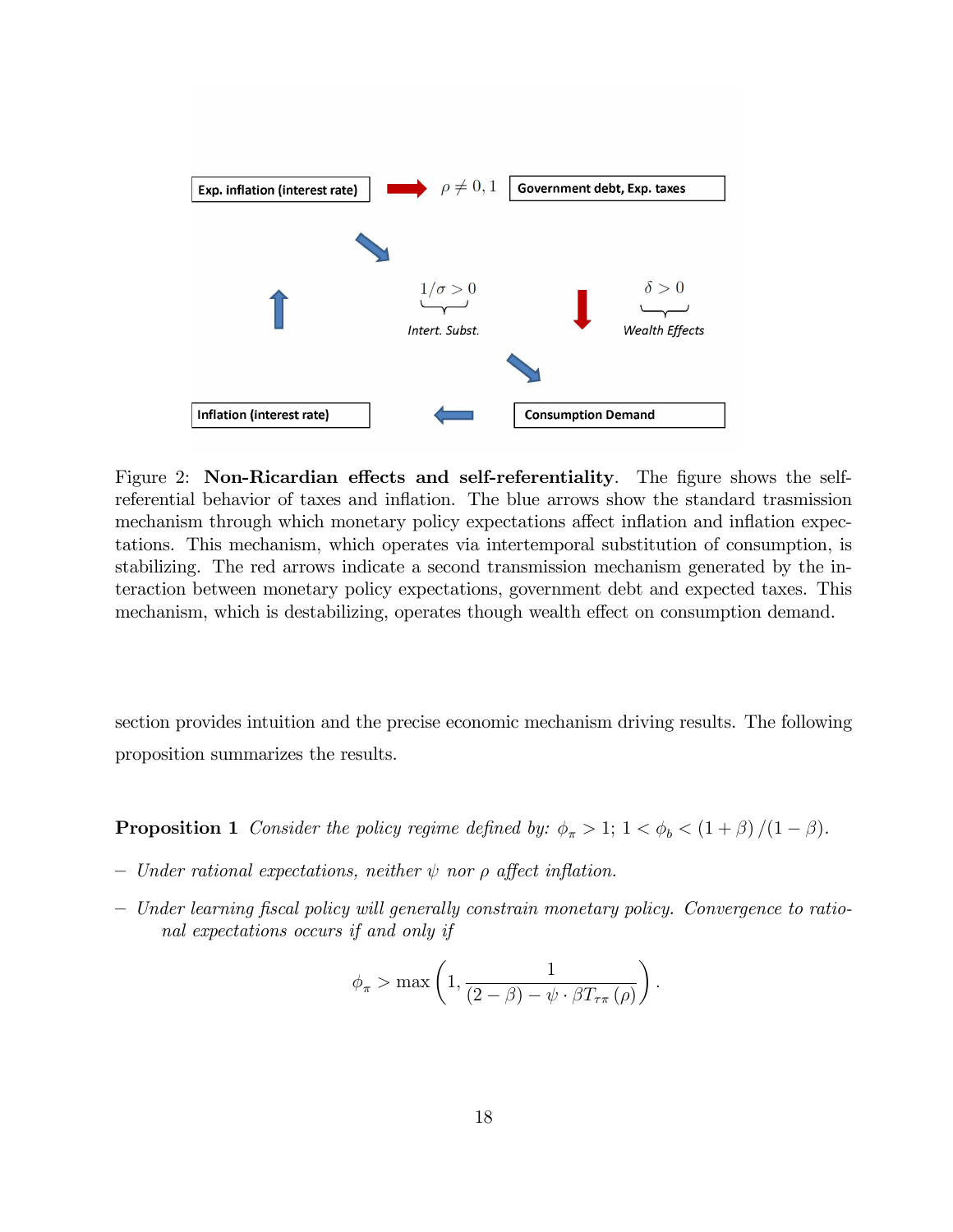

Figure 3: Stability frontiers: the role of wealth effects and debt duration. The figure shows stability frontiers for different parameter configurations. The frontiers on top correspond to relatively strong wealth effects. For each frontier, the area (below) above denote un-stable equilibria.

The set of parameters  $(\psi, \rho, \phi_\pi)$  consistent with stability is described in **figure 3**. The figure plots the "stability frontiers" of the model, highlighting the interaction between monetary policy and the average duration of debt. The discount factor  $\beta$  is set to 0.99. Regions above each contour delineate policy configurations consistent with the stability of the rational expectations equilibrium. Each frontier corresponds to different values of  $\psi$  which measures the size of debt scaled by the intertemporal elasticity of substitution for consumption. The values considered are:  $0.1, 0.2, 0.3, 0.4$  and  $0.5<sup>13</sup>$  For a given average maturity of debt, higher average levels of indebtedness require more aggressive monetary policy. For a given scale of public debt, variation in the average maturity of public debt engenders non-monotonic constraints on monetary policy. Fiscal regimes with average-debt durations between 2 to 7 years are conducive to instability.

Worth noting is a special property of one-period debt  $-$  tax dynamics are not self-

 $13$ We do not here give emphasis to the precise numerical values underlying this ratio – that is left to the empircal model of section 5 which gives economic content to these values. However, assuming log utility gives immediate magnitudes to the implied average debt levels.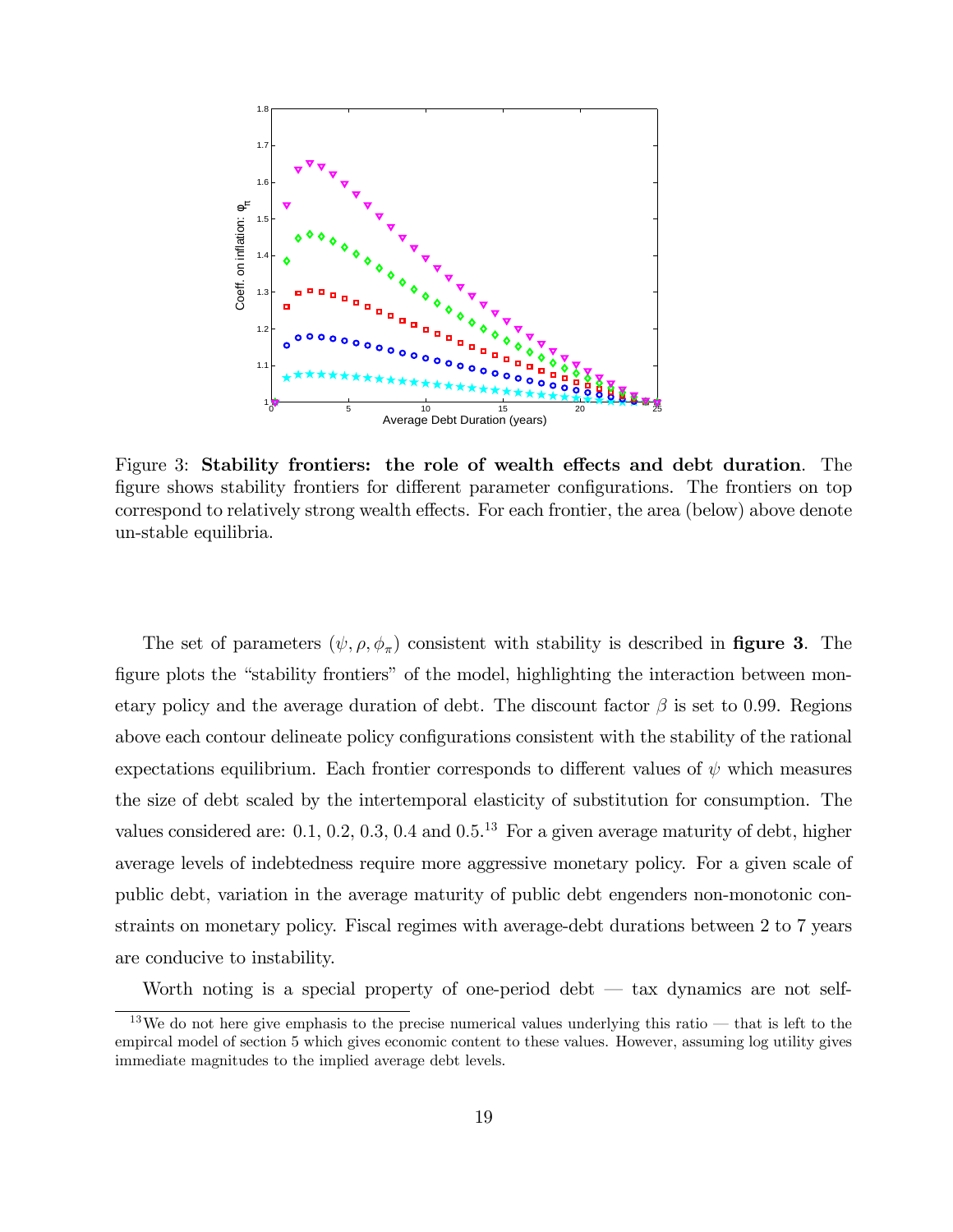referential as the price of debt depends only on contemporaneous ináation. The monetary policy rule is critical to this conclusion. For policy rules that respond to ináation expectations the stability frontiers are monotonic for a given level of debt, as equilibrium taxes depend on expectations even with one-period debt. Long average durations of debt are conducive to stability. The appendix contains further discussion.

Stability results in many models of learning typically do not depend on opportunities to substitute intertemporally. This is because most earlier literature fails to solve for optimal decisions conditional on beliefs. An implication is that agents need not forecast policy variables to make current decisions  $\sim$  see Eusepi and Preston (2012) for a discussion. There is no uncertainty about the prevailing policy regime. The point that stability regions depend on the interaction of policy parameters with opportunities to substitute intertemporally appears nonetheless quite general. Davig and Leeper (2007), for example, find the same phenomenon in a rational expectations model with only monetary policy, but where policy regime is subject to recurring change. Even with a simple Taylor rule that responds only to inflation, parameters that describe the intertemporal elasticity of substitution and the degree of price stickiness matter for determinacy regions. This is not true in a model with a single regime. Important then is the existence of fundamental uncertainty about the policy regime.<sup>14</sup>

### 4.3 Anchoring inflation expectations: the role of fiscal policy

The previous section underscores the limiting behavior of the economy and how fiscal policy can dramatically alter the requirements for macroeconomic stability under imperfect knowledge. To reinforce these ideas and give further insight, a numerical example now explores the dynamic response of the economy to a small increase in expected ináation, holding all the other variables at the rational expectations equilibrium.<sup>15</sup> In this experiment assume  $\beta = .99$ and a constant endowment process  $y_t = \bar{y}$  for all t. The coefficients of the policy rules are set to  $\phi_{\pi} = 1.5$  and  $\phi_{b} = 1.2$ , respectively, which ensures the above expectational stability results apply. The average duration of debt is determined by  $\rho = .93$ , which implies an average maturity of just over three years. We consider an economy with zero debt and an economy with a debt-to-output ratio of 200% in annual terms. The preference parameter  $\sigma = 4.5$  is

 $14$ The Frisch elasticity of labor supply is also important. See the appendix for a discussion in the context of the empirical model developed in the sequel.

<sup>&</sup>lt;sup>15</sup>Similar conclusions would be reached if instead we considered a rise in expected taxes.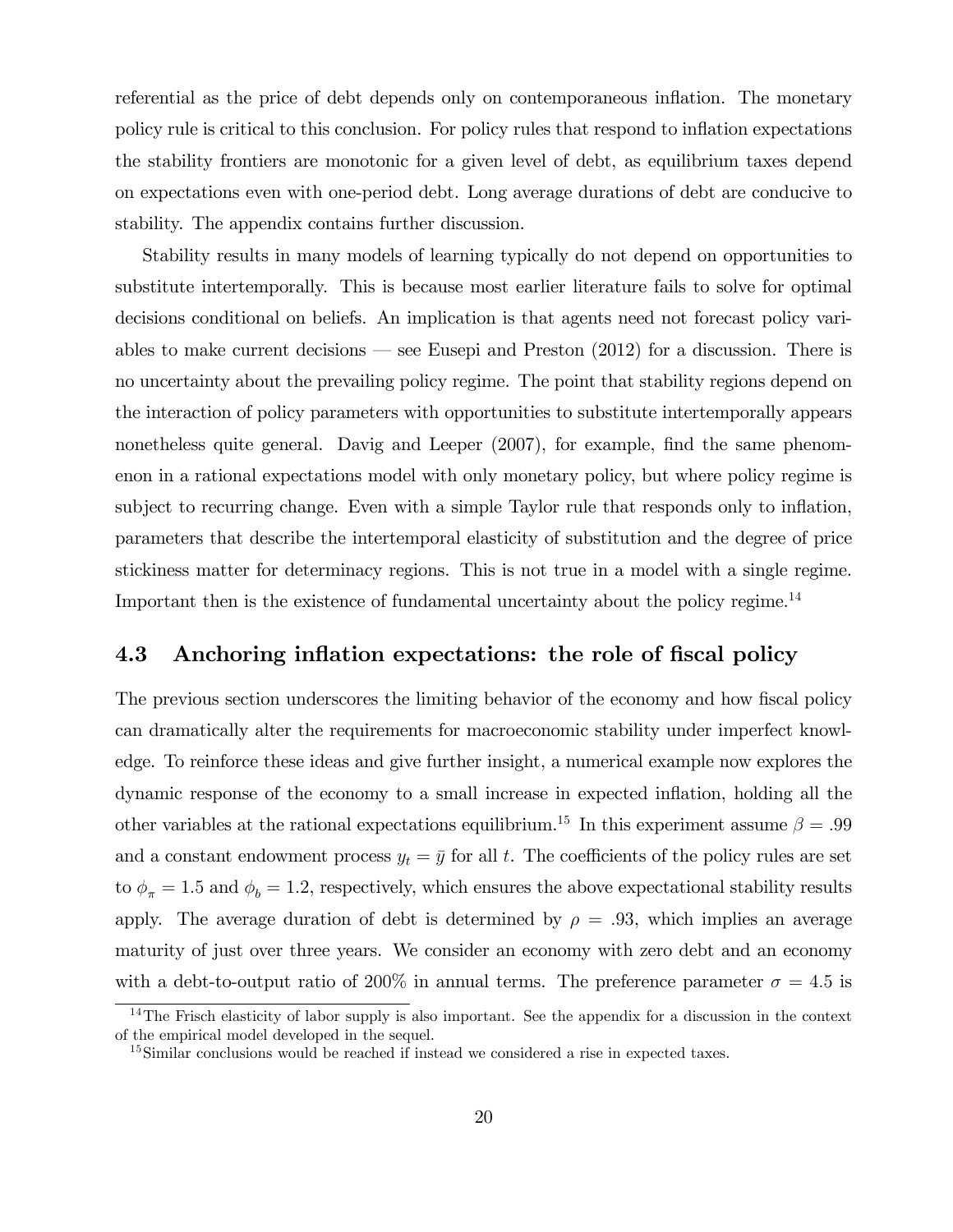chosen to imply a low intertemporal elasticity of substitution for consumption, but it remains sufficiently large that the learning process converges. Finally, we assume that agents' learning rule (20) has a forgetting factor  $g_t = \bar{g}t$  where  $\bar{g} = 0.025$ , the same value chosen for the empirical model developed later.<sup>16</sup>

Figure 4, top-left panel, shows the evolution of inflation in response to a small increase in  $\hat{\omega}_0^{\pi}$  $_{0}^{\pi}$ , holding, at impact, all other variables at steady-state values. In particular, we assume the initial conditions  $\hat{\omega}_0^{\pi} = 0.01$  and  $\hat{\omega}_0^{\pi} = 0$ . Given these initial conditions, the model's dynamic response is described by equations (21), (22) and (20). In both the economy with zero debt (red-dashed line) and high debt (blue-solid line), ináation and the bond price drop in response to higher inflation expectations; agents expect a more-than-proportional increase in future interest rates because monetary policy satisfies the Taylor principle. Subsequently, inflation is brought back to equilibrium by lower short-term real rates. The response of ináation in the high-debt economy is different in three ways. First, the impact response is smaller; second, the response is more persistent; and third, inflation overshoots its steady-state value.

To gain intuition on the role of the size and composition of debt, the bottom panels of **figure** 4 display the evolution of each component of consumption demand in (11) for the high-debt economy. In the zero-debt economy non-Ricardian effects are absent, and the transmission of monetary policy operates only through intertemporal substitution of consumption, in accordance with the standard new-Keynesian view. Inspecting the bottom-left panel, in the high-debt economy the non-Ricardian component (red dashed line) counteracts the expansionary effects of lower real interest rates measured in the Ricardian component (blue solid line), preventing fast convergence.

To explain the drop in the non-Ricardian component, the bottom-right panel of figure 4 shows its three subcomponents. Taxes and tax expectations are predetermined. On impact, the higher present discounted value of the short-term real interest income (black dasheddotted line) and the decline of the price level generates positive wealth effects, which explains the milder initial fall in inflation relative to the zero-debt economy. Subsequently the non-Ricardian term turns negative, preventing consumption demand and inflation from adjusting to their steady-state values as fast as in the economy without debt. This is explained by both the decline in expected interest rates triggered by the lower short-term rate (in accordance

<sup>&</sup>lt;sup>16</sup>Because there are no shocks in this economy, the estimated drift converges point-wise to the the rational expectation equilibrium.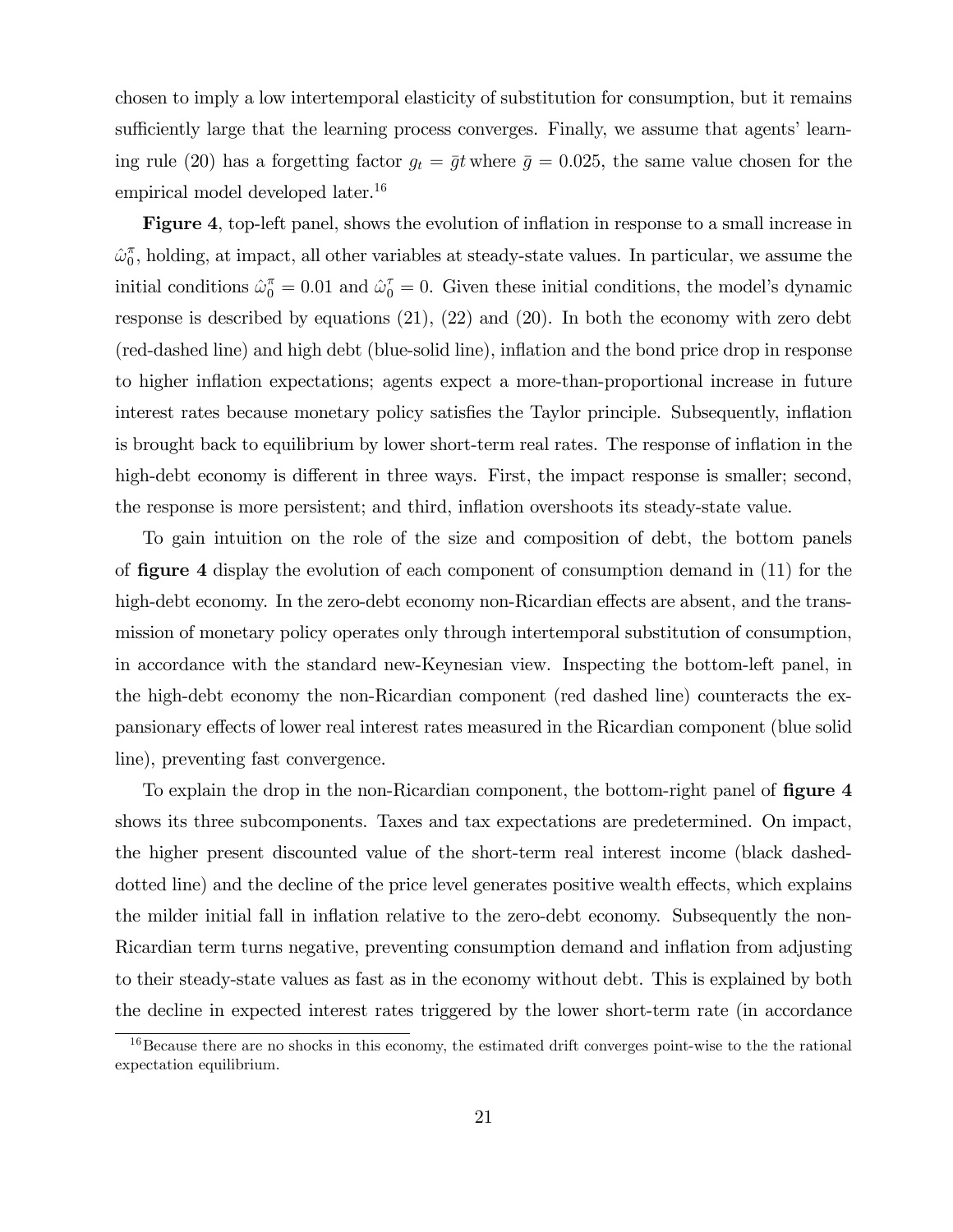

Figure 4: Response to an increase in inflation expectations. The top-left panel shows the response of ináation in two economies with zero and high government debt respectively. The lower panels display the response of the different components of consumption demand in the economy with high debt. The top-right panel shows the response of inflation in the high-debt economy under alternative assumed duration of debt.

with the Taylor principle), and the fact that the present discounted value of expected taxes (blue solid line) exceeds the increase in the real value of debt (red dashed line). Debt and taxes gradually increase for two reasons. First, the initial decline in the price of the longterm bond leads to an increase in debt issuance. Second, the subsequent gradual increase in the bond price, which mirrors the decline in expected interest rates, is more than off-set by the low ináation rate. This leads to further increases in debt and taxes, with households attributing part of this increase as permanent. Because actual policy behavior is unchanged, the perceived increase in the level of long-run taxes, net of the increase in debt holdings, produces a negative wealth effect. This explains the persistent response of inflation in the high-debt economy.

Finally, the persistently low level of inflation implies a low level of the short-term rate, allowing aggregate demand to overshoot. At the same time, the negative wealth effects from net debt holdings ease and eventually become stimulative, as both inflation and the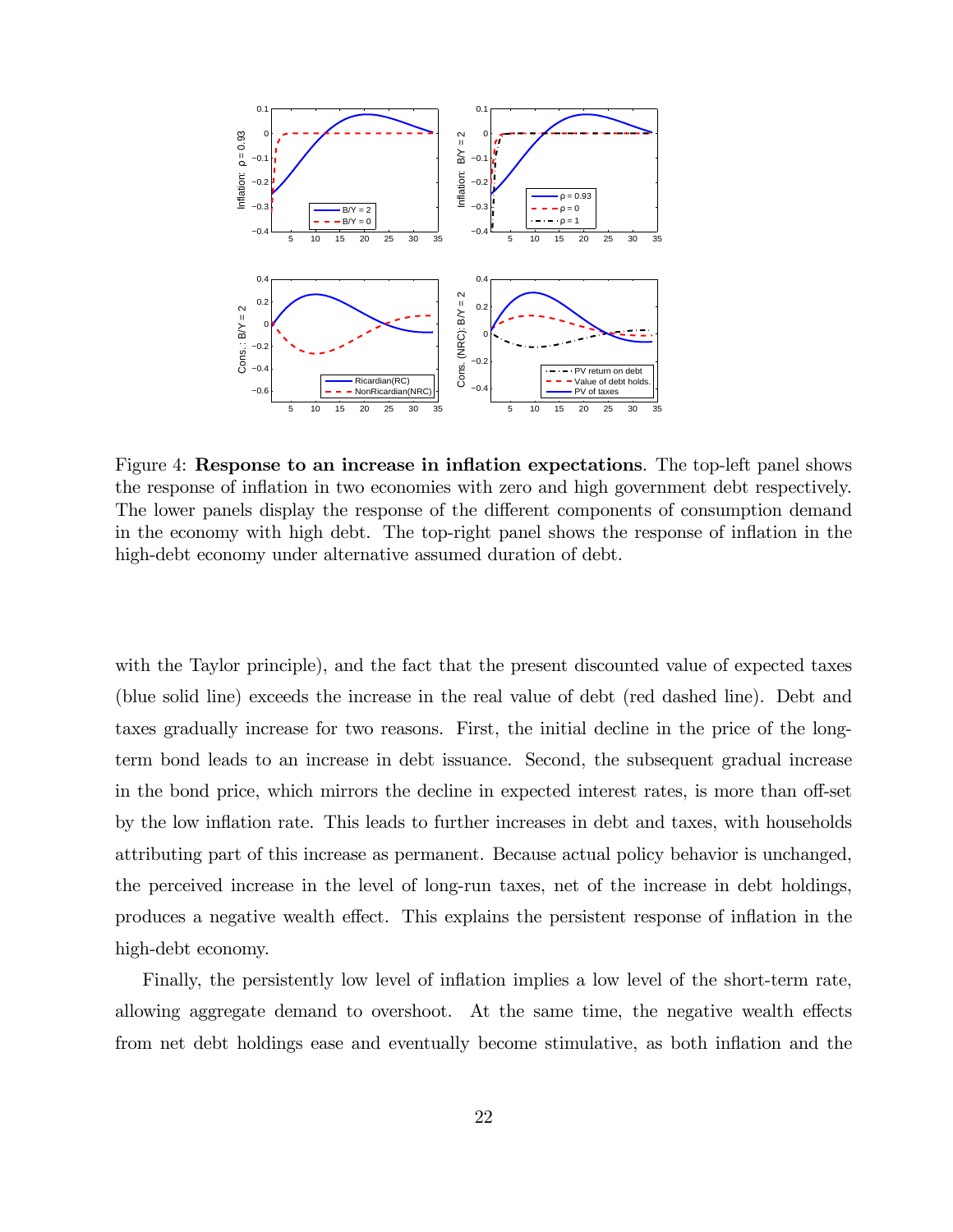price of the bond continue rising. This restarts the cycle. The overshooting of ináation and output, reminiscent of Sims'  $(2011b)$  "stepping on a rake" phenomenon, emphasizes a critical difference in the theories of imperfect knowledge and the fiscal theory of the price level. The fiscal foundations of inflation induced by imperfect knowledge do not rely on passive monetary and active fiscal policy.

As explained above, the key to this propagation mechanism lies in the self-referential nature of the model. The top-right panel in **figure 4** further clarifies the stability results of **proposition 1**. The figure shows that for  $\rho = 0$  and  $\rho = 1$  the initial increase in inflation expectations do not have lasting effects on inflation. In fact, except for the first couple of periods, the ináation response resembles that observed in the zero-debt economy. This is because inflation expectations do not feed back on the evolution of taxes; learning is fast in this case.

# 5 The Great Moderation: did fiscal policy help?

The theory indicates that under imperfect knowledge details of fiscal policy can matter significantly for the control of inflation expectations. That more heavily indebted economies constrain monetary policy certainly resonates with public pronouncements of policy makers. However, the analytical insights of the previous section are asymptotic in nature, posing the hypothetical question of whether, given enough data, agents' beliefs would converge to the rational expectations equilibrium. A natural question is what properties are induced by learning dynamics outside of rational expectations equilibrium and are they quantitatively important? Is it the case that high-debt and moderate-maturity economies induce macroeconomic volatil $ity$  – even when the policy regime is consistent with the long-run stability of expectations? This section explores these issues in the context of the Great Moderation period using an estimated version of the model.

Why focus on the Great Moderation? Two main reasons. First, an interesting feature of US data over the period 1984Q1-2007Q2 is the relative stability of the US economy, coupled with the gradual decline in long-term inflation expectations that commenced with the Volcker disinflation  $\sim$  see, for example, Stock and Watson (2002). This adjustment, which spans the 1990s, can be interpreted as market participants gradually learning about a new monetary policy regime with low average ináation. Second, policy during this period has been charac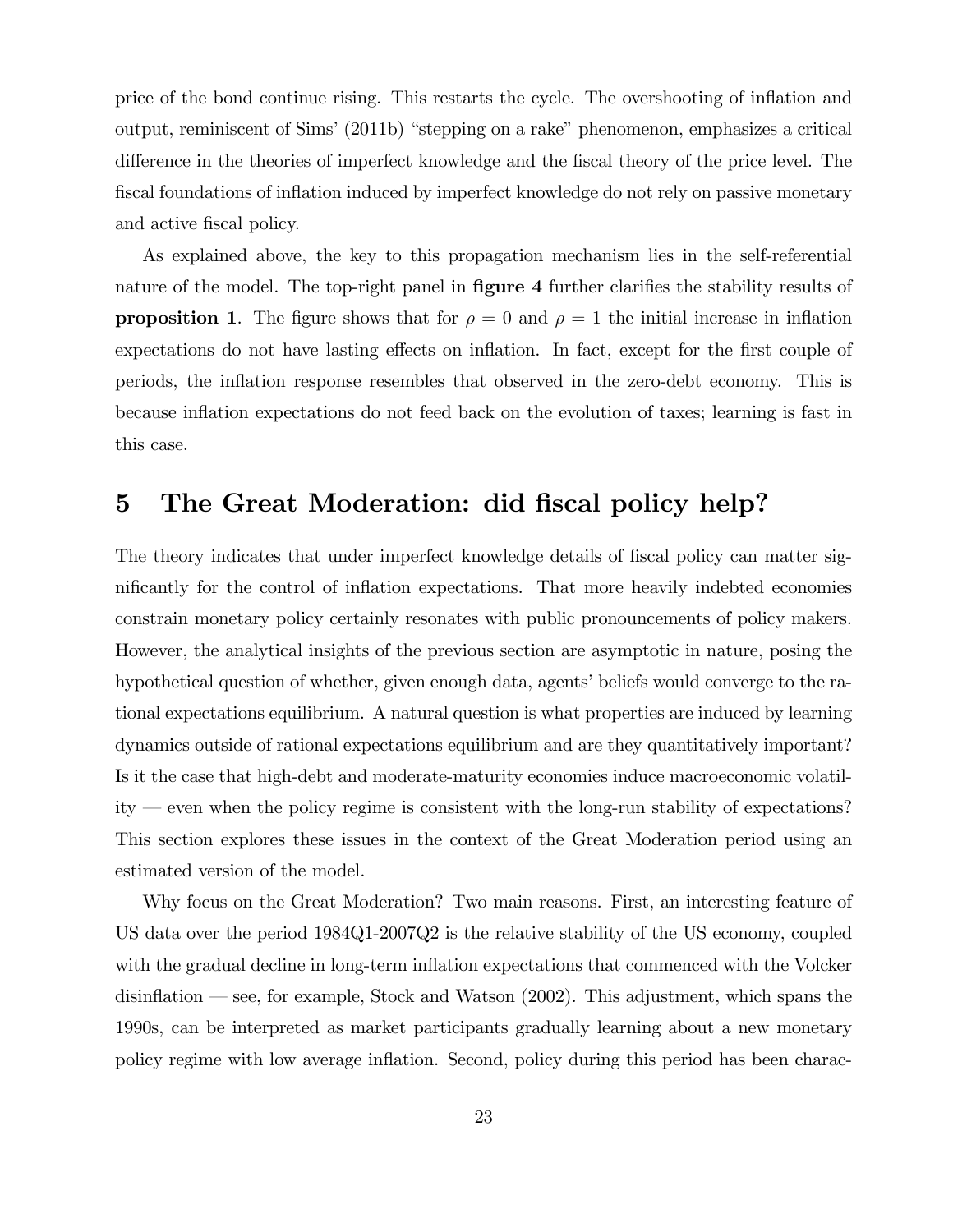terized as a regime where monetary policy was active and fiscal policy was passive, the policy mix considered in this paper. Under the previous policy regime, associated with the high inflation of the seventies, monetary policy was passive (a violation of the Taylor principle).

Much recent research has sought to understand whether it is changes in the conduct of monetary policy or changes in the volatility of economic disturbances  $-$  often referred to as good policy versus good luck – that best account for the Great Moderation.<sup>17</sup> A notable feature of these analyses is the absence of fiscal variables. A specific hypothesis of interest is to what extent was the Great Moderation the result of good fiscal policy? Given that in the model considered here equilibrium is jointly determined by choices of monetary and fiscal policy, surely Öscal policy itself is a candidate explanation of the Great Moderation. While the subsequent analysis does not attempt a thorough investigation of the contribution of changes in the volatility of exogenous disturbances, changes in monetary policy and changes in fiscal policy, it demonstrates the Great Moderation is not a necessary implication of better monetary policy  $\frac{d}{dx}$  it also required good fiscal policy in a sense to be made precise.

## 5.1 A New Keynesian model

To provide a numerically plausible account of the data, the endowment economy is now generalized in several dimensions. These include incorporation of monopolistic competition, nominal rigidities and endogenous labor supply. A more general class of monetary and fiscal policy are also permitted. The model is New Keynesian, similar in spirit to Clarida, Gali, and Gertler (1999) and Woodford (2003), used in many recent studies of monetary policy, extended to include multiple-maturity debt. The appendix provides model details and discusses implications for expectations stability and macroeconomic dynamics. For current purposes it suffices to note that the basic mechanisms revealed by the endowment economy analysis continue to hold in this environment. Imperfect knowledge is the critical assumption that engenders fiscal foundations of inflation. Other model complications are included on the grounds of realism, comparability to earlier work and enhancement of the basic mechanism induced by imperfect knowledge. The latter features are brieáy noted as they arise.

There is a continuum of monopolistically competitive firms. Each differentiated consump-

<sup>&</sup>lt;sup>17</sup> Important contributions include, inter alia, Clarida, Gali, and Gertler (2000), Lubik and Schorfheide (2004), Sims and Zha (2006), Primiceri (2005), Justiniano and Primiceri (2008) and Fernandez-Villaverde, Guerron-Quintana, and Rubio-Ramirez (2010).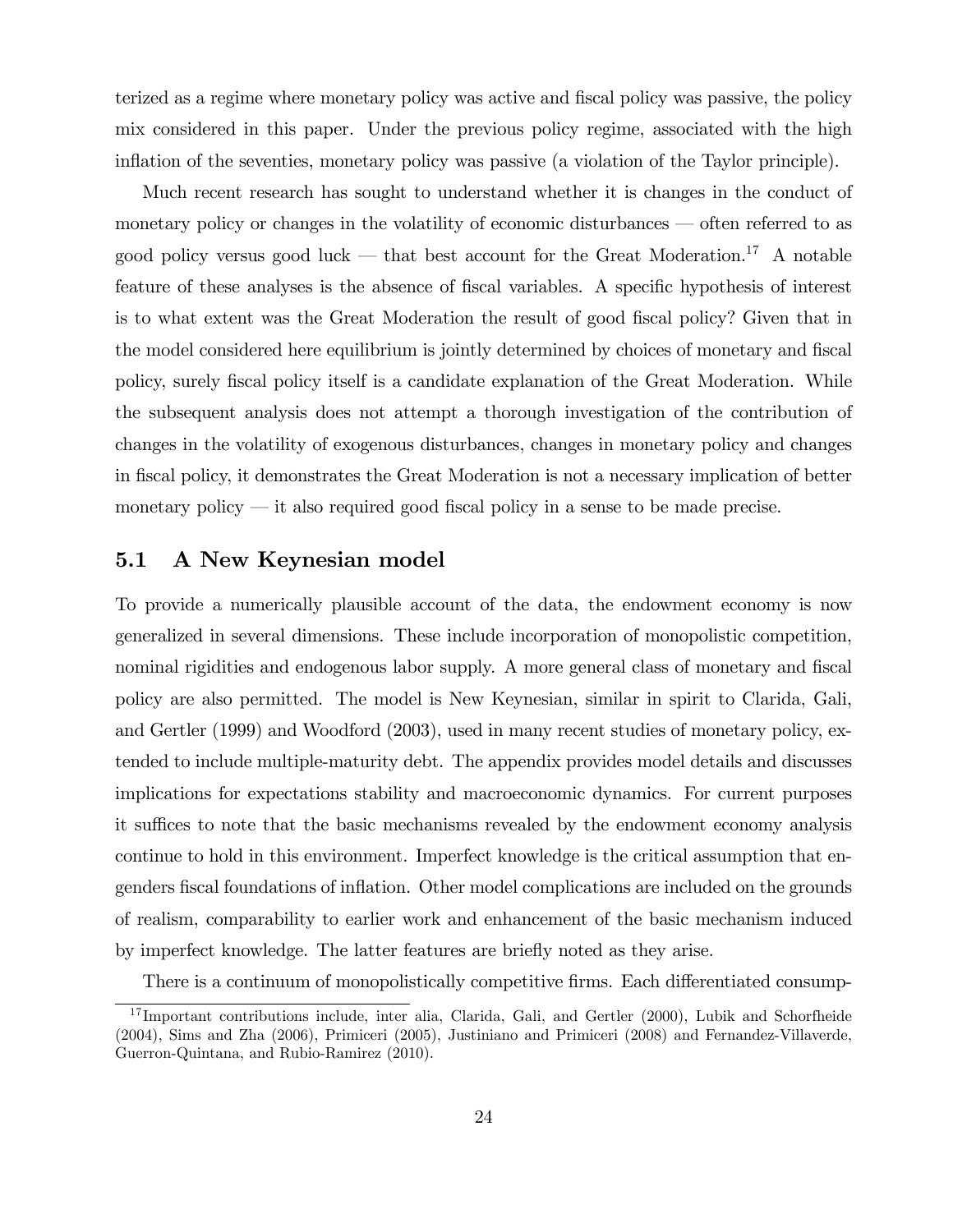tion good is produced according to the linear production function

$$
Y_t(j) = A_t H_t(j) \tag{25}
$$

where  $A_t$  denotes an exogenous aggregate stationary technology process. Each firm faces a demand curve  $Y_t(j) = (P_t(j)/P_t)^{-\theta} Y_t$ , where  $Y_t$  denotes aggregate output, and solves a Rotemberg-style price-setting problem, taking wages, the aggregate price level and technology as given.<sup>18</sup> A price  $p_t(j)$  is chosen to maximize the expected discounted value of profits

$$
\hat{E}_t^j \sum_{T=t}^{\infty} Q_{t,T}^F \Gamma_T(j)
$$

where

$$
\Gamma_T(j) = p_T(j)^{1-\theta} P_T^{\theta} Y_T - p^{-\theta} P_T^{\theta} Y_T W_T / A_T - \chi (p_T(j) / p_{T-1}(j) - 1)^2 \tag{26}
$$

denotes period T profits,  $W_t$  denotes the hourly wage, and  $\chi > 0$  scales the quadratic cost of price adjustment. Given market incompleteness, it is assumed that firms value future profits according to the marginal rate of substitution evaluated at aggregate income

$$
Q_{t,T}^F = \beta^{T-t} P_t Y_T / (P_T Y_t)
$$

for  $T \geq t$ .

Households maximize the following intertemporal utility

$$
\frac{1}{1-\sigma}\hat{E}_t^i \sum_{T=t}^{\infty} \xi_T \beta^{T-t} C_T^{1-\sigma}(i) \cdot \left(1 - \frac{\psi}{1+\gamma} H_T^{1+\gamma}(i)\right)^{1-\sigma}
$$

where  $\sigma > 1, \gamma > 0$  and  $C_T(i)$  is a standard Dixit-Stiglitz aggregator,  $H_T(i)$  is the amount of labor supplied to the production of goods, and  $\xi_t$  is an exogenous shock to the discount factor. The degree of intertemporal substitution in leisure affects the relative importance of wealth effects from holding the public debt. The greater the preparedness to substitute leisure intertemporally, the smaller are wealth effects. Complementarities between consumption and leisure therefore mitigate the negative wealth effects on labor supply, leading to larger expenditure effects for given scale and composition of public debt. The household's flow budget constraint is now

$$
\mathbb{W}_{t}(i) \leq R_{t}^{m} \pi_{t}^{-1} \mathbb{W}_{t-1}(i) + \left(R_{t-1}^{s} - R_{t}^{m}\right) P_{t-1}^{s} b_{t-1}^{s}(i) + (1 - \tau_{t}^{w}) w_{t} H_{t}(i) + \Gamma_{t} - \tau_{t}^{LS} - C_{t}(i) \tag{27}
$$

 $18$ Because we consider a first-order approximation to equilibrium dynamics, this is equivalent to assuming Calvo pricing.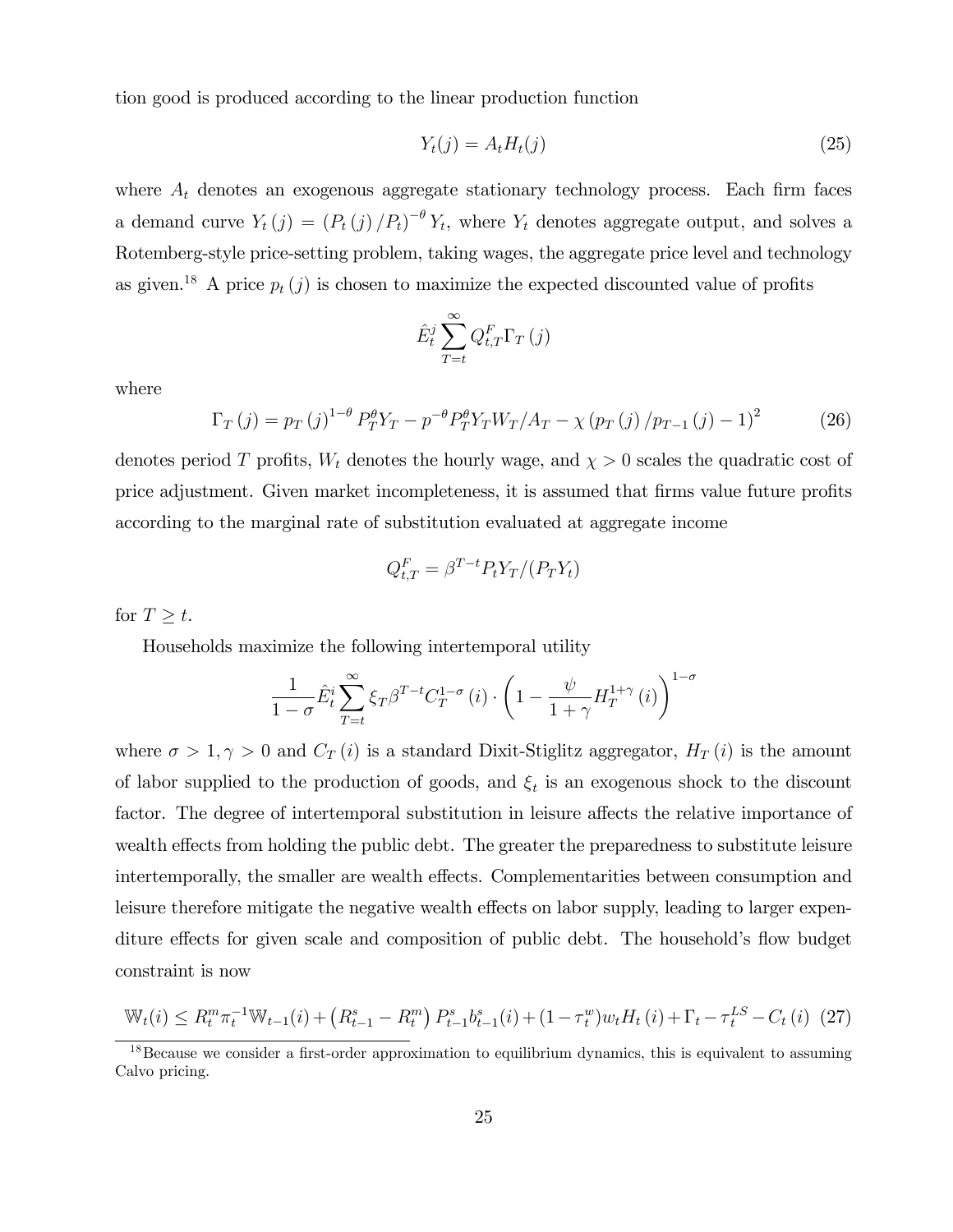where  $w_t = W_t/P_t$ , and  $\tau_t^w$ ,  $\tau_t^{LS}$  denote labor income and lump-sum taxes. Aside from realism, distortionary taxation, through its effects on firms' marginal cost structures, makes inflation dynamics more self-referential. This strengthens the fiscal effects on inflation. Subsequent results in no way depend on encountering a fiscal limit determined by a Laffer curve, never a relevant constraint on monetary policy.

The central bank implements monetary policy according to the family of interest-rate rules

$$
R_t^s = R_t^* \left(\frac{P_t}{P_{t-1}}\right)^{\phi_{\pi}} \left(\frac{Y_t}{\bar{Y}}\right)^{\phi_y} \tag{28}
$$

where  $\phi_{\pi}, \phi_y \geq 0$ ; and  $Y_t = C_t + G_t$  is aggregate output with a steady-state  $\overline{Y}$ . Interest-rate policy responds to deviations of inflation and output from steady-state levels.<sup>19</sup> The term  $R_t^* = (1 + \bar{\imath})e^{m_t}$  captures exogenous shifts in the intercept, where  $\bar{\imath}$  is the steady-state level of the net interest rate and  $m_t$  is an exogenous stochastic process to be defined below. The steady-state inflation rate is assumed to be zero. The flow budget constraint of the government is given by

$$
P_t^m B_t^m = B_{t-1}^m \left( 1 + \rho P_t^m \right) - P_t S_t. \tag{29}
$$

where the real structural surplus is

$$
S_t = T_t / P_t - G_t. \tag{30}
$$

The government has access to both lump-sum taxes,  $\tau_t^{LS}$ , and labor income taxes,  $\tau_t^w$ , which generates total tax revenue

$$
T_t/P_t = \tau_t^{LS} + \tau_t^w w_t H_t
$$

where  $W_t$  denotes hourly wages and  $H_t$  total hours worked. Tax policy is determined by tax rules of the form

$$
\tau_t^{LS} = \bar{\tau}^{LS} \left(\frac{l_t}{\bar{l}}\right)^{\phi_{\tau_l}} \quad \text{and} \quad \tau_t^w = \bar{\tau}^w \left(\frac{l_t}{\bar{l}}\right)^{\phi_{\tau_l^w}},\tag{31}
$$

where  $l_t = B_{t-1}^m (1 + \rho P_t^m) / P_{t-1}$  is a measure of real government liabilities in period t. The policy parameters satisfy  $\phi_{\tau_l}, \phi_{\tau_l^w} \ge 0$ . Such rules are consistent with empirical work by Davig and Leeper (2006).

<sup>&</sup>lt;sup>19</sup>The analysis eschews the study of optimal policy to give emphasis to the interaction of monetary policy with various dimensions of fiscal policy. See Eusepi, Giannoni, and Preston (2012) for an analysis of optimal policy in the context of this model.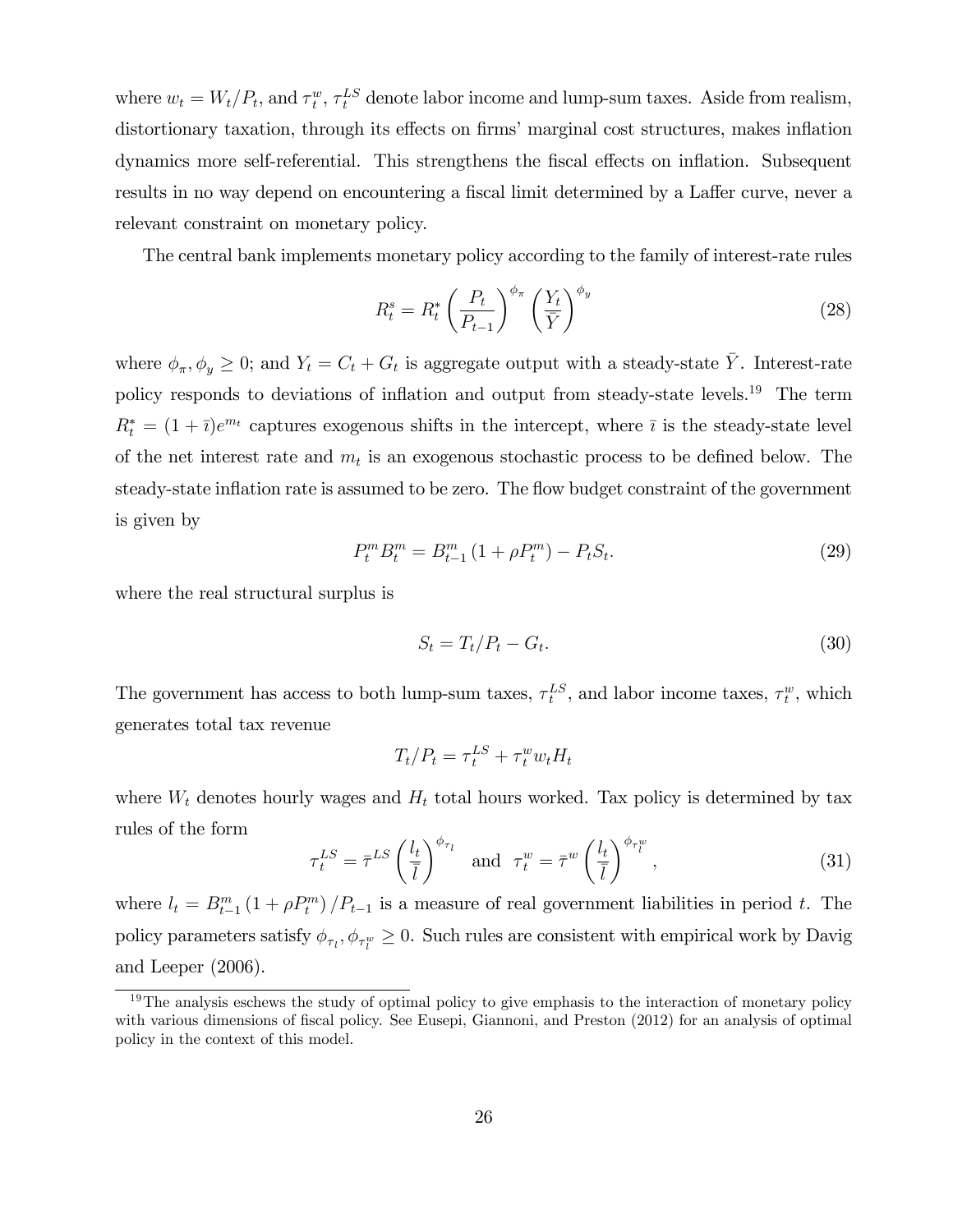# 5.2 Learning

As in the simple model, agents use a linear econometric model nesting the stationary rational expectations equilibrium. Here it takes the form

$$
\mathbb{Z}_t = \Omega + \Phi_b \hat{b}_{t-1}^m + \Phi_{\mathbb{S}} \mathbb{S}_{t-1} + \mathbf{e}_t \tag{32}
$$

where the vector  $\mathbb{Z}_t = \left(\hat{\imath}_t, \pi_t, \hat{w}_t, \hat{\Gamma}_t, \hat{\tau}_t^{LS}\right)$  $_{t}^{LS},\hat{\tau}_{t}^{w}$  $^w_t, \hat{b}^m_t$ 0 includes all endogenous variables beyond the control of individual agents, and  $\mathbb{S}_t = (\hat{A}_t, \hat{\xi}_t, \hat{G}_t, \hat{m}_t)'$  is the vector of exogenous disturbances and  $e_t$  denotes a vector of *i.i.d.* errors. Government debt  $\hat{b}^m_t$  is the only endogenous state variable of the model. In contrast to the endowment economy, agents do not know the monetary policy rule. The structural relationships between interest rates and inflation on the one hand, and taxes and debt on the other hand, are two of the many rational expectations equilibrium restrictions about which agents must learn.

In log deviations the exogenous processes evolve according to the first-order vector autoregression

$$
\mathbb{S}_t = F\mathbb{S}_{t-1} + Q\epsilon_t \tag{33}
$$

where the variance-covariance matrix of the innovations  $\epsilon_t$  is the identity matrix; Q is a lower triangular matrix; and  $F$  has all eigenvalues in the unit circle. As customary in this literature, the law of motion (33) is known to the agents. Being free of self-referential dynamics ensures  $coefficients$  are learnable with probability one  $-$  standard econometric asymptotics apply.

Agents update only their estimates of the intercept  $\hat{\Omega}_t$  using the updating rule (20). The remaining coefficients take their rational expectations values so that  $\Phi_b = \Phi_b^*$  and  $\Phi_s = \Phi_s^*$ . Because of distortionary taxation, the column vector  $\Phi_b^*$  has all non-zero elements. Provided agents' estimates of  $\Omega_t$  are sufficiently close to their values under rational expectations, subjective beliefs of this kind represent a first-order approximation of a richer forecasting model in which all coefficients are updated. The appendix shows that under the specific formulation of beliefs adopted here, the updating of non-intercept coefficients have only second-order effects on model dynamics. $20$ 

<sup>&</sup>lt;sup>20</sup>This formulation is commonly used in the adaptive learning literature – see Evans and Honkapohja (2001).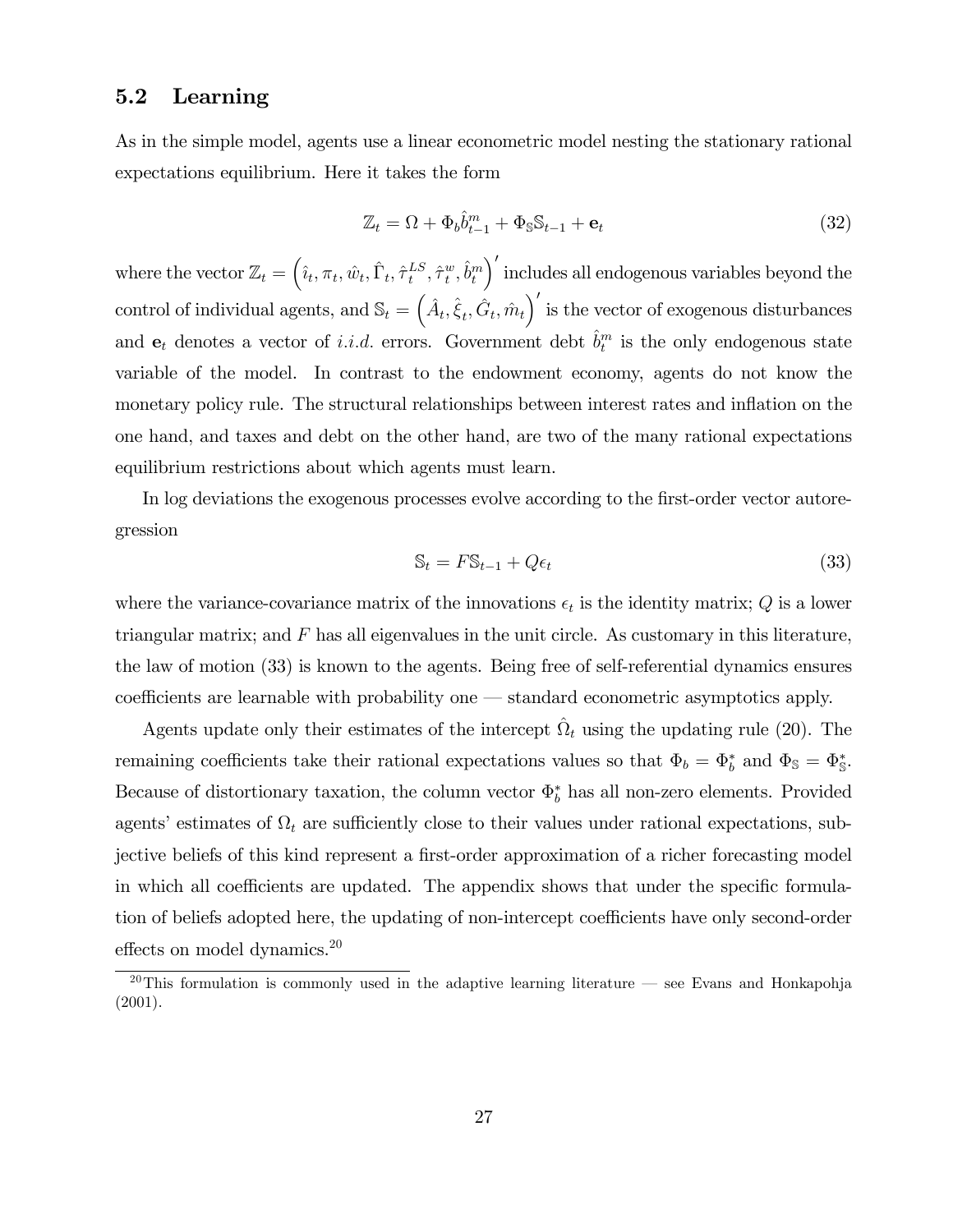## 5.3 Estimation

The model is confronted with data by use of set of parametric assumptions about the model's structural parameters and estimation of the exogenous disturbances. Parametric choices reflect conventional values in the relevant micro and macro literatures and are intended to give a minimally realistic account of the data. The model is parameterized at a quarterly frequency. The households' discount factor is  $\beta = 0.99$  and their Frisch elasticity of labor supply is set to 0:6, in line with micro-evidence summarized by, inter alia, Hall (2009). The elasticity of intertemporal substitution of consumption is  $\sigma^{-1} = 1/4$ . This is consistent with maintained values in the large literature on medium- to large-scale stochastic general equilibrium models  $\sim$  see, for example, Coenen et al. (2012). Moreover, it does not appear to be inconsistent with US data, conditional on the simple model analyzed here.<sup>21</sup> Turning to firms, nominal rigidities are determined by setting the cost parameter  $\chi$  to be consistent with empirical measures of price stickiness. The chosen value implies a price average duration of a about five quarters.<sup>22</sup> The elasticity of demand across differentiated goods is  $\theta = 6$ . These values are in line with an extensive New Keynesian empirical literature.

We fix the constant gain in the updating rule (20) to  $\bar{g} = 0.025$ , implying that 25 year-old observations receive a weight of less than  $0.1<sup>23</sup>$  Subsequent results show this parameter choice is consistent with the behavior of long-term expectations during the US Great Moderation.

In the baseline parameterization the response coefficients to government debt liabilities are set to  $\phi_l = 1.3$  (lump-sum taxation) and  $\phi_l^w = 0.09$  (labor tax rate). These parameter configurations are chosen to be consistent with a passive fiscal regime in the sense of Leeper (1991). Labor taxes are not very responsive to changes in government liabilities. This assumption limits the role of distortionary taxes in providing a link between government debt and inflation.<sup>24</sup> The empirical analysis focuses on this link as emerging from imperfect information and learning. As a result, the steady-state labor tax rate,  $\bar{\tau}^w$ , is 15%, lower than in the US data. Consistent with US data over the sample considered, the steady-state debt-to-output ratio is 40%, in annual terms, and the average maturity of debt is 5:4 years. In subsequent

 $^{21}$ In the estimation exercise discussed below, the model with a low elasticity provides a better fit as measured by the likelihood.

 $^{22}$ In terms of the Calvo model, which is isomorphic to our specification, the probability that a firm does not reset the price in any given period is set to eighty percent.

<sup>&</sup>lt;sup>23</sup>The weight is calculated as  $(1 - 0.025)^{100} \approx 0.07$ .

<sup>&</sup>lt;sup>24</sup>The chosen parameter is in line with the estimate of Traum and Yang  $(2011)$ .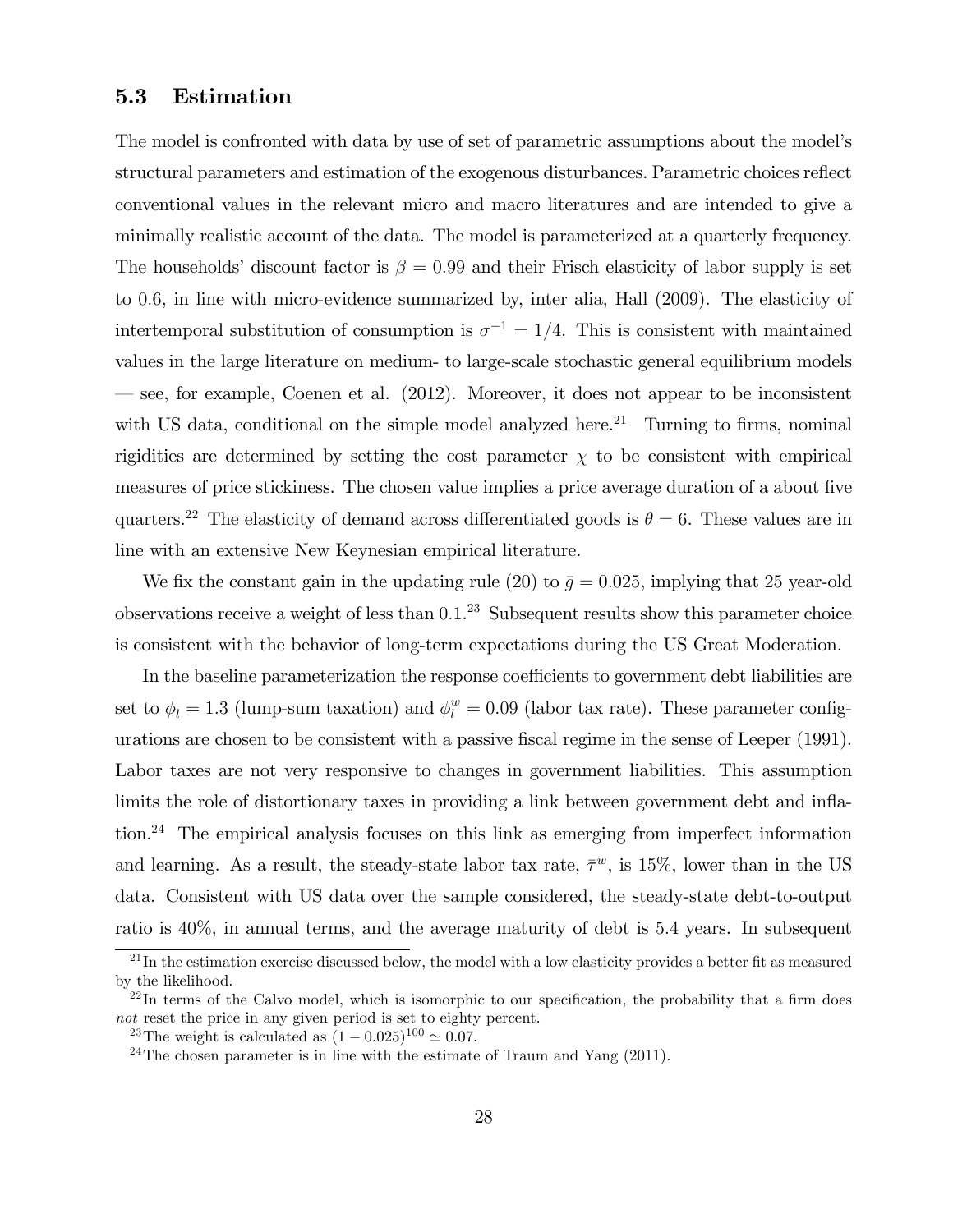analysis, counterfactual experiments vary the steady-state debt-to-output ratio. Steady-state taxes are always adjusted to ensure intertemporal solvency of the government accounts. The ratio of government spending to output is 0:22, in line with post-war US data, implying a consumption-to-output ratio is 0:78. The monetary rule takes values consistent with Taylor (1993), setting  $\phi_{\pi} = 1.5$  and  $\phi_{\nu} = 0.5/4$ .

Given the calibrated parameters, the parameters of the shock process  $\mathbb{S}_t$  are estimated using Maximum Likelihood. We use data for GDP growth, three-month Treasury-Bill rate, GDP deflator inflation and debt-to-GDP ratio. The data for GDP and GDP deflator come from the National Accounts, while the value of federal government debt comes from the Federal Reserve Bank of Dallas. The sample used for estimation is 1984Q1-2007Q2.<sup>25</sup> The estimation is performed using demeaned variables. The specification of the exogenous processes in  $(33)$ , is similar to the wedges specification of Chari, Kehoe and McGrattan (2007). For the model to be identified we impose a restriction on the  $F$  matrix, namely that the lagged correlation between the government spending,  $\hat{G}_t$ , and preference,  $\hat{\xi}_t$ , disturbance is zero — this guarantees that the likelihood is locally sharp. There is no attempt to identify specific shocks. Subsequent results only rely on the estimated variance-covariance matrix. The linear state-space model is defined in the appendix.

The results of the estimation are summarized in Table 1 in the appendix, which includes the parameter estimates for  $F$  and  $Q$  together with the 90% confidence intervals computed 1000 bootstrapped replications.

Figure 5 suggests that the model does a reasonable job capturing salient features of detrended output and various measures of ináation expectations during the Great Moderation. Model-implied predictions for these series are generated using the estimated latent states inferred from the Kalman smoother. The black solid lines show the model predictions using the point estimates of the parameters and the shaded area corresponds to the  $95<sup>th</sup>$  percent confidence regions.<sup>26</sup> The red lines correspond to the US data. For de-trended output we use the output gap measure from the Congressional Budget Office (CBO). Measures of inflation expectations correspond to the GDP deflator. The one- and four-quarters-ahead forecasts are from the Survey of Professional Forecasters, while the five-to-ten year inflation forecast, avail-

<sup>25</sup>We use data starting from 1982Q2 as a training sample.

 $26$ To capture the elevated level of inflation expectations prior to the Volker disinflation we initialize the state of the economy in 1980Q3. This is earlier than the sample chosen for the estimation of the exogenous processes, which was selected to capture the great moderation.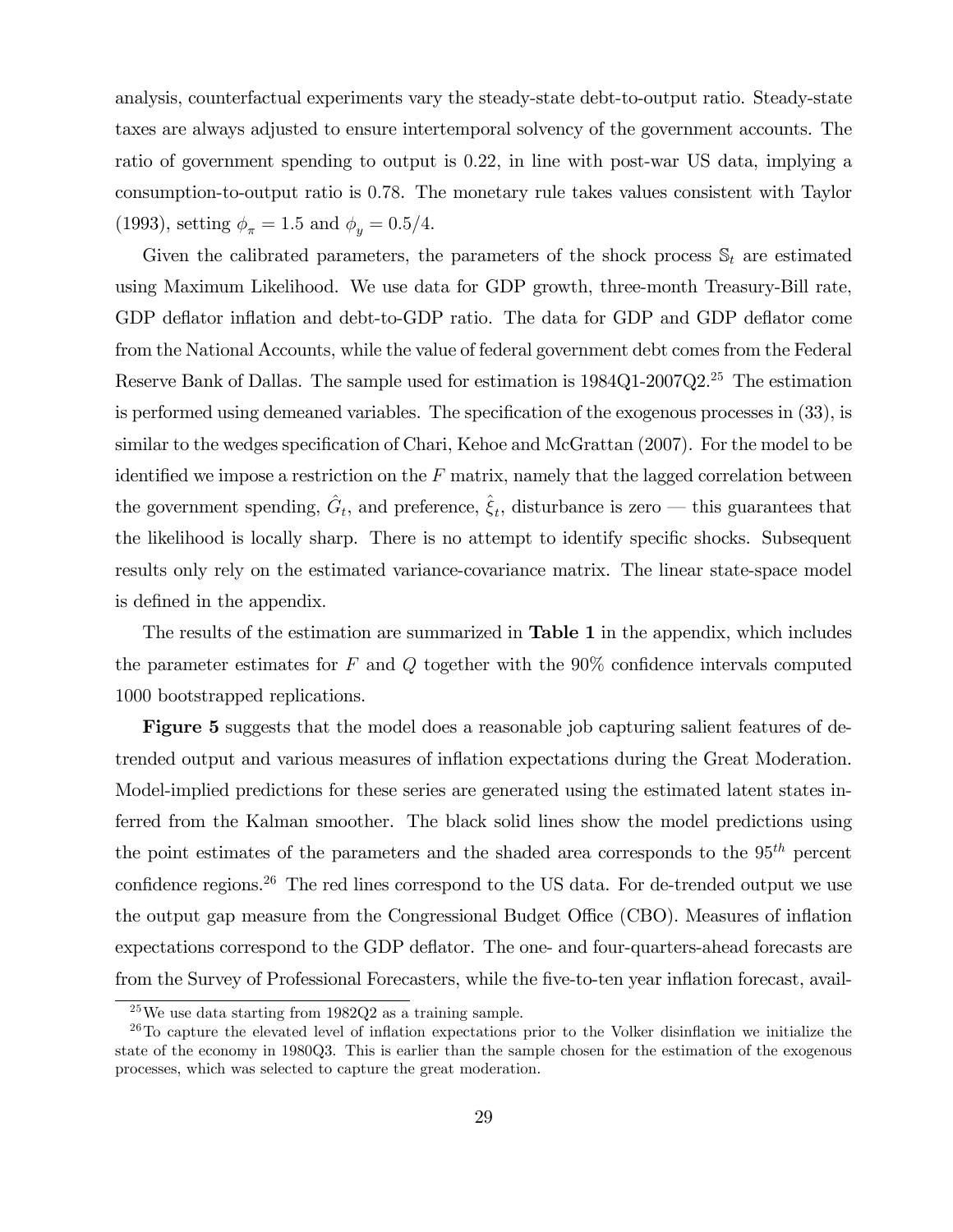

Figure 5: Detrended output and inflation expectations. The solid black line denotes the model-implied path for the four variables under the point estimates. The light-shaded area denotes the 95th percent bands obtained from 1000 bootstrapped replications. The red solid lines denotes actual data. For detrended output we use the CBO estimate of the output gap. One- and four-quarters- ahead GDP-deáator forecasts are from SPF survey while the five-to-ten- years forecast is from the Blue Chip survey. Finally, the dashed blue line in the bottom-right box is GDP deflator.

able at a biannual frequency, is constructed using the Blue Chip Economic Indicators Survey. None of these series are used in the estimation. The blue line shows the US GDP deflator which is plotted to allow a comparison with the adjustment in inflation expectations. The model captures quite well the general decline and key turning points in inflation expectations at different forecasting horizons, in particular the long-term forecast. Similarly, the output gap is quite well explained, though with some discrepancies, notably the late 1990s and the recent crisis period.

### 5.4 Counterfactuals

An advantage of estimating a structural model is the ability to conduct counterfactual experiments. Model predictions under alternative configurations of policy can be determined, assuming the economy is subject to the same sequences of disturbances identified in estima-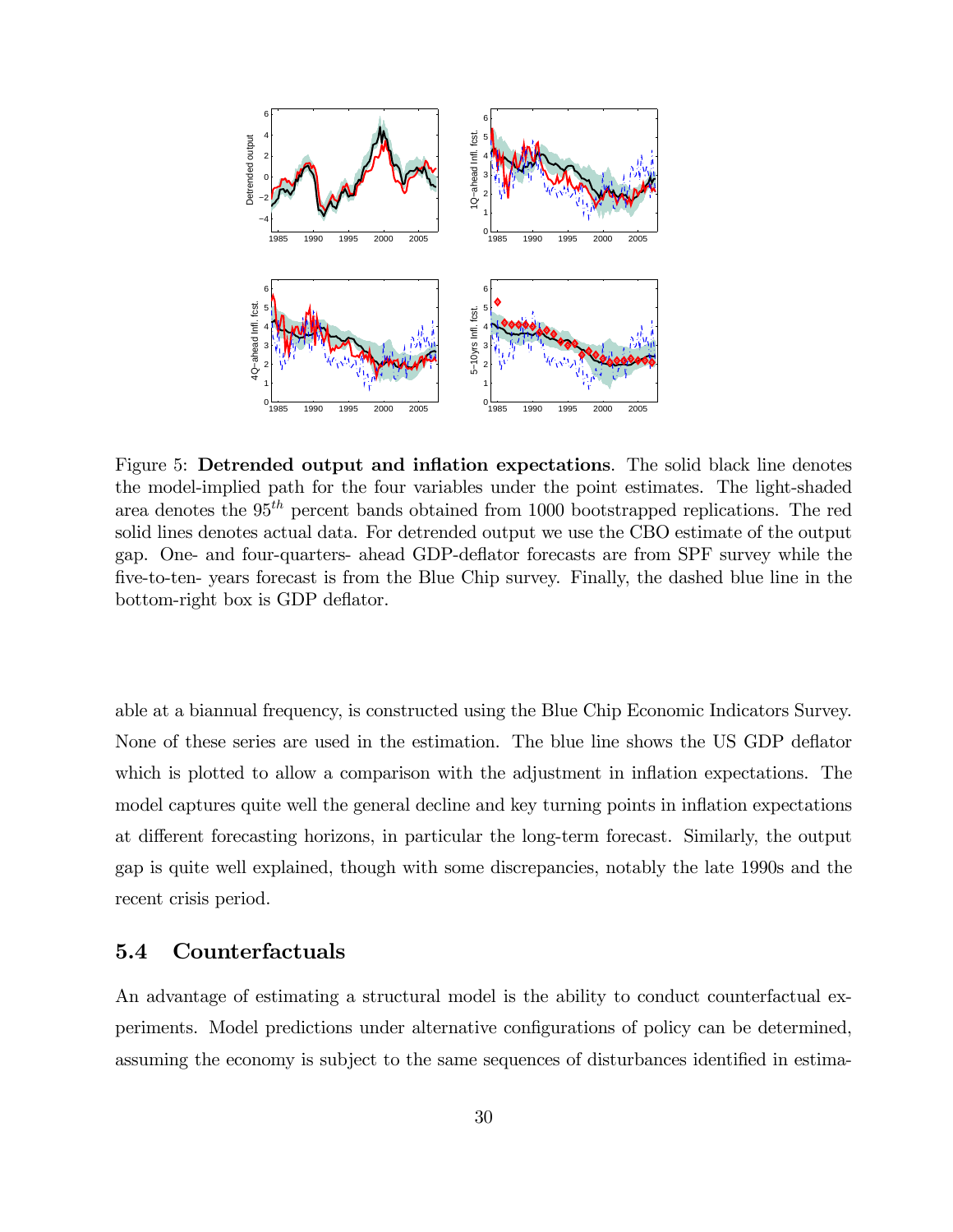

Figure 6: Inflation and output volatility. The figure shows the change in the standard deviation of inflation and de-trended output over the sample, in counterfactuals where the average maturity of debt and the debt-to-output ratio vary. In all experiments the realized shocks are the same and correspond to the Kalman smoother estimates under the baseline calibration. The black dotted line shows the standard deviation of output inflation in sample.

tion. This permits evaluating whether monetary control would have been as precise had the fiscal environment been different to that experienced over the sample period under consideration.

#### 5.4.1 Alternative fiscal scenarios

Figure 6 illustrates the results of the main counterfactual exercise showing the evolution of inflation (left panel) and de-trended output (right panel) under alternative fiscal policy configurations but the same shock history as estimated in the baseline model. The other parameters in the model, including the monetary policy rule, are unchanged. We compute the standard deviation of inflation and de-trended output over the period 1984Q1-2007Q2. Each point on the plotted curves represents the result attached to a specific fiscal policy configuration. In this and all subsequent counterfactuals initial beliefs, together with the other state variables, are the same as under the baseline calibration.

The counterfactual exercise yields two main conclusions. First, consistent with the stability results discussed above, for a given level of debt-to-output ratio the volatility of ináation peaks for values of debt duration between 2-to-5 years. Moreover, higher values of the debtto-output ratio boost inflation and output volatility. Notice that for the chosen fiscal and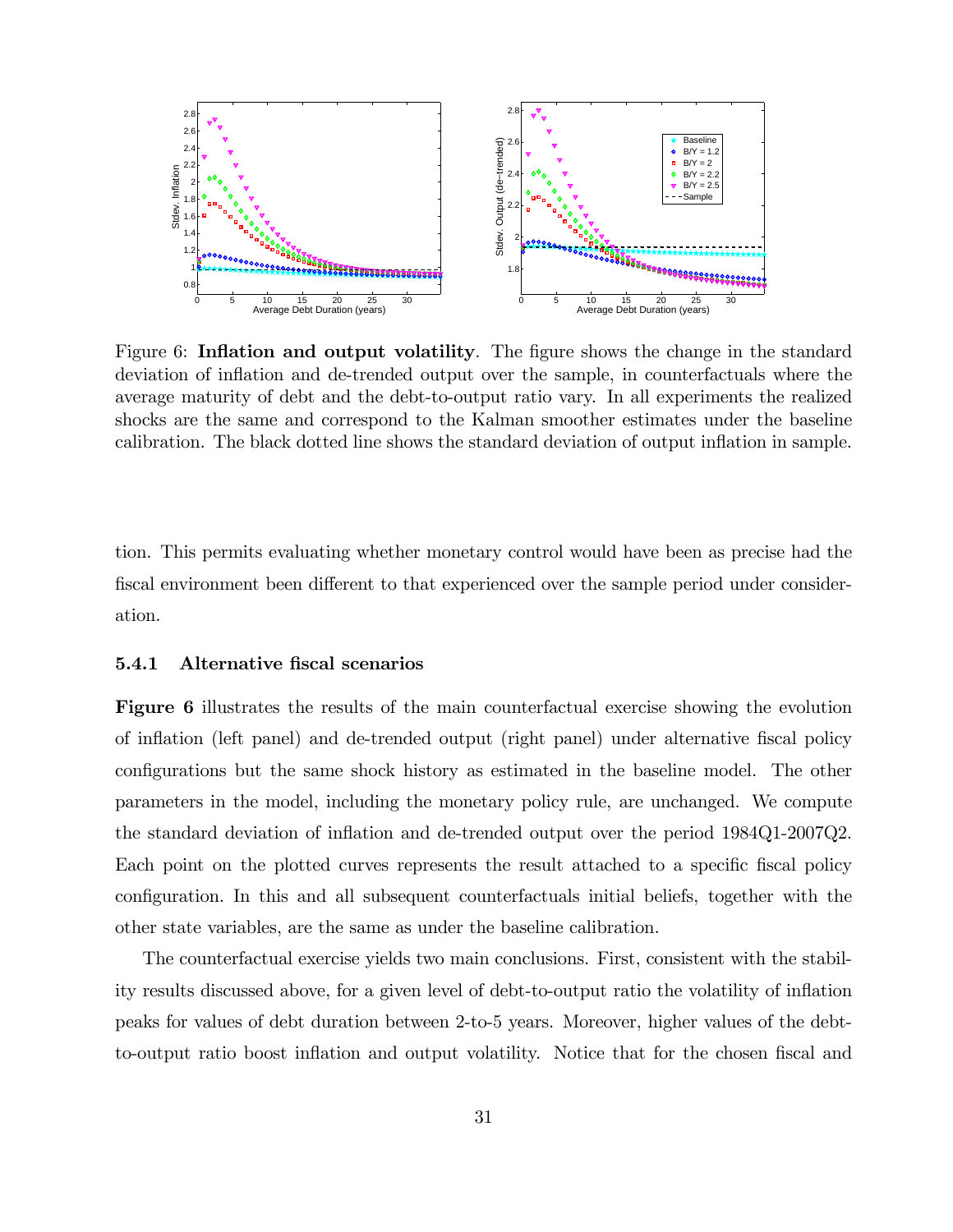monetary policy configurations the underlying rational expectations equilibrium is stable under learning. However, a fiscal regime that promotes high levels of debt at relatively short maturity would have implied more volatile output and inflation during the time period of the Great Moderation. To offer some perspective, the standard deviation of GDP deflator and output gap, as measured by the CBO, in the years  $1955Q1-1983Q4$  were  $2.9\%$  and  $3.2\%$ respectively. They are not much higher than the values in **figure 6**, corresponding to elevated levels of debt-to-GDP ratios.

Second, fiscal regimes with long-term debt appear to have a stabilizing effect on the economy. Regardless of the steady-state levels of debt, if government debt had an average duration above 15 years, then both de-trended output and inflation would have been less volatile. Among the countries described in **figure 1**, only the United Kingdom, with an average maturity of debt of about 14 years, comes close to satisfying this condition. The result accords with the results of section 4.2, underscoring the fact that long-maturity debt mitigates economic volatility through lower sensitivity of debt issuance to inflation expectations.

To offer further insight, **figure 7** shows the counterfactual paths of inflation, three-month Treasury-bill, de-trended output and long-term inflation expectations for two specific fiscal policy configurations. The solid green line corresponds to the baseline calibration for the US; the dashed blue line denotes a high debt-to-output ratio, 200% in annualized terms, and an average maturity of 5.4 years, corresponding to the baseline calibration for the US; the dashed-dotted red line labels a policy regime with the same high debt-to-output ratio but with an average duration of debt of 30 years. Under the high debt-to-output ratio and baseline average maturity, inflation is significantly higher in the first part of the sample and it undershoots relative to history in the late 1990s, as long-term ináation expectations adjust rapidly towards 2% and undershoots. Inflation dynamics under the high-debt regime accords with the intuition provided in section 4. Interestingly, a fiscal regime that instead has a high average maturity predicts an evolution of ináation and other variables close to the historical pattern. In fact, the dashed red line hugs fairly closely the solid green line, with the exception of the beginning of the sample where inflation in the high-debt regime is significantly lower and the early 2000s, where inflation is somewhat above.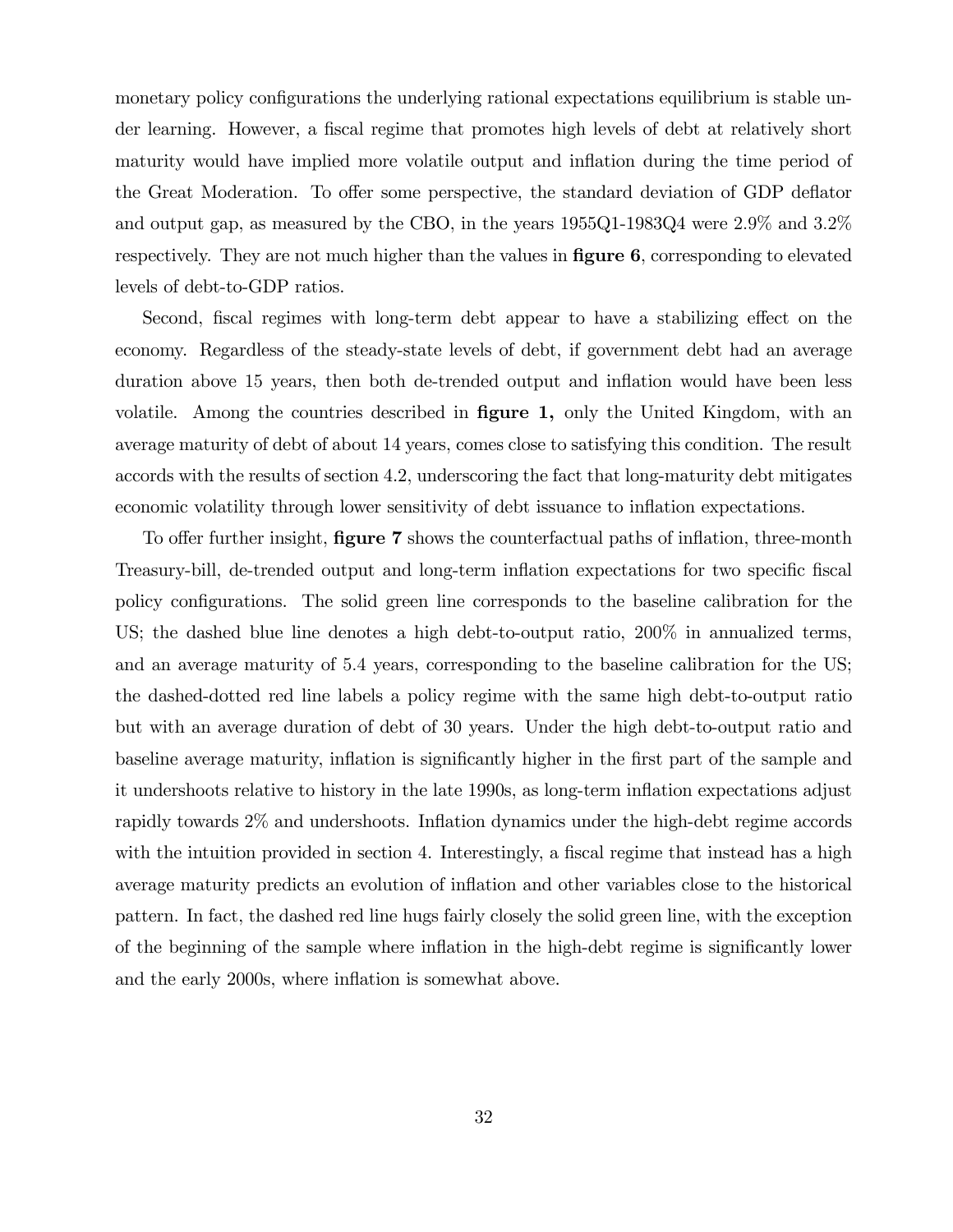

Figure 7: **Counterfactual simulations**. The figure shows counterfactual simulations with different fiscal policy configurations. The solid green line corresponds to the baseline calibration, the dashed blue line corresponds to a debt-to-output ratio of 200 percent, with an average maturity of debt corresponding to the baseline specification. Finally, the dasheddotted red line shows an economy with debt-to-output ratio of 200 percent but an average maturity of debt of about 30 years.

#### 5.4.2 Responding to output

Figure 8 shows counterfactual simulations for the short-term interest rate and inflation under different monetary and fiscal configurations, emphasizing the role played by output responses of monetary policy. The solid green line corresponds to the US data; the dashed blue line corresponds to a monetary policy rule which is more aggressive towards inflation  $(\phi_{\pi} = 2)$  but retains the same response to de-trended output ( $\phi_y = 0.5/4$ ). To evaluate the effects of a more aggressive monetary rule, compare the left panel, describing the baseline fiscal configuration to the right panel, where the government debt-to-output ratio is 200% and the average debt duration is 3.5 years.<sup>27</sup> Despite the sizable differences in the fiscal regimes, a more aggressive response to inflation keeps inflation in check; the difference between the blue lines in the left and right panels are not very large.

 $^{27}$ This is roughly the average duration of government bonds in the US over the period 1975-1984.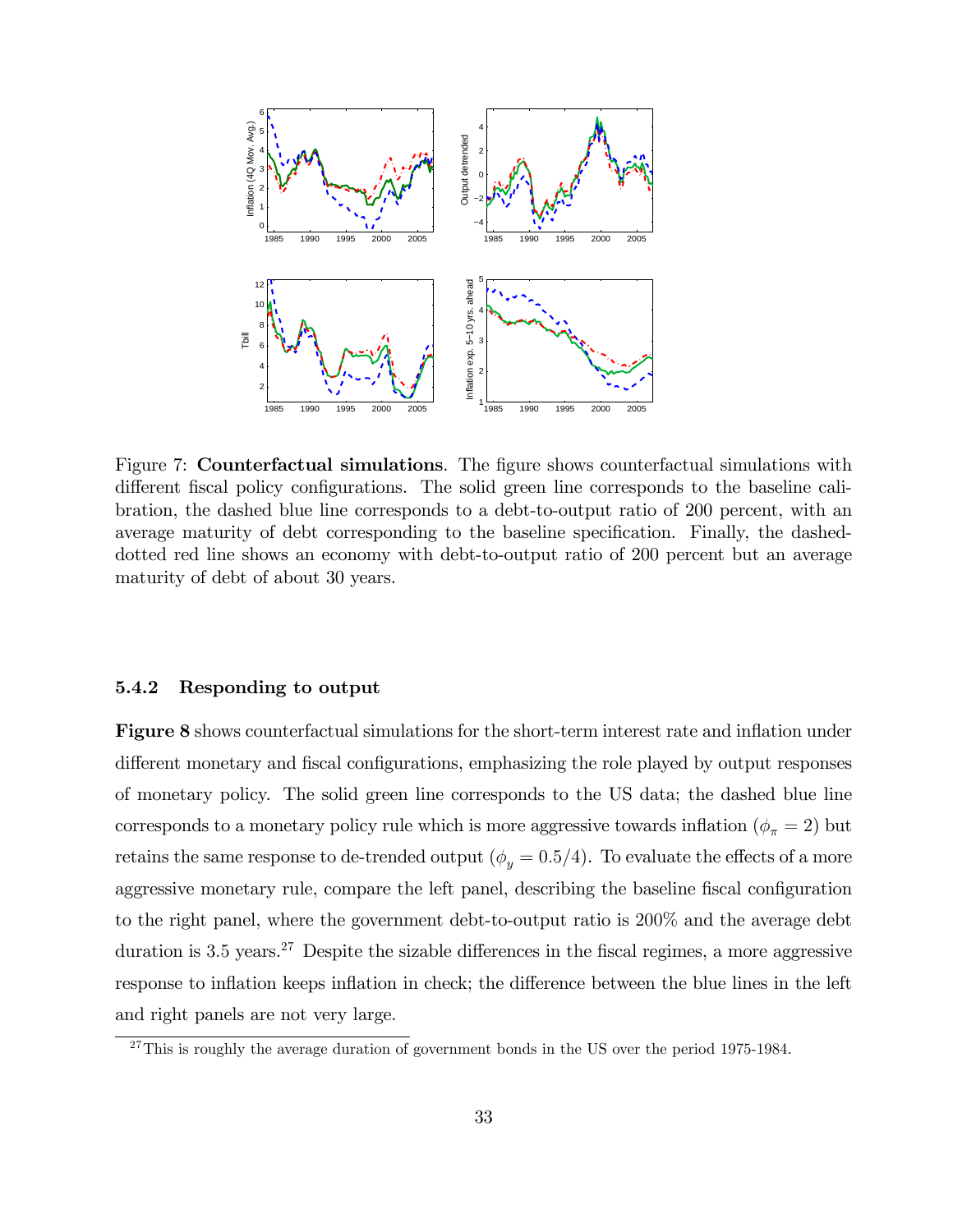

Figure 8: Monetary policy rule. The figure shows counterfactual simulations for T-bill and inflation under different monetary and fiscal policy configurations. The solid green line corresponds to the US data; the dashed blue line corresponds to a monetary policy rule with a response coefficient of 2 on inflation and  $0.5/4$  on de-trended output; the red dasheddotted line represents a monetary policy rule with a response coefficient of 2 on inflation and  $0.1/4$  on de-trended output. Finally, the panels on the left correspond to the baseline fiscal configuration (debt-to-output ratio of 40 percent and average maturity of debt of 5.4 years). The panels on the right correspond to a debt-to-output ratio of 200 percent and average maturity of debt of 3.5 years.

The dashed-dotted red line tells a very different story; here the response to inflation remains strong ( $\phi_{\pi} = 2$ ) but the response to detrended output is greatly diminished ( $\phi_{y} =$  $0.1/4$ ). The difference between left and right panels is substantial. In a fiscal regime with high government debt of short duration, the central bank fails to control inflation. The US economy during the Great Moderation would have experienced deflation in the early 1990s and substantial inflation in 2000. Looking at the short-term interest rate, the counterfactual simulation indicates that in the high-debt regime the zero lower bound would have been violated over the period 1991-1993, while interest rates would have reached double-digits in the early 2000. An aggressive response to inflation *per se* would not suffice to control inflation in an economy with high debt of low duration.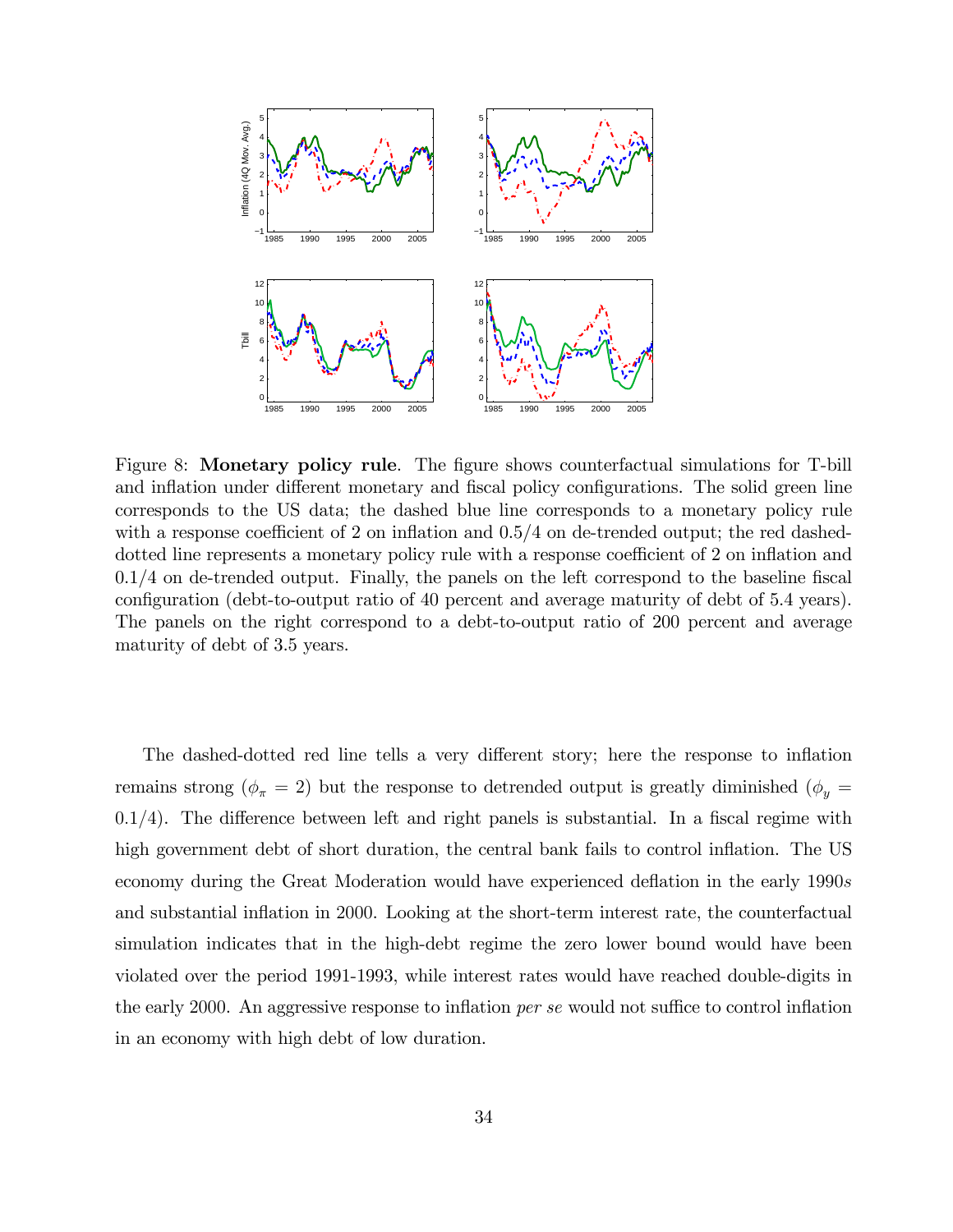#### 5.4.3 Inflation expectations and economic volatility

Earlier results indicate that higher debt and lower average maturities than actually observed would have rendered the Great Moderation less moderate. An important feature of the data over this sample is the gradual decline in inflation expectations. It remains then to understand the role played by inflation expectations inherited by Volcker at the onset of the Great Moderation period.

A final experiment shows that most of the volatility in inflation under different fiscal policy regimes is due to the adjustment in inflation expectations over the sample. To see this, simulate the model using the estimated parameter values for the shocks and consider two scenarios. In the first, use as initial conditions for each simulation the state vector estimated from the US data in  $1980Q3$  – for reasons enumerated in footnote 26. In the second, simulate the model at its stationary distribution. That is, impose as a starting condition the steady state of the model and discard the first 200 periods before computing model statistics.

The results of this experiment are shown in **figure 9**. Each statistic in the four panels, corresponding to a particular fiscal policy configuration, is obtained by averaging 1000 replications of identical length samples. The top-left panel reports the 'conditional' simulations, displaying counterfactual histories that are comparable to those documented in **figure 6**, which uses the historical shocks.

However, the 'unconditional' simulations in the top-right panel reveal much less inflation volatility under alternative fiscal regimes. This shows that as inflation expectations converge to the new low-inflation regime, and remain anchored, alternative fiscal policy configurations do not have, *on average*, large effects on observed inflation volatility. This conclusion depends on ináation expectations remaining stable over time. A sequence of shocks, or any structural change, leading to a sudden shift in long-term expectations would lead to greater volatility in economies with high levels of debt of moderate average duration.

To close this section, it is worth underscoring that the findings of this analysis have clear predictions for the near-term evolution of the US and many other economies affected by the 2007-2009 global recession. The crisis has witnessed a high degree of uncertainty about the economic environment and host of new policy initiatives, many unfamiliar to agents. Focusing on the US, there is a great deal of uncertainty about the future course of monetary policy, specifically regarding the exit strategy from the zero lower bound and the unwinding of the Fed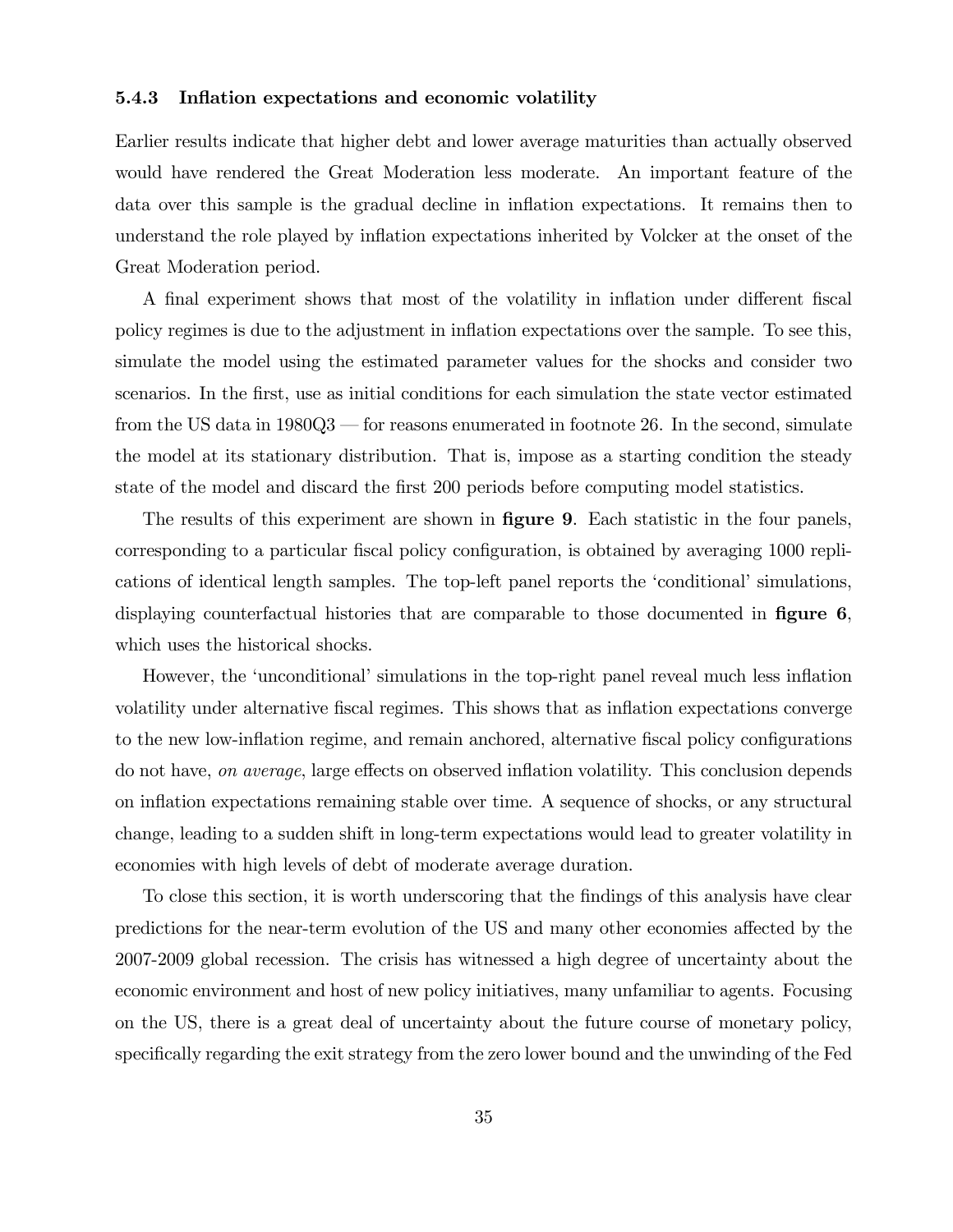

Figure 9: **Simulations**. The figure shows model simulations with different fiscal policy configurations. The column labeled 'Conditional' shows results of simulating the model with initial conditions corresponding to the estimated state of the economy using US data. The label 'Unconditional' show the standard deviation of inflation and autocorrelation in forecast errors evaluated at the modelís unconditional distribution. This is obtained simulating the model with initial conditions corresponding to the rational expectations equilibrium and discarding the first 200 observations. The figure at the top show the standard deviation of inflation for the same policy experiments as in Figure 2. It is obtained by averaging  $1000$ replications for each policy configuration. The figure at the bottom displays the coefficient on lagged forecast errors of one-quarter-ahead inflation forecasts, where the regression equation is the same as in the text. The same regression on survey data yields a coefficient of  $0.59$ for the sample  $1984Q1-2007Q2$  (with a t-stat of 6.7) and a coefficient of .60 for the sample 1982Q3-2007Q2 (with a t-stat of 7.2).

balance-sheet. Moreover, the stance of fiscal policy has altered in response to the recession, with substantial increases in the level of the public debt. There is little hope that current imbalances will be remedied quickly, with substantial risk that they could worsen at least in the short-to-medium term. At the same time, the economy has shifted to a shortened maturity structure, due to large-scale asset purchase programs and ináation expectations could be viewed to be, or at least are at some risk of being, unusually low. These observations suggest initial conditions less propitious than observed at the commencement of the great moderation period. Drifting inflation expectations together with deteriorating fiscal conditions may limit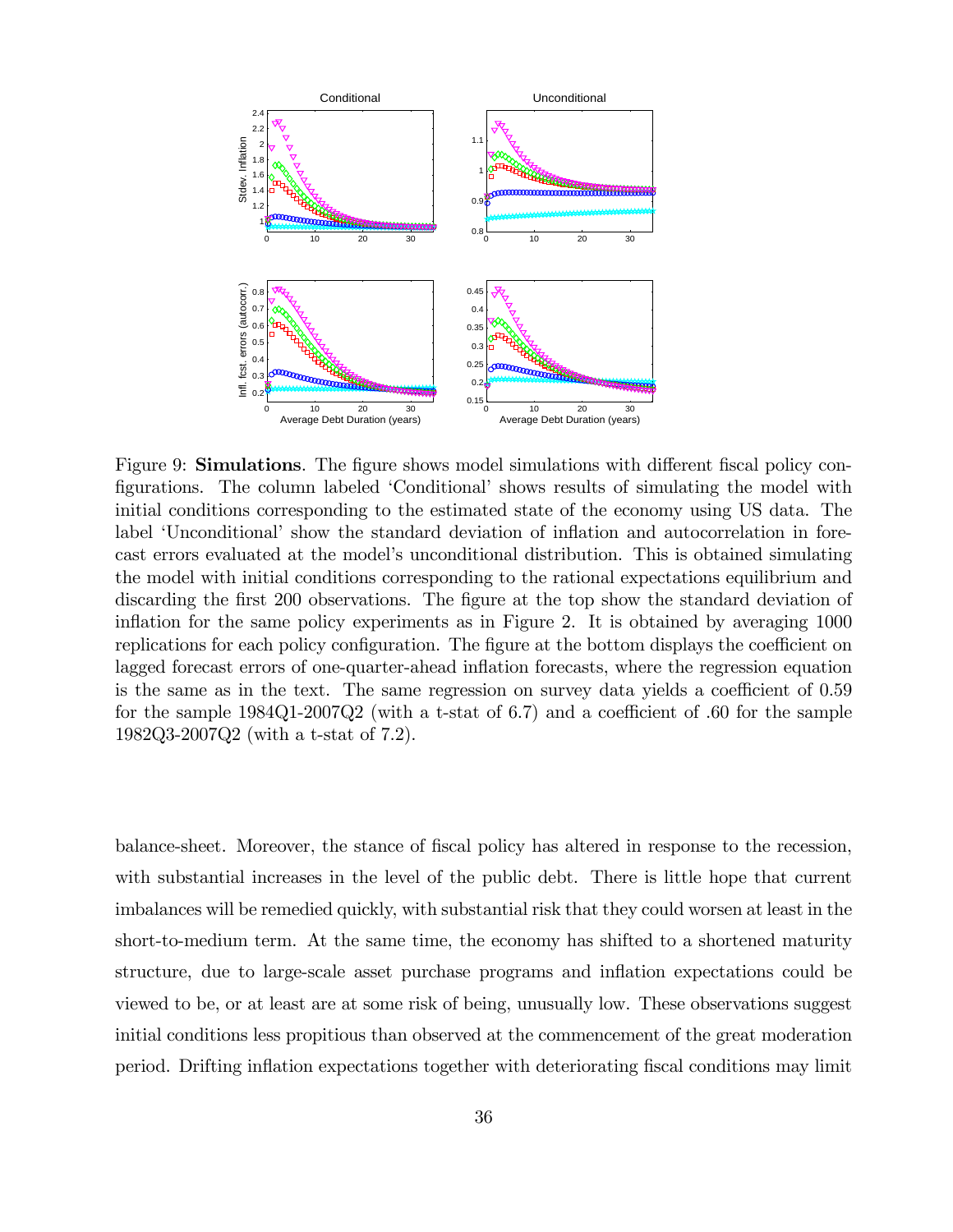the efficacy of monetary policy.

#### 5.4.4 Some limitations of the analysis

Throughout this paper the constant gain  $\bar{g}$  in the learning rule is taken as an invariant parameter. In a more realistic model, the gain would adjust to changes in the economic environment and, in particular, to shifts in monetary and fiscal policy. To gauge what forecasting errors agents would make under different regimes, we study the pattern of error autocorrelation in inflation forecasts. The lower panels of **figure 9** provide information on the autocorrelation structure of inflation forecast errors across fiscal regimes under both the unconditional and conditional scenario. Here we consider the one-quarter-ahead forecasts. In each simulation we run the simple regression:

$$
fe_t^{\pi} = \beta_0 + \beta_1 f e_{t-1}^{\pi} + e_t
$$

where  $fe_t^{\pi}$  denotes the one-period-ahead forecast error. For each fiscal policy configuration, the bottom panels of **figure 9** show the mean estimate of  $\beta_1$  over 1000 simulations. As one would expect the forecast errors exhibit positive autocorrelation. The pattern of autocorrelation is more pronounced in the conditional simulations. The correlation increases the higher the debt-to-output ratio and the lower the average maturity of debt. However, looking at survey forecasts for the GDP deflator during the Great Moderation, we find substantial autocorrelation in forecast errors. The same regression on survey data yields a coefficient of  $\beta_1 = 0.59$  for the sample 1984Q1-2007Q2, with a t-statistic of 6.7. The model implications are therefore plausible despite the assumption of a fixed gain coefficient.

Finally, in this simple model the size of debt required for a substantial impact on economic volatility is quite large, higher than currently observed in most countries. This likely reflects both the simplicity of the model used and the specific experiment that we consider. Regarding the latter, recall that we focus only on the adjustment of long-term expectations; that is, the dynamics of the intercept in agents' perceived law of motion. We assume that agents have perfect knowledge about the short-term dynamics of the economy. This includes the coefficients of the monetary and fiscal policy rules together with their implications for the economic variables. It is, however, realistic to assume that fiscal and monetary policy rules change over time, and that agents would need to update their beliefs not only about their model's intercept but also about all other coefficients. Davig and Leeper (2006), Bianchi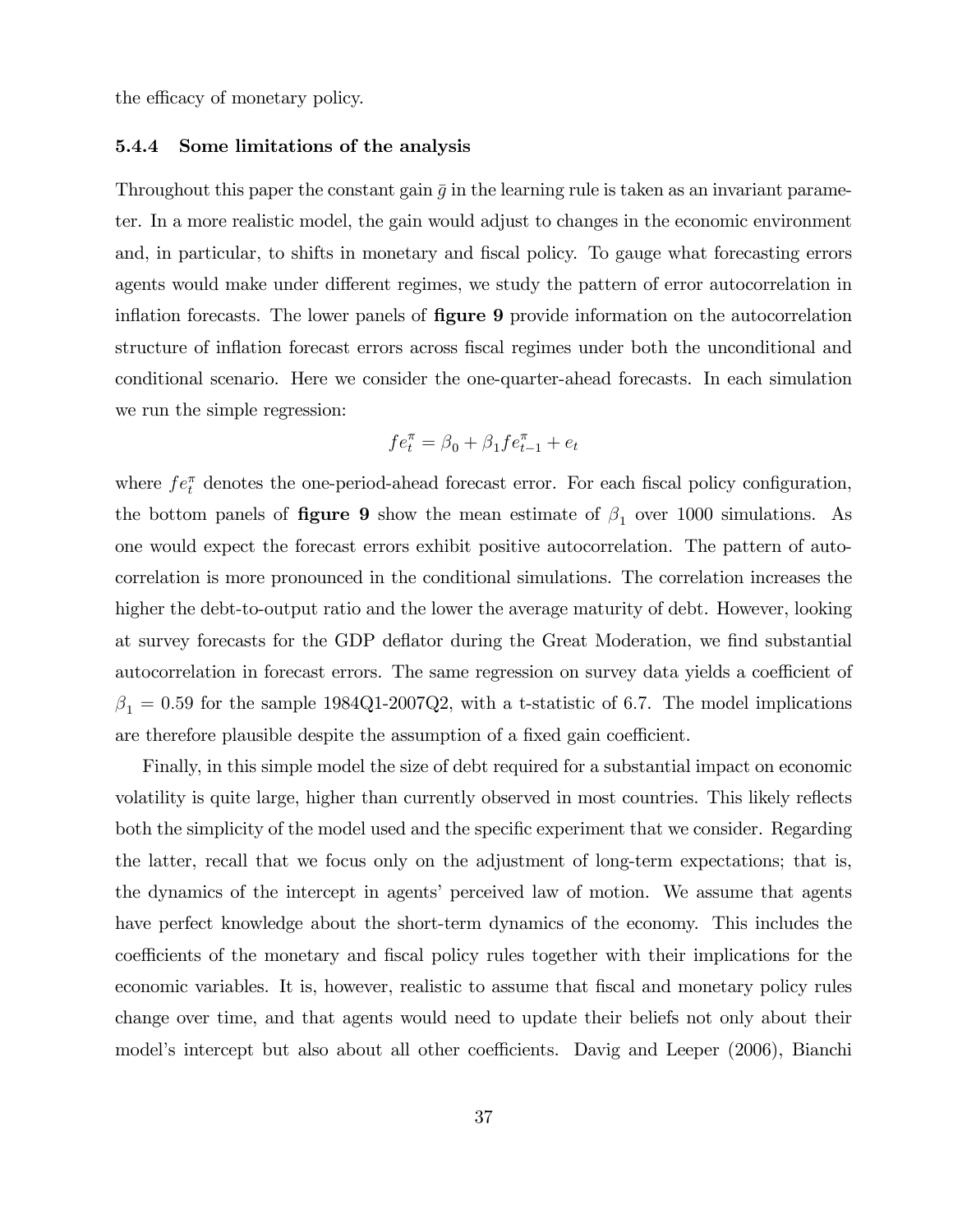$(2012)$  and Bianchi and Ilut  $(2012)$ , among others, find evidence of monetary and fiscal regime switches in the post-war US years, and in particular before and after Volcker. It is reasonable to expect that a version of this model embedding these structural changes would generate more macroeconomic volatility for a given size of government debt. The study of such a model is left for further research.

# 6 Discussion

The paper has built a fiscal theory of inflation based on imperfect knowledge. It provides insights relevant for the interpretation of US monetary history, and gives predictions about macroeconomic adjustment in the current monetary and fiscal environment. The approach is now related to various other literatures that argue the importance of debt to a proper understanding of inflation dynamics. Indeed, the paper can be viewed as building on these literatures by proposing a new theory of the fiscal determinants of inflation.

Policy design and adaptive learning. These results build on a now large literature on learning dynamics and inflation control. Bullard and Mitra (2002) and Evans and Honkapohja (2003) consider the stability properties of interest-rate rules in a New Keynesian model in which one-period-ahead expectations matter and there is no public debt. Preston (2005) and Preston (2006) explore similar questions in a model of optimal decision making. In models with one-period debt Evans and Honkapohja (2007) and Eusepi and Preston (2012) explore the interactions of Öscal and monetary policy, characterizing learning analogues to the seminal insights of Leeper's  $(1991)$  rational expectations analysis. A specific implication is the standard account of monetary policy, with active monetary policy and passive fiscal policy, is shown to be always stable under learning, regardless of the size of debt if interest rates are adjusted in response to current inflation. Eusepi and Preston (2012) shows that when monetary policy rules respond to inflation expectations instability can occur in more heavily indebted economies. The present paper advances these contributions, demonstrating that the maturity structure itself is a critical determinant of inflation control in models of imperfect knowledge. Instability under learning arises even in the benchmark case where the central bank responds to current information. Moreover, earlier contributions only characterized stability regions attached to particular policy rules. The analysis here takes a much more significant step, establishing the empirical relevance of learning dynamics for our understanding of monetary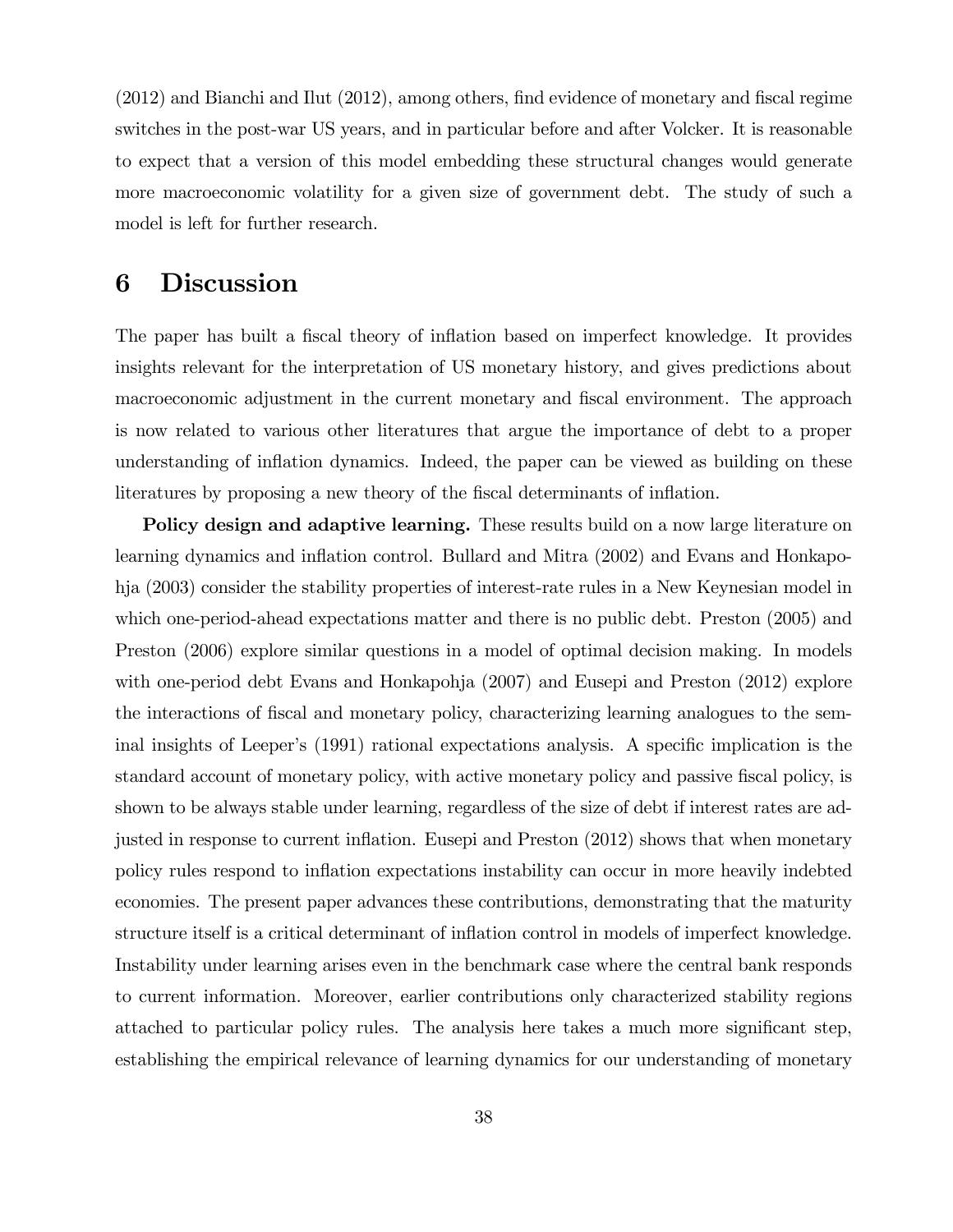and Öscal interactions, and US monetary history. Finally, Eusepi, Giannoni, and Preston  $(2012)$  apply the model of this paper to the question of optimal policy design when agent's beliefs violate the expectations hypothesis of the term structure.

Unpleasant Monetarist Arithmetic and the Fiscal Theory of the Price Level. Sargent and Wallace (1981) demonstrated that under certain circumstances fiscal policy could render monetary policy impotent. A dominant fiscal authority was envisaged that independently set its budgets, including the entire future sequence of structural surpluses. When deficits cannot be financed by debt issuance, the monetary authority must provide the requisite revenue by printing money. Inflation control is subordinated by demands for seigniorage.

The fiscal theory of the price level — see Leeper  $(1991)$ , Sims  $(1994)$ , Woodford  $(1996)$ and Cochrane  $(2001)$ — asserts a distinct mechanism by which debt determines inflation. In contrast to the unpleasant monetarist arithmetic, the connection between debt and ináation is not determined causally by printing money — though money balances might adjust because of equilibrium considerations. Rather, the theory contends that certain choices of fiscal policy can render future structural surpluses insufficiently responsive to outstanding debt. The only way intertemporal solvency of government accounts can be restored is through adjustments in the price level to ensure consistency between the real value of current outstanding debt and the real present discounted value of structural surpluses. Here fiscal policy determines inflation, while monetary policy maintains the value of the public debt. This theory predicts that debt has monetary consequences. These theories advance our understanding of the inflationary consequences of fiscal imbalances. They have been invoked by Sims (2011b) and Bianchi and Ilut (2012) to explain the surge in ináation in the 1970s, when monetary policy has been characterized as passive, and employed by Davig, Leeper, and Walker (2011) to generate predictions about the potential ináationary pressures from growing unfunded liabilities attached to various entitlement programs.

Regime Uncertainty. The property that learning induces dynamics that out-of-rationalexpectations equilibrium depend on outstanding debt has much in common with regime switching models of policy. Starting with Davig and Leeper (2006) there has been a concerted effort to understand the consequence of shifts in policy regime for macroeconomic dynamics. The central idea is that while there are periods in which policy is conducted according to conventional wisdom, with monetary policy providing a nominal anchor, there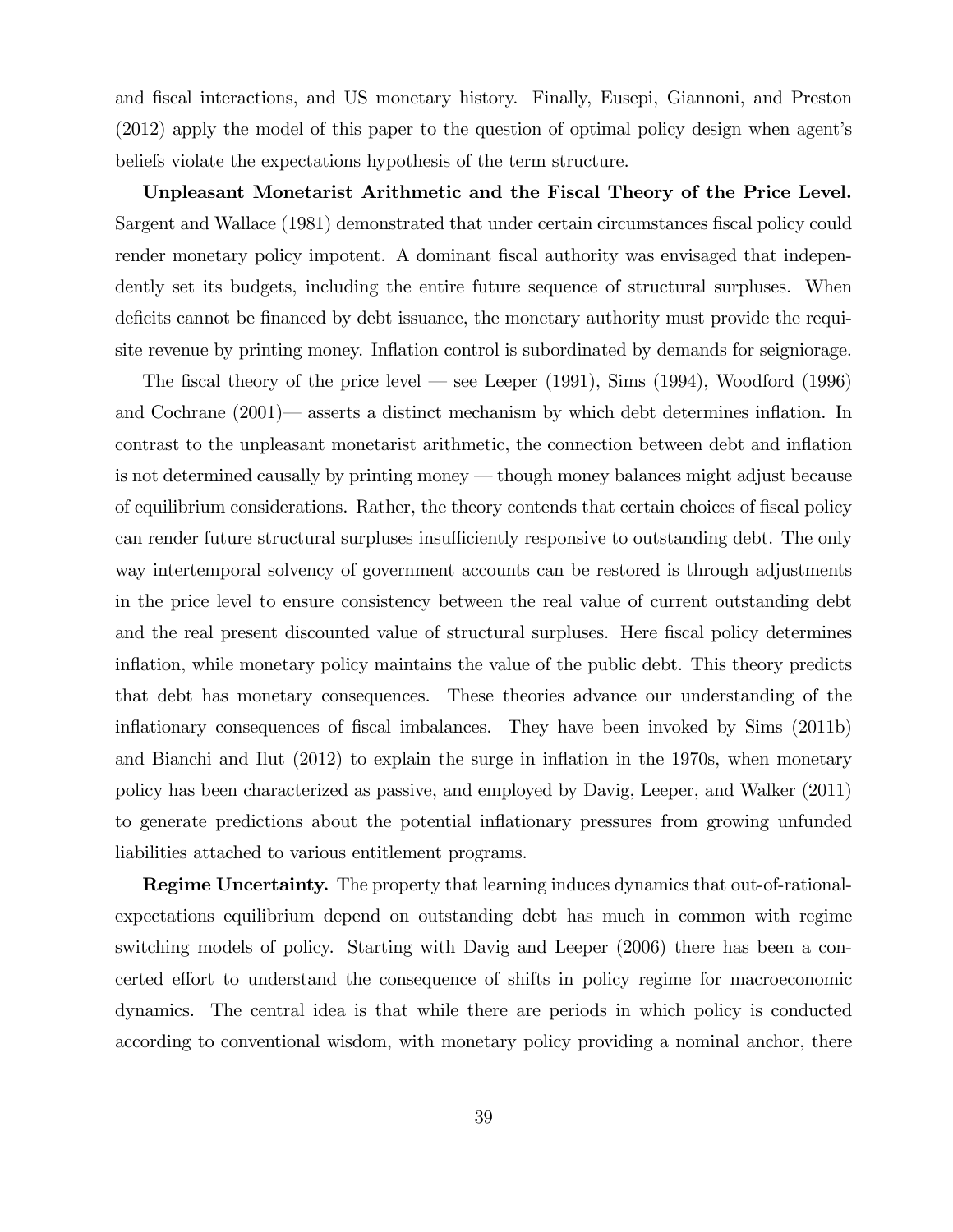may also be periods in which Öscal policy determines the price level, with monetary policy stabilizing the level of the public debt. To the extent that there is non-zero probability weight on this second regime, debt will have monetary consequences, even during periods when policy is conducted according to the first regime. In some innovative work Bianchi (2010) and Bianchi and Ilut (2012) exploit these insights to understand how postwar inflation data depend upon agents' beliefs about the likelihood of different policy regimes. Davig, Leeper, and Walker (2011) study the consequences of high levels of the public debt for current inflation and transfer/entitlements reform.

More closely related to our paper is Sims (2011a). In contrast to our analysis, Sims proposes that agents make model consistent forecasts except for ináation. Conditional expectations of ináation are assumed to depend on debt. This is a reduced-form description of beliefs that would arise in a formal model of policy regime change discussed above. Like our paper, it does not require explicit characterization of alternative regimes. Unlike our paper, it is somewhat less general, restricting the possible influence of alternative regimes to inflation expectations alone. Nonetheless, Sims demonstrates, consistent with the analysis of Eusepi and Preston (2012) and this paper, that tighter monetary policy can lead to bursts of future inflation in the medium term  $-$  even when monetary and fiscal policy have conventional assignments. Sims (2011a) refers to this as "stepping on a rake" — see also Sims (2011b).

# 7 Conclusions

Using a theory of debt management policy based on imperfect knowledge, this paper provides fiscal foundations of inflation. The existence of imperfect knowledge implies that holdings of the public debt are perceived as net wealth, giving scope for the scale and composition of debt to be relevant to inflation dynamics. It is shown that both the scale and composition of debt place constraints on monetary control. High debt and moderate maturity economies require more aggressive monetary policy to deliver expectations stability.

An estimated version of the model reveals that the Great Moderation was not a necessary implication of better monetary policy  $-$  it depended crucially on the choice of fiscal policy. Counterfactual experiments reveal higher and more moderate maturity debt structures would have delivered greater macroeconomic volatility over the great moderation period. Furthermore, the extent of moderation would have been greater had the US economy issued much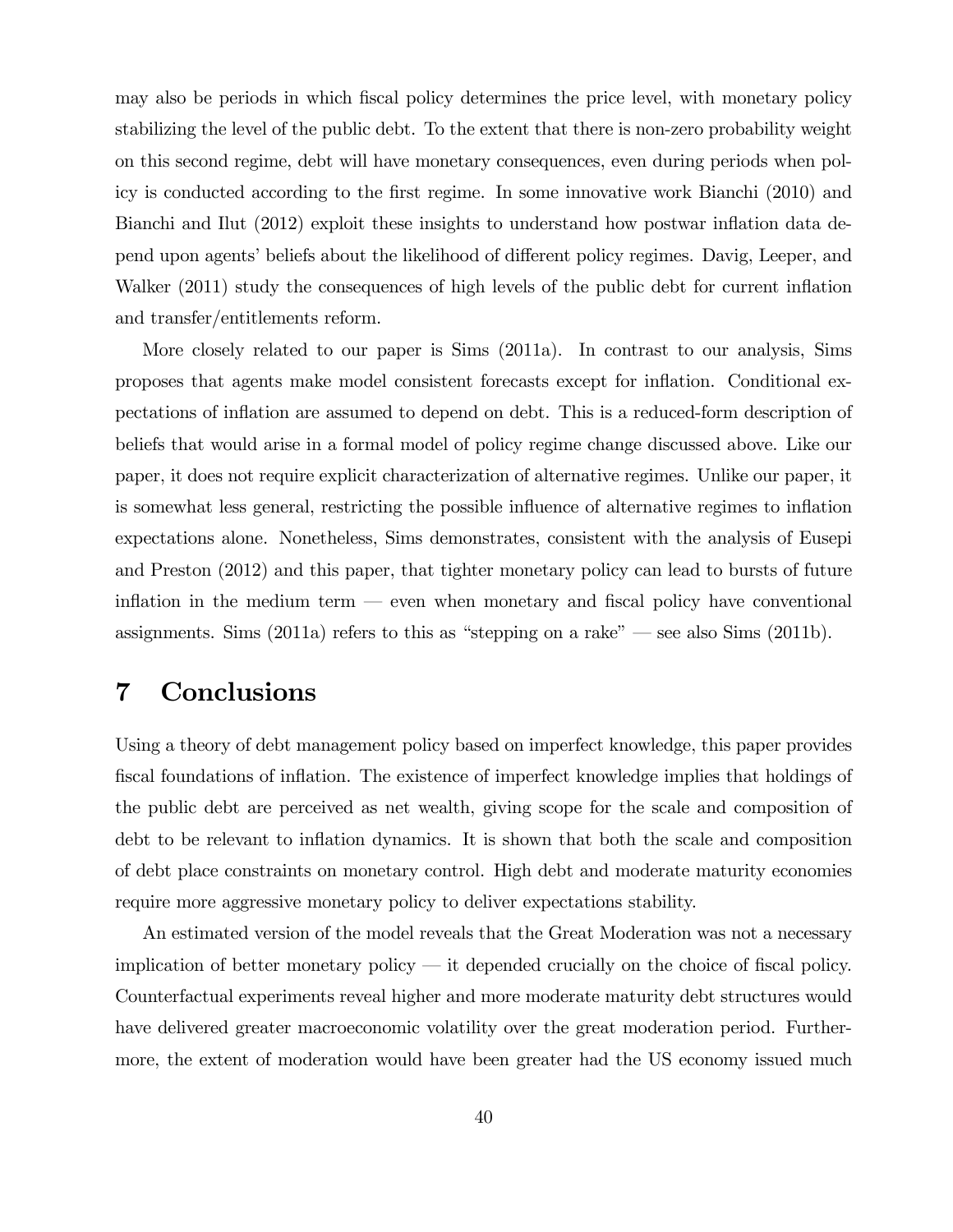longer debt.

# References

- ADAM, K., J. BEUTEL, AND A. MARCET (2013): "Stock Price Booms and Expected Capital Gains," unpublished, University of Mannheim.
- ADAM, K., A. MARCET, AND J.-P. NICOLINI (2012): "Sock Market Volatility and Learning," unpublished, University of Mannheim.
- BENHABIB, J., S. SCHMITT-GROHE, AND M. URIBE (2001): "Monetary Policy and Multiple Equilibria," American Economic Review,  $91(1)$ , 167–186.
- BIANCHI, F. (2010): "Regime Switches, Agents' Beliefs, and Post-World-War II U.S. Macroeconomic Dynamics," unpublished, Duke University.
- BIANCHI, F., AND C. ILUT (2012): "Monetary/Fiscal Policy Mix and Agents' Beliefs," unpublished, Duke University.
- BULLARD, J., AND K. MITRA (2002): "Learning About Monetary Policy Rules," Journal of Monetary Economics,  $49(6)$ ,  $1105-1129$ .
- CLARIDA, R., J. GALI, AND M. GERTLER (1998): "Monetary Policy Rules in Practice: Some International Evidence," European Economic Review, 42, 1033-1067.
- (1999): "The Science of Monetary Policy: A New Keynesian Perspective," *Journal* of Economic Literature,  $37, 1661-1707$ .
- (2000): "Monetary Policy Rules and Macroeconomic Stability: Evidence and Some Theory," Quarterly Journal of Economics, 115, 147–180.
- COCHRANE, J. H.  $(2001)$ : "Long term debt and optimal policy in the fiscal theory of the price level,"  $Econometrica$ , (69), 69–116.
	- $(2011)$ : "Determinacy and Identification with Taylor Rules," *Journal of Political* Economy, 119(3),  $565 - 615$ .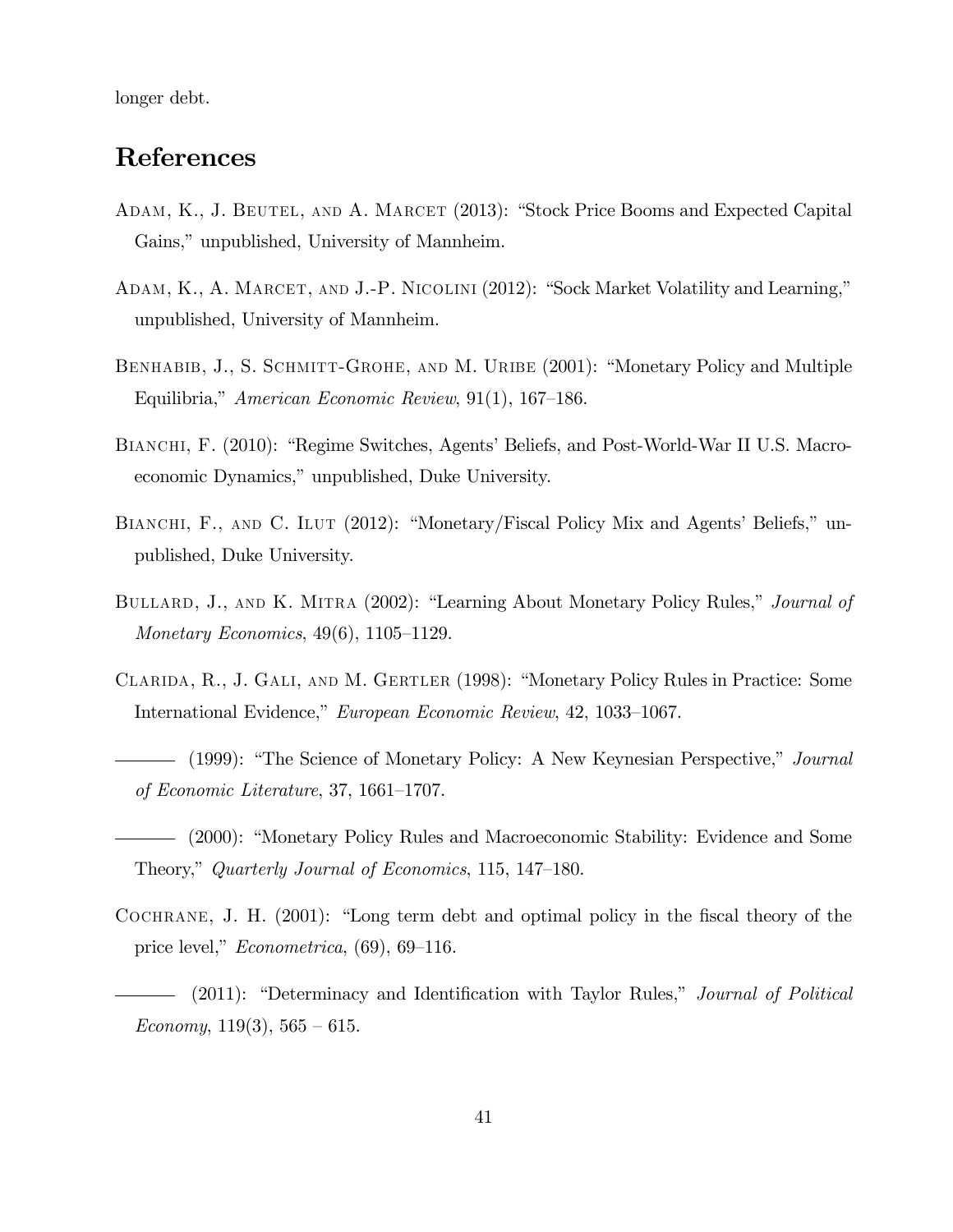- Coenen, G., C. J. Erceg, C. Freedman, D. Furceri, M. Kumhof, R. Lalonde, D. Laxton, J. LindÈ, A. Mourougane, D. Muir, S. Mursula, C. de Resende, J. ROBERTS, W. ROEGER, S. SNUDDEN, M. TRABANDT, AND J. IN'T VELD (2012): *Effects of Fiscal Stimulus in Structural Models," American Economic Journal: Macroeco*nomics,  $4(1)$ ,  $22-68$ .
- DAVIG, T., AND E. LEEPER (2006): "Fluctuating Macro Policies and the Fiscal Theory," in NBER Macroeconomics Annual, ed. by D. Acemoglu, K. Rogoff, and M. Woodford, vol. 21.
- DAVIG, T., AND E. M. LEEPER (2007): "Generalizing the Taylor Principle," The American Economic Review,  $97(3)$ , 607–635.
- DAVIG, T., E. M. LEEPER, AND T. B. WALKER  $(2011)$ : "Inflation and the Fiscal Limit," European Economic Review,  $(55)$ , 31–47.
- EUSEPI, S., M. GIANNONI, AND B. PRESTON (2012): "Long-Term Debt Pricing and Monetary Policy Transmission Under Imperfect Knowledge," unpublished, Monash University.
- EUSEPI, S., AND B. PRESTON (2010): "Central Bank Communication and Macroeconomic Stabilization," American Economic Journal: Macroeconomics, 2, 235–271.
- $-$  (2011): "Expectations, Learning and Business Cycle Fluctuations," *American Eco*nomic Review,  $101(6)$ ,  $2844-2872$ .
- $(2012)$ : "Debt, Policy Uncertainty and Expectations Stabilization," Journal of the European Economics Association,  $10(4)$ , 860–886.
- EVANS, G. W., AND S. HONKAPOHJA (2003): "Expectations and the Stability Problem for Optimal Monetary Policies," Review of Economic Studies, 70(4), 807–824.
- $(2007)$ : "Policy Interaction, Learning and the Fiscal Theory of Prices," Macroeconomic Dynamics, 11, 665–690.
- EVANS, G. W., S. HONKAPOHJA, AND K. MITRA (2012): "Does Ricardian Equivalence Hold When Expectations Are Not Rational?," Journal of Money, Credit and Banking,  $44(7), 1259-1283.$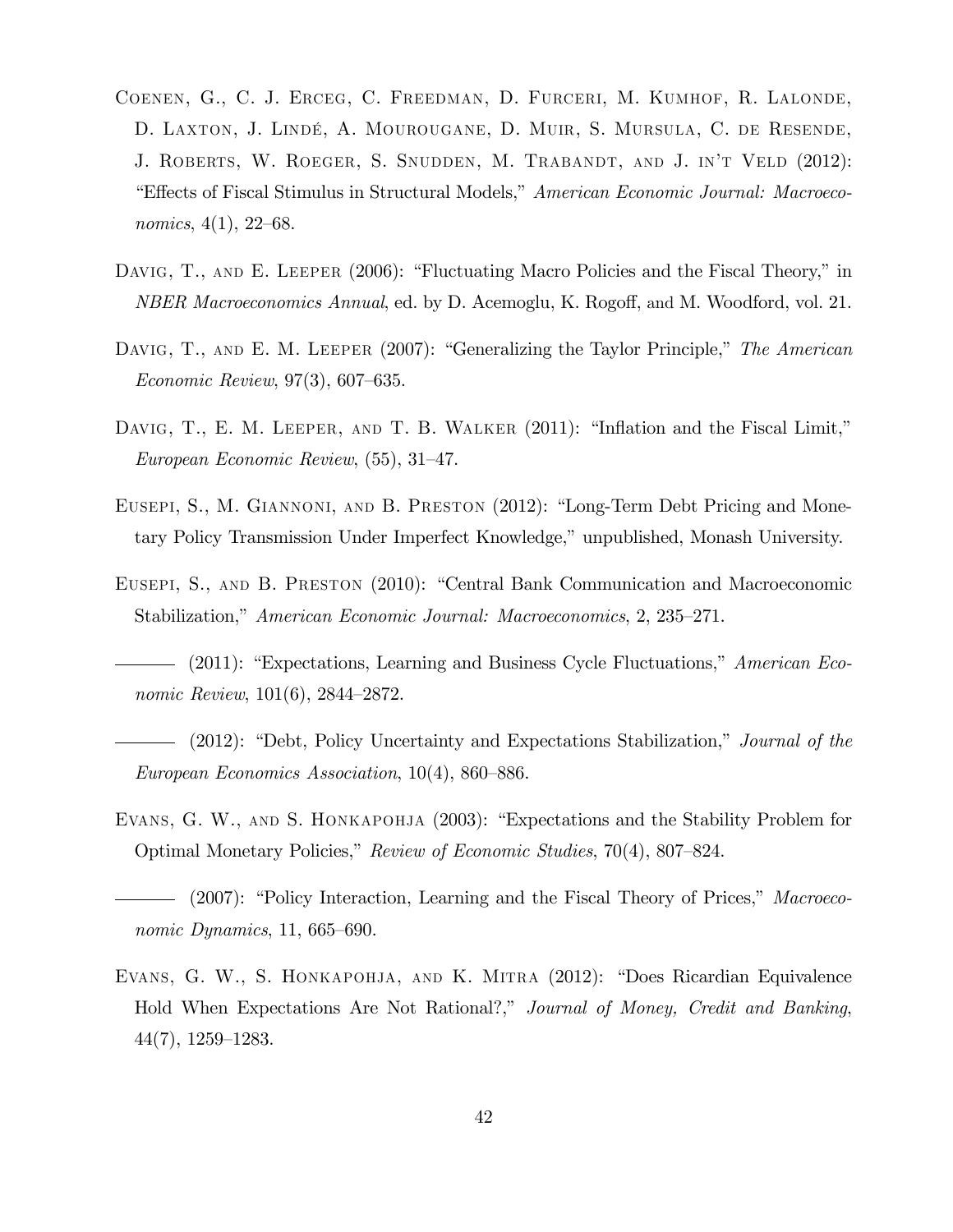- Fernandez-Villaverde, J., P. Guerron-Quintana, and J. F. Rubio-Ramirez (2010): "Fortune or Virtue: Time-Variant Volatilities Versus Parameter Drifting," University of Pennsylvannia and Duke University.
- JUSTINIANO, A., AND G. E. PRIMICERI (2008): "The Time Varying Volatility of Macroeconomic Fluctuations," American Economic Review, 98, 604-641.
- KOZICKI, S., AND P. A. TINSLEY (2001): "Shifting endpoints in the term structure of interest rates," Journal of Monetary Economics,  $47(3)$ , 613–652.
- KREPS, D. (1998): "Anticipated Utility and Dynamic Choice," in Frontiers of Research in Economic Theory, ed. by D. Jacobs, E. Kalai, and M. Kamien, pp.  $242-274$ . Cambridge: Cambridge University Press.
- LEEPER, E. (1991): "Equilibria Under 'Active' and 'Passive' Monetary and Fiscal Policies," Journal of Monetary Economics, 27, 129–147.
- LUBIK, T. A., AND F. SCHORFHEIDE  $(2004)$ : "Testing for Indeterminacy: An Application to U.S. Monetary Policy," American Economic Review, 94, 190–217.
- MARCET, A., AND T. J. SARGENT (1989): "Convergence of Least-Squares Learning in Environments with Hidden State Variables and Private Information," Journal of Political  $Economy, pp. 1306–1322.$
- MILANI, F. (2007): "Expectations, Learning and Macroeconomic Persistence," Journal of Monetary Economics, 54, 2065–2082.
- PRESTON, B. (2005): "Learning About Monetary Policy Rules when Long-Horizon Expectations Matter," International Journal of Central Banking,  $1(2)$ , 81–126.
- (2006): "Adaptive Learning, Forecast-Based Instrument Rules and Monetary Policy," Journal of Monetary Economics, 53, 507–535.
- PRIMICERI, G. E. (2005): "Time Varying Structural Vector Autoreggressions and Monetary Policy," Review of Economic Studies, 72, 821–852.
- SARGENT, T. J. (1999): The Conquest of American Inflation. Princeton University Press.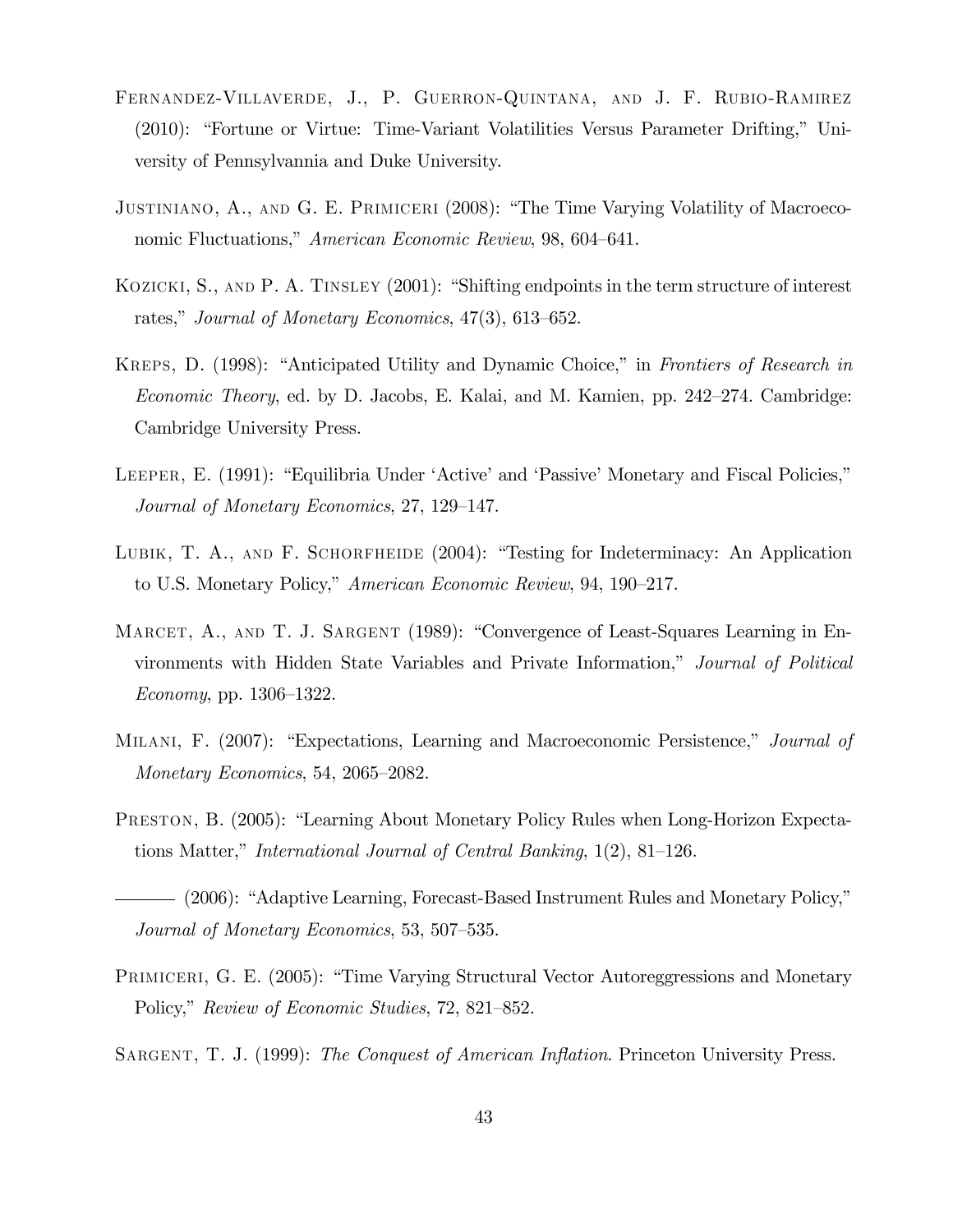- SARGENT, T. J., AND N. WALLACE (1981): "Some Unpleasant Monetary Arithmetic," Federal Reserve Bank of Minneapolis Quarterly Review,  $5(3)$ ,  $1-17$ .
- SARGENT, T. J., AND N. WILLIAMS (2005): "Impacts of Priors on Convergence and Escape Dynamics," Review of Economic Dynamics, 8(2), 360.
- SIMS, C. A. (1994): "A Simple Model for the Determination of the Price Level and the Interaction of Monetary and Fiscal Policy," Economic Theory, 4, 381–399.
- (2011a): "Model With Fiscal-Driven Inflation Expectations," unpublished, Princeton University.
- $-$  (2011b): "Stepping on a rake: The role of fiscal policy in the inflation of the 1970s," European Economic Review,  $55(1)$ ,  $48-56$ .
- SIMS, C. A., AND T. ZHA  $(2006)$ : "Were there Regime Switches in U.S. Monetary Policy?," American Economic Review, 96, 54–81.
- SLOBODYAN, S., AND R. WOUTERS (2012): "Learning in a Medium-Scale DSGE Model with Expectations Based on Small Forecasting Models," American Economic Journal: Macroeconomics,  $4(2)$ , 65-101.
- $S_{TOCK}$ , J. H., AND M. W. WATSON (2002): "Has the Business Cycle Changed, and Why?," NBER Macroeconomics Annual, 17, 159–218.
- TRAUM, N., AND S.-C. S. YANG (2011): "Monetary and Fiscal Policy Interactions in the Post-War U.S.," European Economic Review, 55(1), 140–164.
- WOODFORD, M. (1996): "Control of the Public Debt: A Requirement for Price Stability," NBER Working Paper 5684.

 $(1998)$ : "Public Debt and the Price Level," unpublished manuscript, Columbia University.

 $(2001)$ : "Fiscal Requirements of Price Stability," Journal of Money, Credit and  $Banking, 33, 669–728.$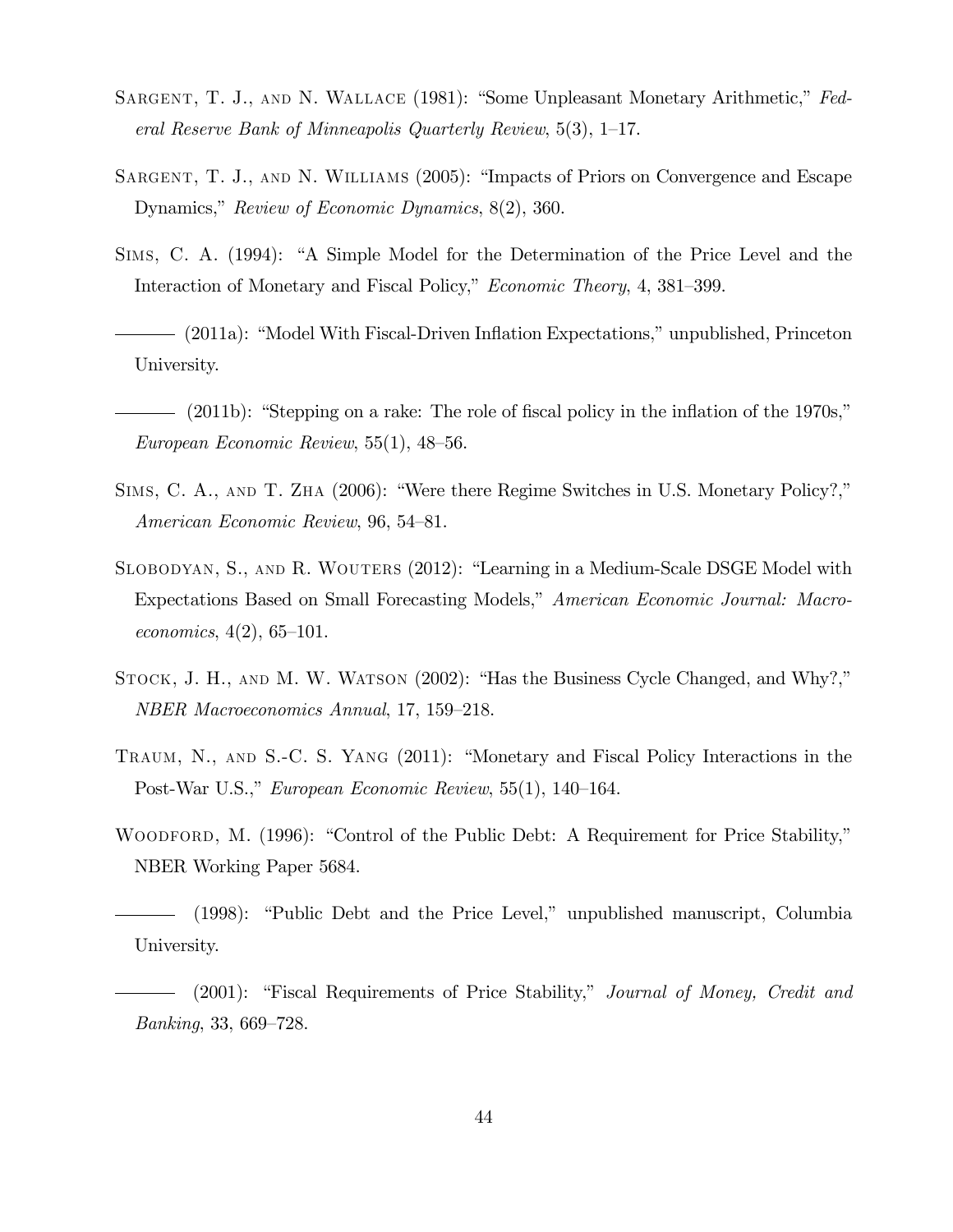(2003): Interest and Prices: Foundations of a Theory of Monetary Policy. Princeton University Press.

 $(2012)$ : "Macroeconomic Analysis without the Rational Expectations Hypothesis," unpublished, Columbia University.

# 8 Appendix (not for publication)

# 8.1 Proof of the Proposition

For the Jacobian to have eigenvalues with negative real parts requires its trace to be negative and determinant to be positive. The Jacobian is:

$$
\left[\begin{array}{c} -\left(\frac{(1-\psi)(\beta-\phi_{\pi}^{-1})}{1-\beta}+\frac{\beta\psi\rho^{2}}{1-\beta\rho}+\psi T_{\tau\pi}+1\right) & -\frac{\phi_{\pi}^{-1}\psi\beta}{\phi_{b}(1-\beta)} \\ (\beta^{-1}-(1-\rho)\phi_{\pi})\phi_{b}\left(\frac{(1-\psi)(\beta-\phi_{\pi}^{-1})}{1-\beta}+\frac{\beta\psi\rho^{2}}{1-\beta\rho}+\psi T_{\tau\pi}\right)+T_{\tau\pi}\phi_{b}\phi_{\pi}\left(\beta^{-1}-(1-\rho)\phi_{\pi}\right)\phi_{b}\frac{\phi_{\pi}^{-1}\psi\beta}{\phi_{b}(1-\beta)}-1\end{array}\right]
$$

which implies the trace is

$$
-\frac{1}{\phi_{\pi}\left(\beta-1\right)\left(\beta\rho-1\right)}\left(\begin{array}{c}2\phi_{\pi}+\beta\rho-\beta\phi_{\pi}+\beta^{2}\rho\phi_{\pi}+\psi\phi_{\pi}T_{\tau\pi}\left(\rho\right)-2\beta\rho\phi_{\pi}\\+\beta\psi\rho^{2}\phi_{\pi}-\beta\psi\phi_{\pi}T_{\tau\pi}\left(\rho\right)-\beta\psi\rho\phi_{\pi}+\beta^{2}\psi\rho\phi_{\pi}T_{\tau\pi}\left(\rho\right)-\beta\psi\rho\phi_{\pi}T_{\tau\pi}\left(\rho\right)-1\end{array}\right)
$$

and the determinant

$$
\frac{1}{\phi_{\pi}(\beta-1)(\beta\rho-1)}\left(\phi_{\pi}+\beta\rho+\psi\phi_{\pi}T_{\tau\pi}(\rho)-\beta\rho\phi_{\pi}+\beta\psi\rho^2\phi_{\pi}-\beta\psi\rho\phi_{\pi}-\beta\psi\rho\phi_{\pi}T_{\tau\pi}(\rho)-1\right).
$$

For the trace to be negative requires

$$
0 < 2\phi_{\pi} + \beta\rho - \beta\phi_{\pi} + \beta^2\rho\phi_{\pi} + \psi\phi_{\pi}T_{\tau\pi}(\rho) - 2\beta\rho\phi_{\pi}
$$

$$
+ \beta\psi\rho^2\phi_{\pi} - \beta\psi\phi_{\pi}T_{\tau\pi}(\rho) - \beta\psi\rho\phi_{\pi} + \beta^2\psi\rho\phi_{\pi}T_{\tau\pi}(\rho) - \beta\psi\rho\phi_{\pi}T_{\tau\pi}(\rho) - 1
$$

which requires

$$
\phi_{\pi}\left(2-\beta+\beta^2\rho+\psi T_{\tau\pi}\left(\rho\right)-2\beta\rho+\beta\psi\rho^2-\beta\psi T_{\tau\pi}\left(\rho\right)-\beta\psi\rho+\beta^2\psi\rho T_{\tau\pi}\left(\rho\right)-\beta\psi\rho T_{\tau\pi}\left(\rho\right)\right)>1-\beta\rho.
$$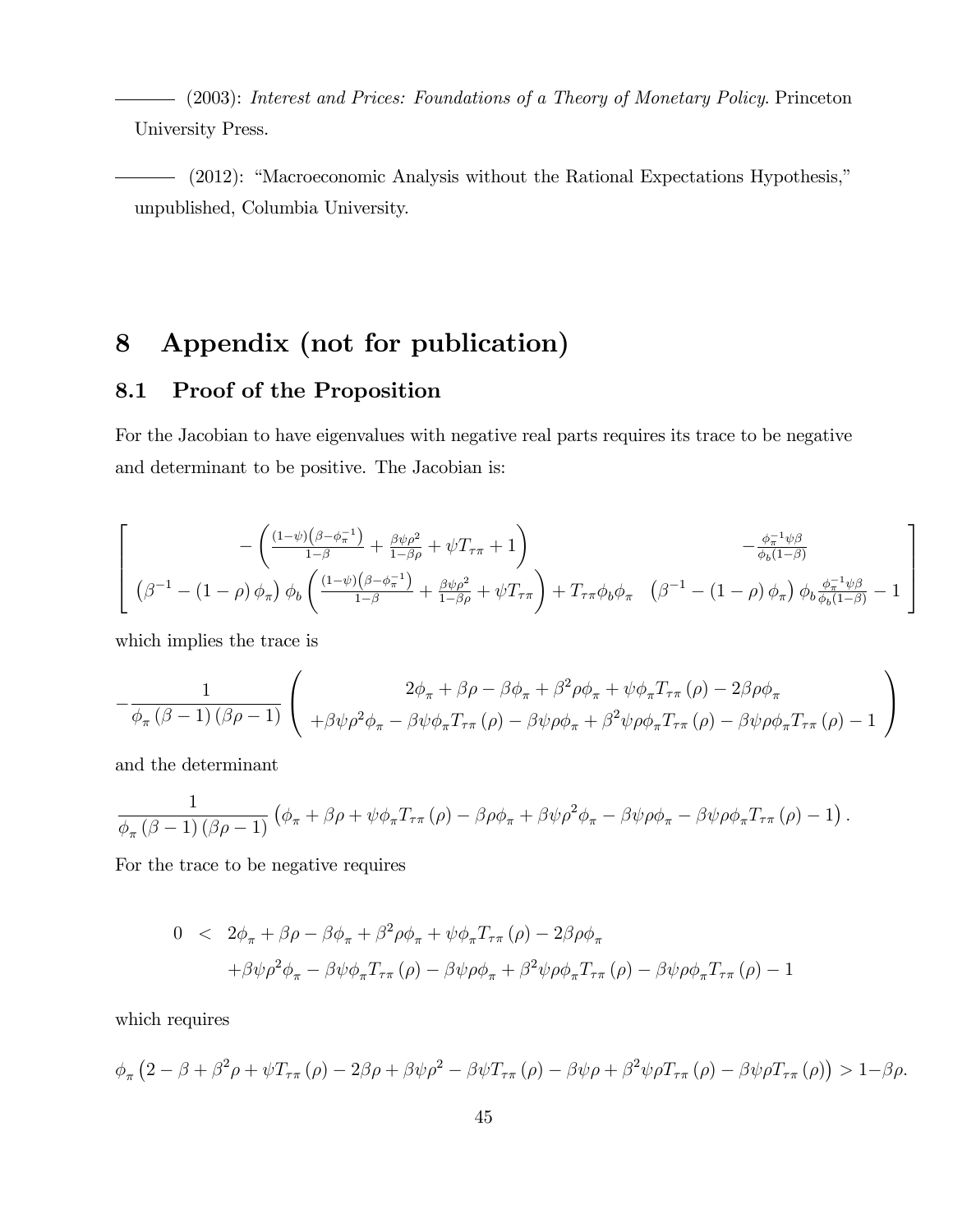Now consider the term on the LHS

LHS = 
$$
\phi_{\pi} (2 - \beta + \beta^2 \rho + \psi T_{\tau \pi} (\rho) - 2\beta \rho + \beta \psi \rho^2 - \beta \psi T_{\tau \pi} (\rho) - \beta \psi \rho + \beta^2 \psi \rho T_{\tau \pi} (\rho) - \beta \psi \rho T_{\tau \pi} (\rho))
$$
  
\n=  $\phi_{\pi} (2 - \beta + \beta^2 \rho - 2\beta \rho - \beta \psi \rho + \beta \psi \rho^2 + \psi T_{\tau \pi} (\rho) (1 - \beta + \beta^2 \rho - \beta \rho))$   
\n=  $\phi_{\pi} ((1 - \beta \rho) [(2 - \beta) - \psi T_{\tau \pi} (\rho)] + \psi T_{\tau \pi} (\rho) (1 - \beta) (1 - \beta \rho)).$ 

It follows that

$$
\phi_{\pi}\left[\left(1-\beta\rho\right)\left[\left(2-\beta\right)-\psi T_{\tau\pi}\left(\rho\right)\right]+\psi T_{\pi\tau}\left(\rho\right)\left(1-\beta\right)\left(1-\beta\rho\right)\right] > 1-\beta\rho
$$

which is equivalent to

1 
$$
\phi_{\pi} ([(2 - \beta) - \psi T_{\tau \pi} (\rho)] + \psi T_{\tau \pi} (\rho) (1 - \beta))
$$
  
\n=  $\phi_{\pi} ([(2 - \beta) - \psi T_{\tau \pi} (\rho)] + \psi T_{\tau \pi} (\rho) (1 - \beta))$   
\n=  $\phi_{\pi} [(2 - \beta) - \psi \beta T_{\tau \pi} (\rho)].$ 

The determinant needs to be positive which requires

$$
\phi_{\pi} + \psi \phi_{\pi} T_{\tau \pi} (\rho) - \beta \rho \phi_{\pi} + \beta \psi \rho^2 \phi_{\pi} - \beta \psi \rho \phi_{\pi} - \beta \psi \rho \phi_{\pi} T_{\tau \pi} (\rho) > 1 - \beta \rho.
$$

What about the LHS? Consider the term

LHS = 
$$
\phi_{\pi} + \psi \phi_{\pi} T_{\tau \pi} (\rho) - \beta \rho \phi_{\pi} + \beta \psi \rho^2 \phi_{\pi} - \beta \psi \rho \phi_{\pi} - \beta \psi \rho \phi_{\pi} T_{\tau \pi} (\rho)
$$
  
\n=  $\phi_{\pi} (1 + \psi T_{\tau \pi} (\rho) - \beta \rho + \beta \psi \rho^2 - \beta \psi \rho - \beta \psi \rho T_{\tau \pi} (\rho))$   
\n=  $\phi_{\pi} (1 - \beta \rho + \beta \psi \rho (\rho - 1) + \psi (1 - \rho) \rho \beta)$   
\n=  $\phi_{\pi} (1 - \beta \rho)$ .

Therefore the determinant is positive whenever

$$
\phi_\pi>1
$$

which is the Taylor Principle.

# 8.2 Model

This section reports model equations in log-linear form.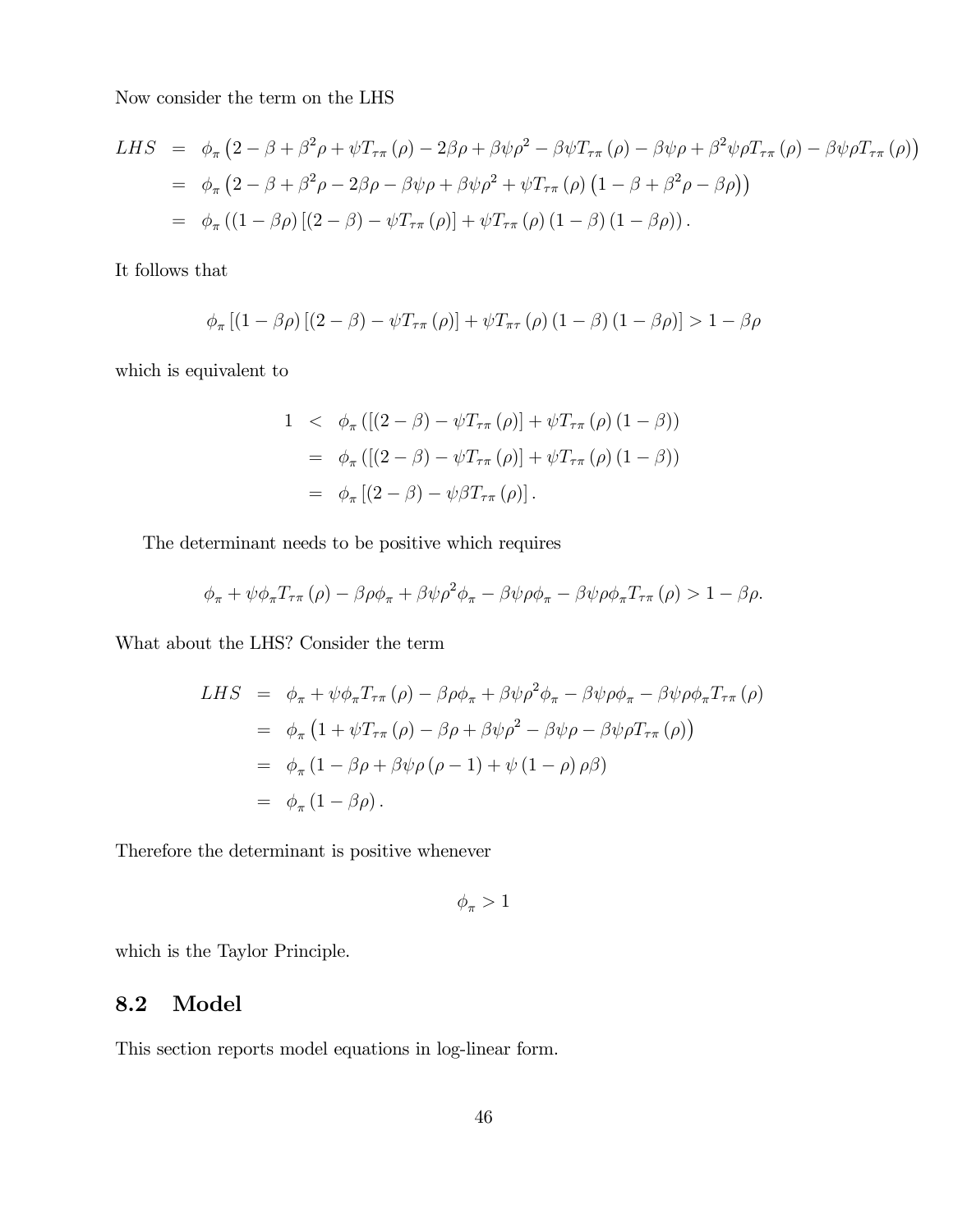**Households**. The first-order conditions for bond holdings yield two Euler equations

$$
-\hat{i}_t = \hat{E}_t^i \left[ \hat{\xi}_{t+1} - \hat{\xi}_t + \hat{\lambda}_{t+1}(i) - \hat{\lambda}_t(i) - \hat{\pi}_{t+1} \right]
$$
(34)

$$
\hat{P}_t^m = \hat{E}_t^i \left[ \left( \hat{\xi}_{t+1} - \hat{\xi}_t + \hat{\lambda}_{t+1}(i) - \hat{\lambda}_t(i) - \hat{\pi}_{t+1} \right) + \rho \beta \hat{P}_{t+1}^m \right] \tag{35}
$$

where  $\hat{\lambda}_t$  denotes the Lagrangian multiplier associated with the flow budget constraint, which, expressed in terms of the marginal utility of consumption, is

$$
-\hat{C}_t(i) + \Theta \hat{H}_t(i) = \sigma^{-1} \hat{\lambda}_t(i), \qquad (36)
$$

where

$$
\Theta = \left(\frac{\bar{C}}{\bar{Y}}\right)^{-1} \frac{\left(1 - \bar{\tau}^w\right)(\theta - 1)}{\theta}.
$$

Combining  $(34)$  and  $(35)$  yields the no-arbitrage condition  $(12)$ . Combining the first-order condition for hours and (36) gives the constant-consumption labor supply equation

$$
(\gamma + \Theta) \hat{H}_t(i) = \hat{w}_t - \frac{\bar{\tau}^w}{(1 - \bar{\tau}^w)} \hat{\tau}_t^w - \hat{C}_t(i). \tag{37}
$$

Finally, the Frisch elasticity of labor supply for KPR preferences is

$$
\left[\gamma + \frac{2\sigma - 1}{\sigma} \Theta\right] \hat{H}_t = \hat{w}_t + \sigma^{-1} \hat{\lambda}_t
$$

which implies the parameter restriction:  $\gamma + \frac{2\sigma - 1}{\sigma} \Theta \ge 0$ . The household intertemporal budget constraint to a first-order approximation is

$$
\hat{E}_t^i \sum_{T=t}^{\infty} \beta^{T-t} \hat{C}_T(i) = \bar{b}_Y \left[ \beta^{-1} \left( \hat{b}_{t-1}^m(i) - \hat{\pi}_t + \rho \beta \hat{P}_t^m \right) + \hat{E}_t^i \sum_{T=t}^{\infty} \beta^{T-t} \left( \hat{i}_T - \hat{\pi}_{T+1} \right) \right] +
$$

$$
+\hat{E}_{t}^{i}\sum_{T=t}^{\infty}\beta^{T-t}\left[\frac{\left(1-\bar{\tau}^{w}\right)\left(\theta-1\right)}{\theta}\left(\hat{H}_{t}(i)+\hat{w}_{T}-\frac{\bar{\tau}^{w}}{\left(1-\bar{\tau}^{w}\right)}\hat{\tau}_{T}^{w}\right)+\theta^{-1}\hat{\Gamma}_{T}-\frac{\bar{\tau}^{LS}}{\bar{Y}}\hat{\tau}_{T}^{LS}\right]
$$

where

$$
\bar{b}_Y = \frac{\bar{P}^m \bar{b}^m}{\bar{Y}} = \frac{\beta}{1 - \beta} \frac{\bar{S}}{\bar{Y}},
$$

and where the arbitrage condition is assumed to hold in all future periods.<sup>28</sup> Using the Euler equation (34) and the marginal utility of consumption (36), recursive backwards substitution

$$
\hat{E}_t^i \sum_{T=t}^{\infty} \beta^{T-t} \left( \hat{P}_T^m - \rho \beta \hat{P}_{T+1}^m \right) = -\hat{E}_t^i \sum_{T=t}^{\infty} \beta^{T-t} \hat{i}_T.
$$

<sup>28</sup>That is: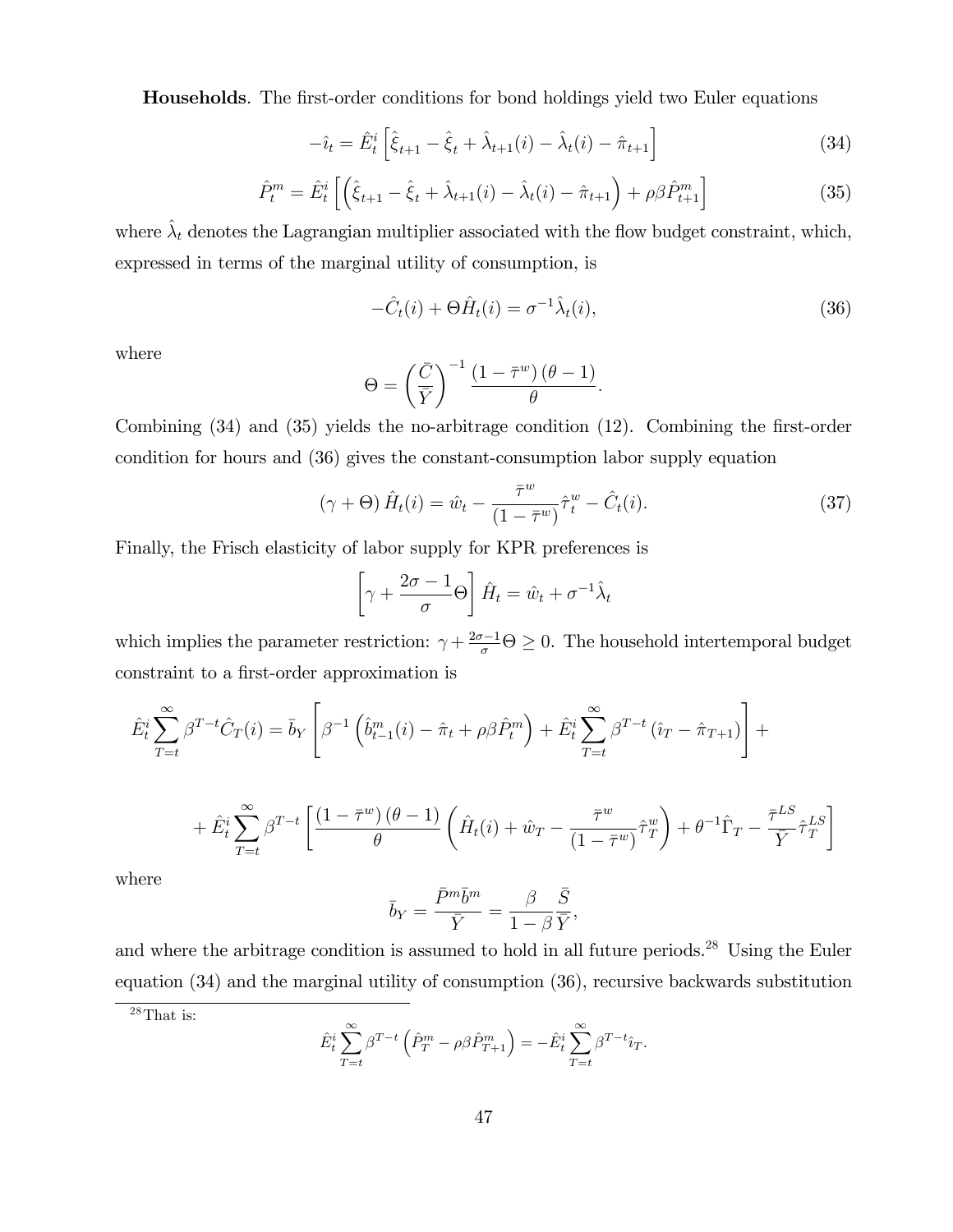and taking expectations at time  $t$  gives

$$
\hat{E}_t^i \left[ \hat{C}_T(i) + \Theta \hat{H}_T(i) \right] = \sigma^{-1} \hat{E}_t^i \left( \hat{\xi}_T - \hat{\xi}_t \right) + \sigma^{-1} \hat{E}_t^i \sum_{s=t}^{T-1} \left( \hat{i}_s - \hat{\pi}_{s+1} \right).
$$

Substituting back into the intertemporal budget constraint, combined with the constantconsumption labor supply (37) gives the consumption decision rule

$$
\hat{C}_t = (1 - \sigma^{-1})\Theta \hat{H}_t + \sigma^{-1}\hat{\xi}_t - \beta \left[\sigma^{-1} - \bar{s}_C^{-1} \frac{\bar{S}}{\bar{Y}}\right] \hat{E}_t^i \sum_{T=t}^{\infty} \beta^{T-t} (\hat{i}_T - \hat{\pi}_{T+1})
$$
\n
$$
+ \bar{s}_C^{-1} \frac{\bar{S}}{\bar{Y}} \left[\hat{i}_{t-1}^m - \hat{\pi}_t + \rho \beta \hat{P}_t^m\right]
$$
\n
$$
+ \frac{(1 - \beta)}{\bar{s}_C} \hat{E}_t^i \sum_{T=t}^{\infty} \beta^{T-t} \left[\sigma^{-1} \hat{\xi}_T + \theta^{-1} \hat{\Gamma}_T + \psi_w \left(\hat{w}_T - \frac{\bar{\tau}^w}{1 - \bar{\tau}^w} \hat{\tau}_T^w\right) - \frac{\bar{\tau}^{LS}}{\bar{Y}} \hat{\tau}_T^{LS}\right],
$$
\n(38)

where

$$
\bar{s}_C^{-1} \left( \begin{array}{cc} = \left( \frac{\bar{C}}{\bar{Y}} \right)^{-1} \frac{1 + (1 - \sigma^{-1}) \frac{\Theta}{\gamma + \Theta}}{1 + \frac{\Theta}{\gamma + \Theta}} \\ \psi_w & = \left( \frac{\bar{C}}{\bar{Y}} \right) \left[ \Theta + \left( \frac{\sigma^{-1}}{1 + (1 - \sigma^{-1}) \frac{\Theta}{\gamma + \Theta}} \right) \frac{\Theta}{\gamma + \Theta} \right]. \end{array}
$$

Firms. The first-order condition for the optimal price decision of firms, to a log-linear approximation, satisfies

$$
\hat{p}_t(i) = \alpha \hat{p}_{t-1}(j) + \psi_w \alpha \hat{E}_t^j \sum_{T=t}^{\infty} (\alpha \beta)^{T-t} \left[ \hat{w}_T - \hat{A}_T + \hat{P}_T \right]
$$

where  $\hat{p}_t(j) = \log (p_t(j) / P_t)$  and where  $\psi_w \equiv (\theta - 1) \bar{Y}/\chi = (1 - \alpha \beta)(1 - \alpha)\alpha^{-1} > 0$ , and  $\alpha$ satisfies the restrictions  $0 < \alpha < 1$ . Aggregating price decisions over the continuum of firms gives a generalized Phillips curve

$$
\hat{\pi}_t = \psi_{\pi} (\hat{w}_t - A_t) + \hat{E}_t \sum_{T=t}^{\infty} (\alpha \beta)^{T-t} \left[ \psi_{\pi} \alpha \beta (\hat{w}_{T+1} - A_{T+1}) + (1 - \alpha) \beta \hat{\pi}_{T+1} \right].
$$
 (39)

Firm profits and the production function are

$$
\hat{\Gamma}_t = \hat{Y}_t - (\theta - 1) \left( \hat{w}_t - \hat{A}_t \right) \tag{40}
$$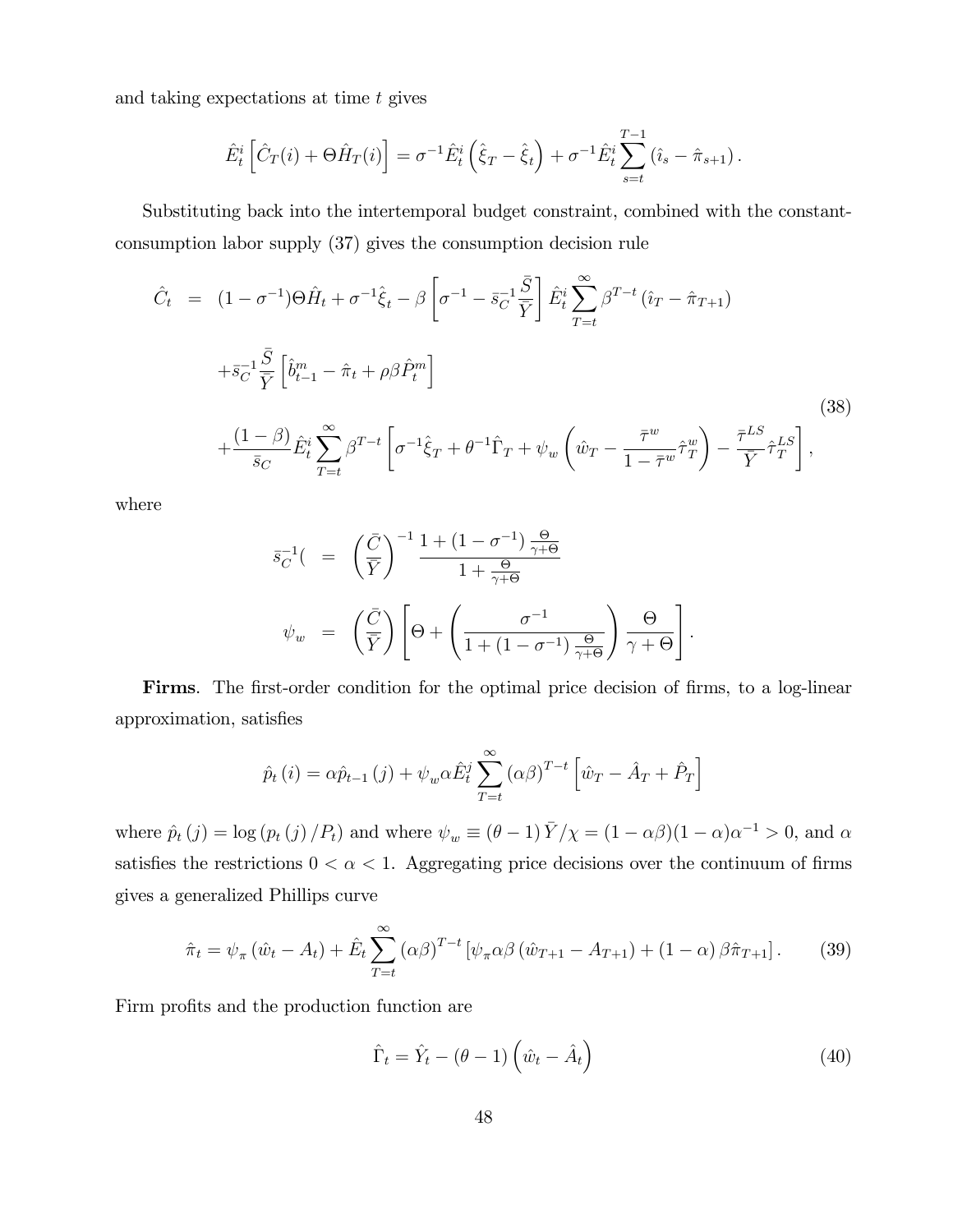and

$$
\hat{H}_t = \hat{Y}_t - \hat{A}_t. \tag{41}
$$

Finally, equilibrium in the goods markets yields the aggregate resource constraint

$$
\hat{Y}_t = \frac{\bar{C}}{\bar{Y}}\hat{C}_t + \frac{\bar{G}}{\bar{Y}}\hat{G}_t.
$$
\n(42)

Monetary and fiscal policy. The nominal interest-rate rule satisfies the approximation

$$
\hat{u}_t = \phi_\pi \hat{\pi}_t + \phi_y \hat{Y}_t + \hat{m}_t \tag{43}
$$

The activities of the fiscal authority are summarized by a log-linear approximation to  $(29)$ , the definition of liabilities,  $(31)$ , the definition of the structural surplus, and tax rules to give:

$$
\hat{b}_t^m = \beta^{-1} \left( \hat{b}_{t-1}^m - \hat{\pi}_t \right) + (\rho - 1) \hat{P}_t^m - (\beta^{-1} - 1) \hat{s}_t \tag{44}
$$

$$
\hat{l}_t = \hat{b}_{t-1}^m + \beta \rho \hat{P}_t^m \tag{45}
$$

$$
\frac{\bar{s}}{\bar{Y}}\hat{s}_t = \frac{\bar{\tau}^{LS}}{\bar{Y}}\hat{\tau}_t^{LS} + \bar{\tau}^w \left(1 - \theta^{-1}\right) \left(\hat{\tau}_t^w + \hat{w}_t + \hat{H}_t\right) - \frac{\bar{G}}{\bar{Y}}\hat{G}_t
$$
\n(46)

$$
\hat{\tau}_t^{LS} = \phi_{\tau_t^{LS}} \hat{l}_t \tag{47}
$$

$$
\hat{\tau}_t^w = \phi_{\tau_t^w} \hat{l}_t. \tag{48}
$$

**Equilibrium**. The *symmetric* equilibrium, for given expectations and exogenous processes  $S_t$ , is defined by the 13 equations (38), (39), (12), (37), (40), (41), (42), (43), (44)-(48) in the endogenous variables  $(\hat{C}_t, \hat{H}_t, \hat{Y}_t, \hat{b}_t^m, \hat{l}_t, \hat{s}_t, \hat{\tau}_t^{LS})$  $_{t}^{LS},\hat{\tau}_{t}^{w}$  $_{t}^{w},\hat{\imath}_{t},\hat{\pi}_{t},\hat{P}_{t}^{m},\hat{w}_{t},\hat{\Gamma}_{t}).$ 

## 8.3 Actual Law of Motion

The equilibrium defined above can be reduced to a system of seven equations in the variables  $\mathbb{Z}_t = \left(\hat{\imath}_t, \pi_t, \hat{w}_t, \hat{\Gamma}_t, \hat{\tau}_t^{LS}\right)$  $_{t}^{LS},\hat{\tau}_{t}^{w}$  $^w_t, \hat{b}^m_t$  $\int'$ . First, use the constant-consumption labor supply (37) and profits  $(40)$ , coupled with the production function  $(41)$  and the resource constraint  $(42)$ , to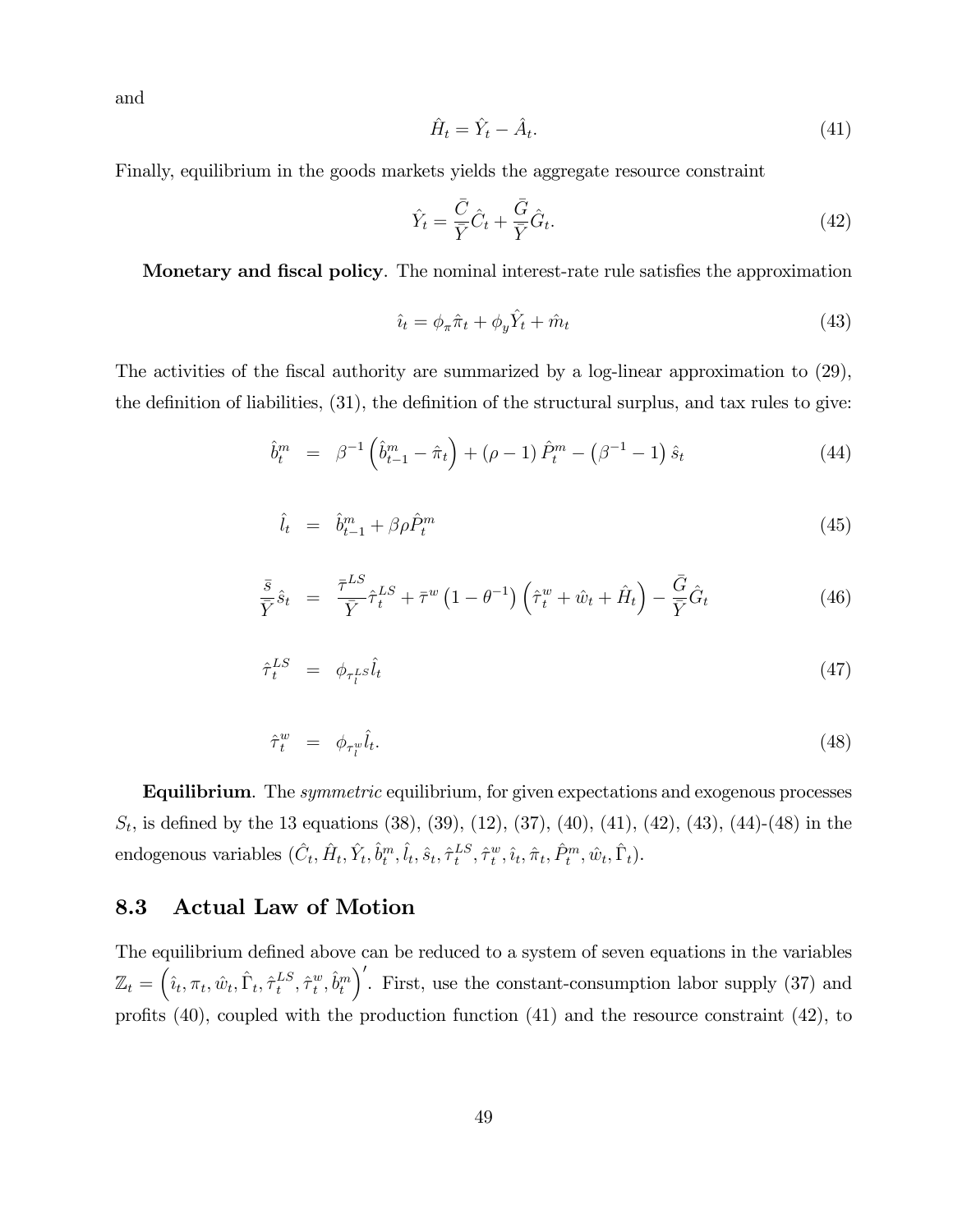express consumption, hours and profits in terms of  $\hat{w}_t$  and exogenous shocks. This yields

$$
\hat{C}_t = \hat{C}_t \left( \hat{w}_t, \hat{A}_t, \hat{G}_t \right) = \left[ (\gamma + \Theta) \frac{\bar{C}}{\bar{Y}} + 1 \right]^{-1} \left( \hat{w}_t + (\gamma + \Theta) \hat{A}_t - (\gamma + \Theta) \frac{\bar{G}}{\bar{Y}} \hat{G}_t \right) (49)
$$

$$
\hat{H}_t = \hat{H}_t \left( \hat{w}_t, \hat{A}_t, \hat{G}_t \right) = (\gamma + \Theta)^{-1} \left[ \hat{w}_t - \hat{C}_t \left( \hat{w}_t, \hat{A}_t, \hat{G}_t \right) \right]
$$
(50)

$$
\hat{\Gamma}_t = \hat{H}_t(\hat{w}_t, \hat{A}_t, \hat{G}_t) + \hat{A}_t - (\theta - 1) \left( \hat{w}_t - \hat{A}_t \right).
$$
\n(51)

Notice that the model implies a negative relation between wages and profits, holding shocks and taxes constant.<sup>29</sup> Second, combine the flow government budget constraint  $(44)$  with  $(46)$ and the bond pricing equation (12) to get

$$
\hat{b}_t^m = \hat{b}_t^m(\hat{b}_{t-1}^m, \hat{\tau}_t^{LS}, \hat{\tau}_t^w \hat{\imath}_t, \hat{\pi}_t, \hat{w}_t, \hat{A}_t, \hat{G}_t).
$$
\n(52)

Finally, the monetary policy rule (43) can be expressed as

$$
\hat{u}_t = \phi_\pi \hat{\pi}_t + \phi_y \left( \hat{H}_t \left( \hat{w}_t, \hat{A}_t, \hat{G}_t \right) + \hat{A}_t \right) + \hat{m}_t.
$$
\n(53)

The reduced model is then described by the consumption decision rule  $(38)$ , after substituting for  $\hat{C}_t(\hat{w}_t, \hat{A}_t, \hat{G}_t)$  and  $\hat{H}_t(\hat{w}_t, \hat{A}_t, \hat{G}_t)$ ; the Phillips curve (39); profits (51); the government flow budget constraint  $(52)$ ; and the policy rules  $(47)$ ,  $(48)$  and  $(53)$ . The model can be written compactly as

$$
\begin{bmatrix} \mathbb{Z}_t \\ \mathbb{S}_t \end{bmatrix} = \sum_{s=1}^3 A_s \left( \hat{E}_t \sum_{T=t}^{\infty} \gamma_s^{T-t} \begin{bmatrix} \mathbb{Z}_{T+1} \\ \mathbb{S}_{T+1} \end{bmatrix} \right) + B \begin{bmatrix} \mathbb{Z}_{t-1} \\ \mathbb{S}_{t-1} \end{bmatrix} + C\epsilon_t
$$
 (54)

where  $A_1, A_2, A_3, B, C$ , are matrices defining the equations for the 7 endogenous variables,  $\mathbb{Z}_t$ , and 4 exogenous variables,  $\mathbb{S}_t$ . The parameters  $\gamma_1 = \beta$ ,  $\gamma_2 = \alpha\beta$  and  $\gamma_3 = \rho\beta$  denote the discount factors in the consumption, inflation and bond-price equations. Given the agents' PLM (18), forecasts can be computed as

$$
\hat{E}_t \begin{bmatrix} \mathbb{Z}_{T+1} \\ \mathbb{S}_{T+1} \end{bmatrix} = (I_{11} - \Omega)^{-1} (I_{11} - \Omega^{T-t+1}) \begin{bmatrix} \Omega_0 \\ 0_{4 \times 1} \end{bmatrix} + \Omega^{T-t+1} \begin{bmatrix} \mathbb{Z}_t \\ \mathbb{S}_t \end{bmatrix}
$$

 $29$ Solving for  $(51)$  we get, for constant shocks and taxes,

 $\hat{\Gamma}_t = \psi_{\Gamma} \hat{w}_t,$ where  $\psi_{\Gamma} = \left[ \left( \frac{\bar{Y}}{\bar{C}} \right)$  $\left(1+\frac{\bar{C}}{\bar{Y}}\Theta\right)+\gamma\right)^{-1}-(\theta-1)\bigg]<0.$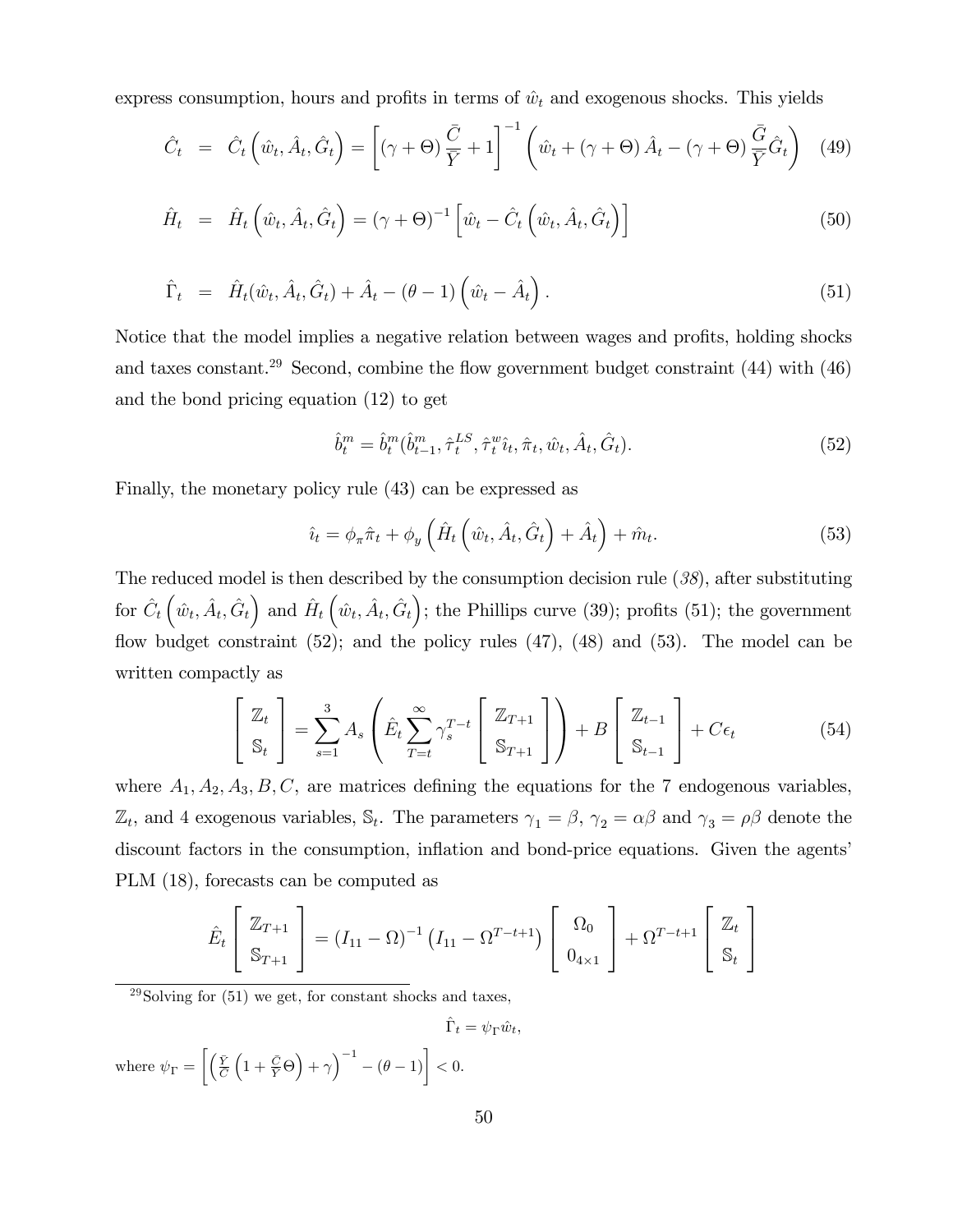where

$$
\Omega = \left[ \begin{array}{cc} \Omega_{\mathbb{Z}} & \Omega_{\mathbb{S}} \\ 0_{7 \times 7} & F \end{array} \right],
$$

and

$$
\hat{E}_t \sum_{T=t}^{\infty} \gamma_s^{T-t} \begin{bmatrix} \mathbb{Z}_{T+1} \\ \mathbb{S}_{T+1} \end{bmatrix} = \Psi_0^s \left( \Omega_{\mathbb{Z}}, \Omega_{\mathbb{S}} \right) \begin{bmatrix} \Omega_0 \\ 0_{4 \times 1} \end{bmatrix} + \Psi_1^s \left( \Omega_{\mathbb{Z}}, \Omega_{\mathbb{S}} \right) \begin{bmatrix} \mathbb{Z}_t \\ \mathbb{S}_t \end{bmatrix}
$$
(55)

where

$$
\Psi_0^s (\Omega_{\mathbb{Z}}, \Omega_{\mathbb{S}}) = (I_{11} - \Omega)^{-1} \left[ (1 - \gamma_s)^{-1} I_{11} - \Omega (I_{11} - \gamma_s \Omega)^{-1} \right]
$$

$$
\Psi_1^s (\Omega_{\mathbb{Z}}, \Omega_{\mathbb{S}}) = \Omega (I_{11} - \gamma_s \Omega)^{-1}.
$$

Inserting the forecasts (55) in (54) we get the true data-generating process

$$
\mathbb{Z}_t = T_0 \left( \Omega_{\mathbb{Z}}, \Omega_{\mathbb{S}} \right) \cdot \Omega_0 + T_{\mathbb{Z}} \left( \Omega_{\mathbb{Z}}, \Omega_{\mathbb{S}} \right) \mathbb{Z}_{t-1} + T_{\mathbb{S}} \left( \Omega_{\mathbb{Z}}, \Omega_{\mathbb{S}} \right) \mathbb{S}_{t-1} + T_{\epsilon} \left( \Omega_{\mathbb{Z}}, \Omega_{\mathbb{S}} \right) \epsilon_t.
$$

# 8.4 Model with real-time learning

#### 8.4.1 Approximation

The models of Section 4 and 5 employ a simplified belief structure in which agents learn only about average outcomes. Such beliefs can be shown to be a linear approximation of a more general belief structure in which agents update all coefficients, where the approximation is taken in the neighborhood of the mean dynamics of the beliefs and the rational expectations steady state. To see this suppose beliefs are given by

$$
\mathbb{Z}_t = \Omega_0 + \Omega_{\mathbb{Z}} \mathbb{Z}_{t-1} + \Omega_{\mathbb{S}} \mathbb{S}_{t-1} + \mathbf{e}_t
$$

where the vector  $\mathbb{Z}_t = \left(\hat{i}_t, \pi_t, \hat{w}_t, \hat{\Gamma}_t, \hat{\tau}_t^{LS}\right)$  $_{t}^{LS},\hat{\tau}_{t}^{w}$  $^w_t$ ,  $\hat{b}^m_t$ 0 includes all endogenous variables beyond the control of individual agents, and  $\mathbb{S}_t = (\hat{A}_t, \hat{\xi}_t, \hat{G}_t, \hat{m}_t)'$  is the vector of exogenous shocks and  $e_t$  denotes a vector of *i.i.d.* errors. Given estimates of this model

$$
\left(\tilde{\Omega}_{0,t-1},\tilde{\Omega}_{\mathbb{Z},t-1},\tilde{\Omega}_{\mathbb{S},t-1}\right)
$$

the true data generating process is

$$
\mathbb{Z}_{t} = T_{0} \left( \tilde{\Omega}_{\mathbb{Z},t-1}, \tilde{\Omega}_{\mathbb{S},t-1} \right) \cdot \tilde{\Omega}_{0,t-1} + T_{\mathbb{Z}} \left( \tilde{\Omega}_{\mathbb{Z},t-1}, \tilde{\Omega}_{\mathbb{S},t-1} \right) \mathbb{Z}_{t-1} \n+ T_{\mathbb{S}} \left( \tilde{\Omega}_{\mathbb{Z},t-1}, \tilde{\Omega}_{\mathbb{S},t-1} \right) \mathbb{S}_{t-1} + T_{\epsilon} \left( \tilde{\Omega}_{\mathbb{Z},t-1}, \tilde{\Omega}_{\mathbb{S},t-1} \right) \epsilon_{t}.
$$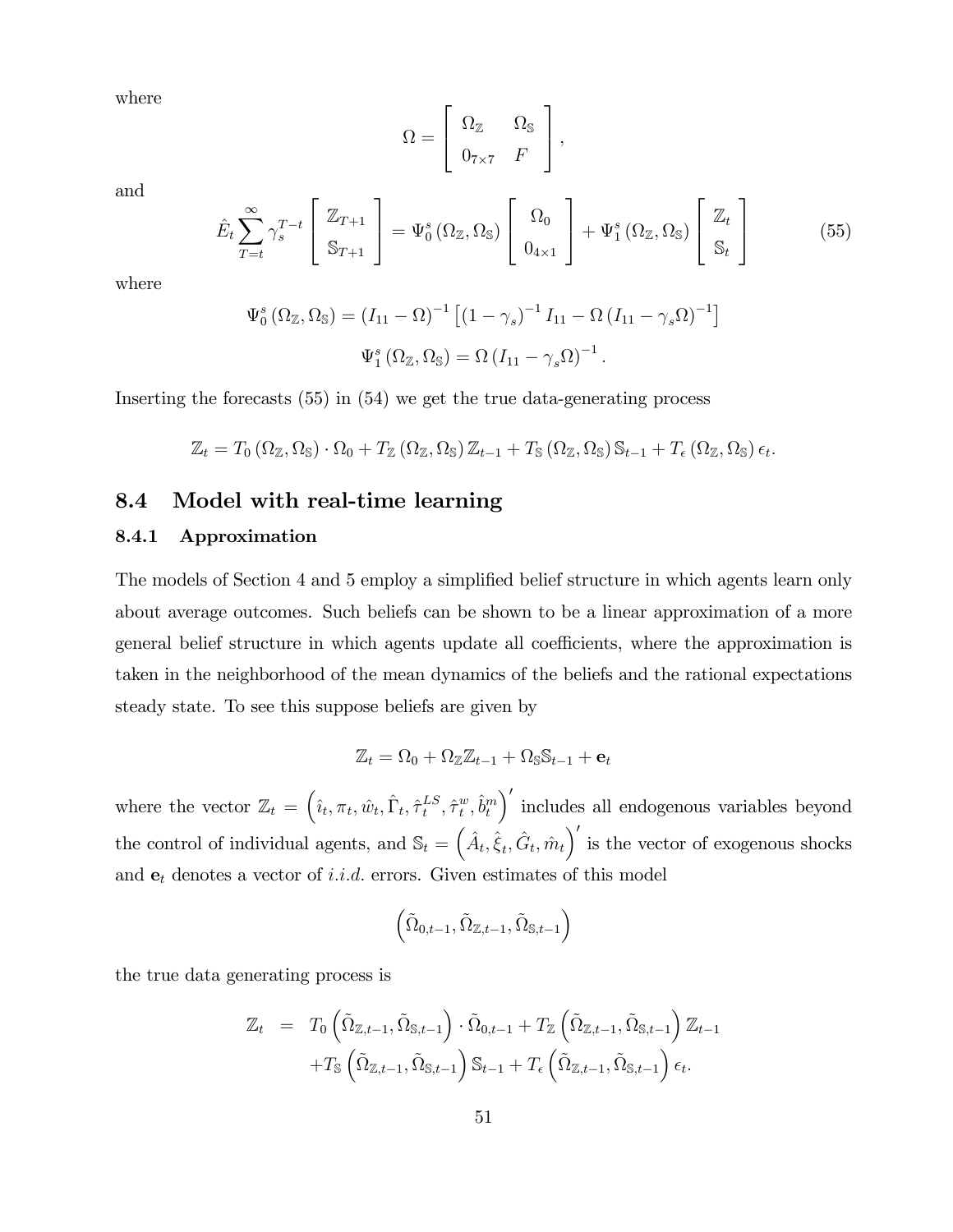Taking a first-order linear approximation provides

$$
\mathbb{Z}_{t} = T_{0} \left( \bar{\Omega}_{\mathbb{Z}}, \bar{\Omega}_{\mathbb{S}} \right) \tilde{\Omega}_{0,t-1} + \bar{\Omega}_{\mathbb{Z}} \mathbb{Z}_{t-1} + \bar{\Omega}_{\mathbb{S}} \mathbb{S}_{t-1} + T_{\epsilon} \left( \bar{\Omega}_{\mathbb{Z}}, \bar{\Omega}_{\mathbb{S}} \right) \epsilon_{t} + \mathbb{O}(\left\| \epsilon_{t} \right\|^{2}) \tag{56}
$$

where  $\mathbb{O}(\|\epsilon_t\|^2)$  captures all terms of order  $\|\epsilon_t\|^2$  or smaller if  $\tilde{\Omega}_{0,t-1}$  is first order and  $(\bar{\Omega}_{\mathbb{Z}}, \bar{\Omega}_{\mathbb{S}})$ denote ration expectations values of  $(\Omega_{\mathbb{Z}}, \Omega_{\mathbb{S}})$ .

Under what conditions is  $\tilde{\Omega}_{0,t-1}$  first order? The learning algorithm is

$$
\begin{aligned}\n\Xi_t &= \Xi_{t-1} + g R_t^{-1} z_{t-1} z_{t-1}' [T(\Xi_{t-1}) - \Xi_{t-1}] \\
R_t &= R_{t-1} + g \left[ z_{t-1} z_{t-1}' - R_{t-1} \right]\n\end{aligned} \tag{57}
$$

where we define

$$
\Xi'_t = \left(\tilde{\Omega}_{0,t}, \tilde{\Omega}_{\mathbb{Z},t}, \tilde{\Omega}_{\mathbb{S},t}\right) \text{ and } z'_t = (1, \mathbb{Z}'_t, \mathbb{S}'_t)
$$

and assume a constant gain  $q$  rather than a decreasing gain as in the stability results of Section 4. As shown in Evans and Honkapohja (2001), for sufficiently small q and large t, the mean dynamics of the algorithm have the property

$$
\lim_{t \to \infty} E\left[z_{t-1} \left(\Xi\right) z'_{t-1} \left(\Xi\right)\right] = M\left(\Xi\right),\,
$$

where  $E$  denotes the unconditional expectation taken with respect to the invariant distribution for the process  $\mathbb{S}_t$ , for a fixed value of  $\Xi$ . Since  $z_t(\Xi)$  is asymptotically stationary for  $\Xi$  close to  $\Xi$ , the limit  $M(\Xi)$  is finite. Moreover, Evans and Honkapohja (2001) and Sargent and Williams (2005) show that  $R_t$  converges locally to  $M \times$  so that in the mean dynamics we have  $R_t \to R = M \left( \Xi \right)$  and therefore

$$
R^{-1}M\left(\Xi\right) = I.
$$

Approximate (57) in the neighborhood of the mean dynamics so that

$$
\hat{\Xi}_t = \hat{\Xi}_{t-1} + g \left[ DT(\bar{\Xi}) - I \right] \hat{\Xi}_{t-1} + \mathcal{O}(\|\epsilon_t\|^2)
$$

where  $DT(\bar{\Xi})$  is the Jacobian of the T-map and  $\hat{\Xi}_t = \Xi_t - \bar{\Xi}$ . The latter expression can be written

$$
\tilde{\Omega}_{0,t} = \tilde{\Omega}_{0,t-1} + g \left[ T_0 \left( \bar{\Omega}_{\mathbb{Z}}, \bar{\Omega}_{\mathbb{S}} \right) \tilde{\Omega}_{0,t-1} - \tilde{\Omega}_{0,t-1} \right] + \mathbb{O}(\|\epsilon_t\|^2)
$$
\n
$$
\hat{\Omega}_{\mathbb{Z},t} = \hat{\Omega}_{\mathbb{Z},t-1} + g \left[ DT_{\mathbb{Z}}(\bar{\Omega}_{\mathbb{Z}}, \bar{\Omega}_{\mathbb{S}}) \hat{\Omega}_{\mathbb{Z},t-1} - \hat{\Omega}_{\mathbb{Z},t-1} \right] + \mathbb{O}(\|\epsilon_t\|^2)
$$
\n
$$
\hat{\Omega}_{\mathbb{S},t} = \hat{\Omega}_{\mathbb{S},t-1} + g \left[ DT_{\mathbb{S}}(\bar{\Omega}_{\mathbb{Z}}, \bar{\Omega}_{\mathbb{S}}) \hat{\Omega}_{\mathbb{S},t-1} - \hat{\Omega}_{\mathbb{S},t-1} \right] + \mathbb{O}(\|\epsilon_t\|^2)
$$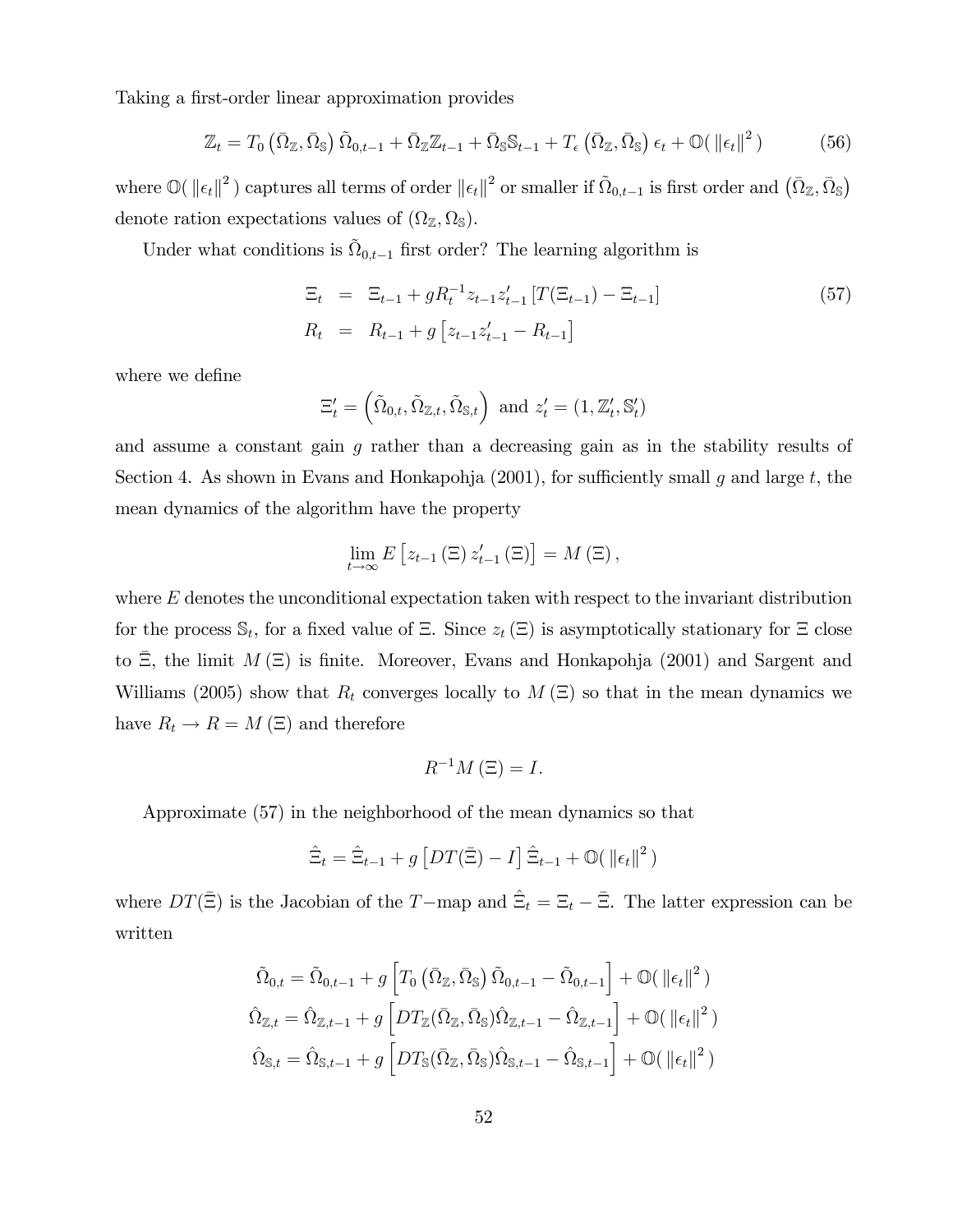where  $\hat{\Omega}_{i,t} = \tilde{\Omega}_{i,t} - \bar{\Omega}_{i,t}$  for  $i = \mathbb{Z}, \mathbb{S}$ . The eigenvalues of  $DT_i(\bar{\Omega}_{\mathbb{Z}}, \bar{\Omega}_{\mathbb{S}}) - I$ ,  $i = \mathbb{Z}, \mathbb{S}$  determine whether there is is convergence in the mean dynamics (they are the stability conditions). Rewriting these expressions in terms of each individual variable delivers the expressions assumed in the paper. The dynamics of  $(\tilde{\Omega}_{0,t}, \hat{\Omega}_{\mathbb{Z},t}, \hat{\Omega}_{\mathbb{S},t})$  are all first-order and converge to the rational expectations equilibrium so long as the conditions for expectations stability are satisfied. Furthermore, it is immediate the dynamics of  $(\hat{\Omega}_{\mathbb{Z},t}, \hat{\Omega}_{\mathbb{S},t})$  are contribute variation of order  $\mathbb{O}(\Vert \epsilon_t \Vert^2)$  to the true data-generating process (56).

## 8.5 State-space model

The model with real-time learning implies the simple linear ALM

$$
\mathbb{Z}_{t} = T_{0} \left( \bar{\Omega}_{\mathbb{Z}}, \bar{\Omega}_{\mathbb{S}} \right) \tilde{\Omega}_{0,t-1} + \bar{\omega}_{b} \hat{b}_{t-1}^{m} + \bar{\Omega}_{\mathbb{S}} \mathbb{S}_{t-1} + \bar{\omega}_{\epsilon} \epsilon_{t} \n\tilde{\Omega}_{0,t} = \tilde{\Omega}_{0,t-1} + g \cdot \left[ \left( T_{0} \left( \bar{\Omega}_{\mathbb{Z}}, \bar{\Omega}_{\mathbb{S}} \right) - I_{7} \right) \tilde{\Omega}_{0,t-1} + \bar{\omega}_{\epsilon} \epsilon_{t} \right].
$$

To estimate the model we augment the state-space we the two following variables: log-output changes and government debt-to-out ratio in deviation from its steady state level,

$$
\frac{\Delta \ln Y_t}{Y_t} = \frac{\hat{Y}_t - \hat{Y}_{t-1}}{\bar{Y}} = \left(\frac{P^m \bar{b}^m}{\bar{Y}}\right)^{-1} \left(\hat{P}_t^m + \hat{b}_t^m - \hat{Y}_t\right).
$$

The state-space model then takes the standard form

$$
\Xi_t = \mathbb{F}_{\Xi}(\eta)\Xi_{t-1} + \mathbb{F}_{\mathbf{w}}(\eta)\mathbf{w}_t
$$

where  $\Xi_t$  is the appropriately augmented state vector,  $\eta$  denotes the model's structural parameters and

$$
E\mathbf{w}_t\mathbf{w}_t'=\mathbf{\Sigma}_w.
$$

The observation equation is then

$$
\left[\begin{array}{c}\n\Delta \ln GDP_t - \overline{\Delta \ln GDP} \\
\Delta \ln DEF L_t - \overline{\Delta \ln DEF L} \\
TBill_t - \overline{TBill} \\
B_t/ GDP\n\end{array}\right] = H(\eta) \Xi_t.
$$

The parameters of the exogenous processes defined by  $F$  and  $Q$  are estimated using Maximum Likelihood.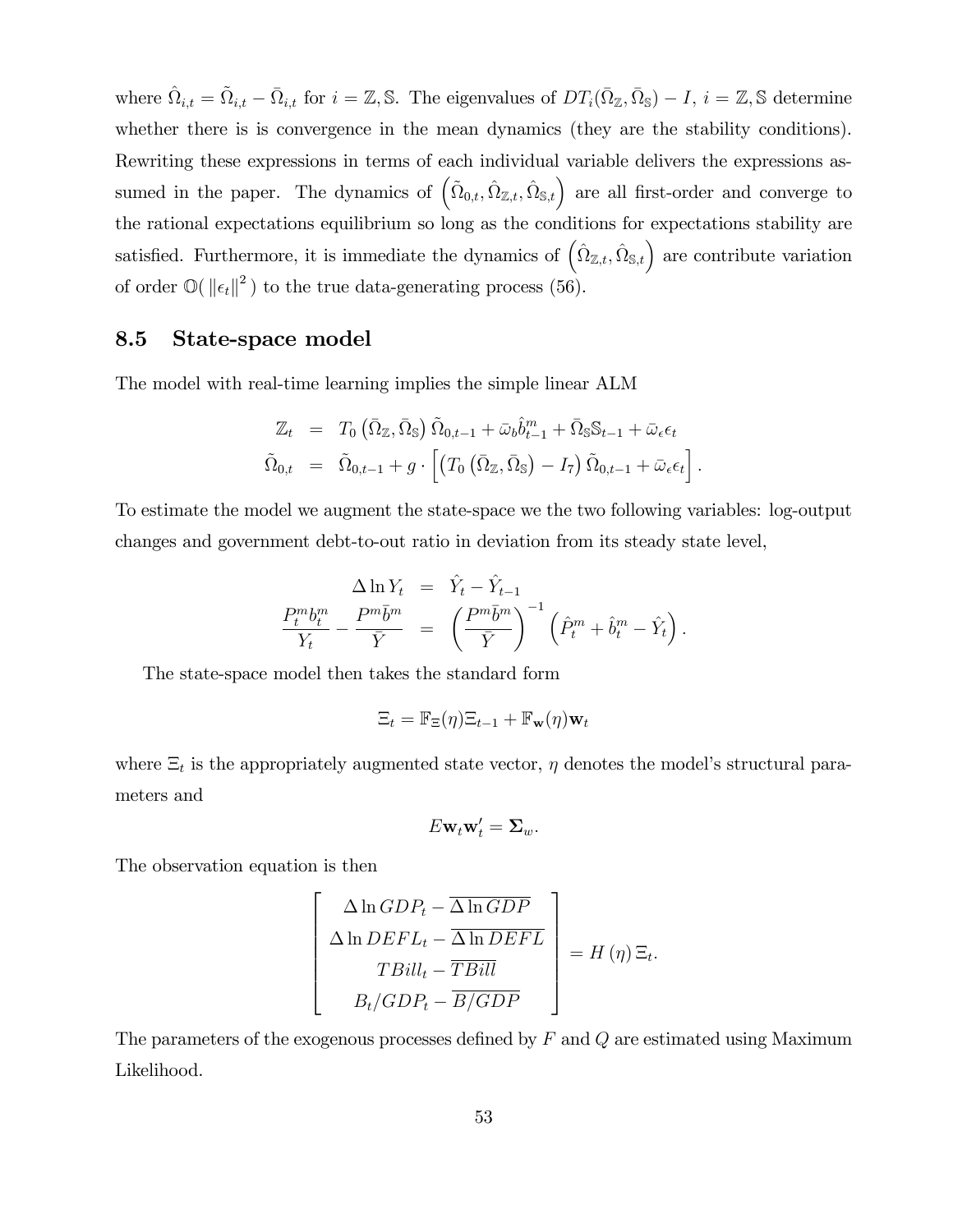### 8.6 Expectations stability results in the empirical model

The following section demonstrates that the empirical model inherits the stability properties derived for the endowment economy. It also draws out some of the motivation for the inclusion of several features in the empirical model.

Expectations Stability and dynamics. Analytical results are not feasible for the empirical model. We therefore employ a numerical analysis, using the parameterization described in section 5. These results make clear that the various features included in the richer model do not much alter earlier insights. Figure 10 plots stability frontiers for the empirical model, analogous to Figure 3 for the endowment economy. Regions above each contour delineate policy configurations consistent with expectational stability. Both the scale and composition of the public debt constrain the design of monetary policy in almost identical fashion to the endowment economy. For a given average maturity of debt, higher average levels of indebtedness require more aggressive monetary policy. For a given scale of public debt, variation in the average maturity of public debt engenders non-monotonic constraints on monetary policy. Fiscal regimes with average debt durations between 2 and 7 years are conducive to expectational instability. Interestingly, most countries in **figure 1** display average debt maturities within this range, with the notable exception of the UK. In the case of a debt-to-GDP ratio of  $250$  percent, and an average maturity of  $2$  years, the coefficient on inflation in the policy rule must be greater than 1.9 to deliver stability.

**Figure 11** plots dynamics of several model variables in different economies in response to a shock to inflation expectations. The top panels show the response of output and inflation for economies with zero (red dashed line) and high (blue solid line) debt-to-output ratios respectively. Learning induces stable dynamics. In the zero-debt economy higher inflation expectations raise the expected path of the real interest rate, lowering consumption, real wages and, via the Phillips curve  $(39)$ , inflation.<sup>30</sup> <sup>31</sup> As a result, inflation expectations converge to their steady state independently of the scale and composition of debt. Notice that the short-term nominal interest rate falls below its steady state in response to lower output and

<sup>&</sup>lt;sup>30</sup>Equivalently, one could consider an 'high substitution' economy with separable preferences where  $\bar{s}_C^{-1}(1) \approx$ 0.

<sup>&</sup>lt;sup>31</sup>Wages are proportional to consumption and therefore follow the same dynamic path. In consquence, higher expected wages stimulate consumption mainly through the intertemporal substitution of leisure. Because wages and profits are negatively related in this model, the positive income effects of higher expected wages are partially offset the expected decline in profits.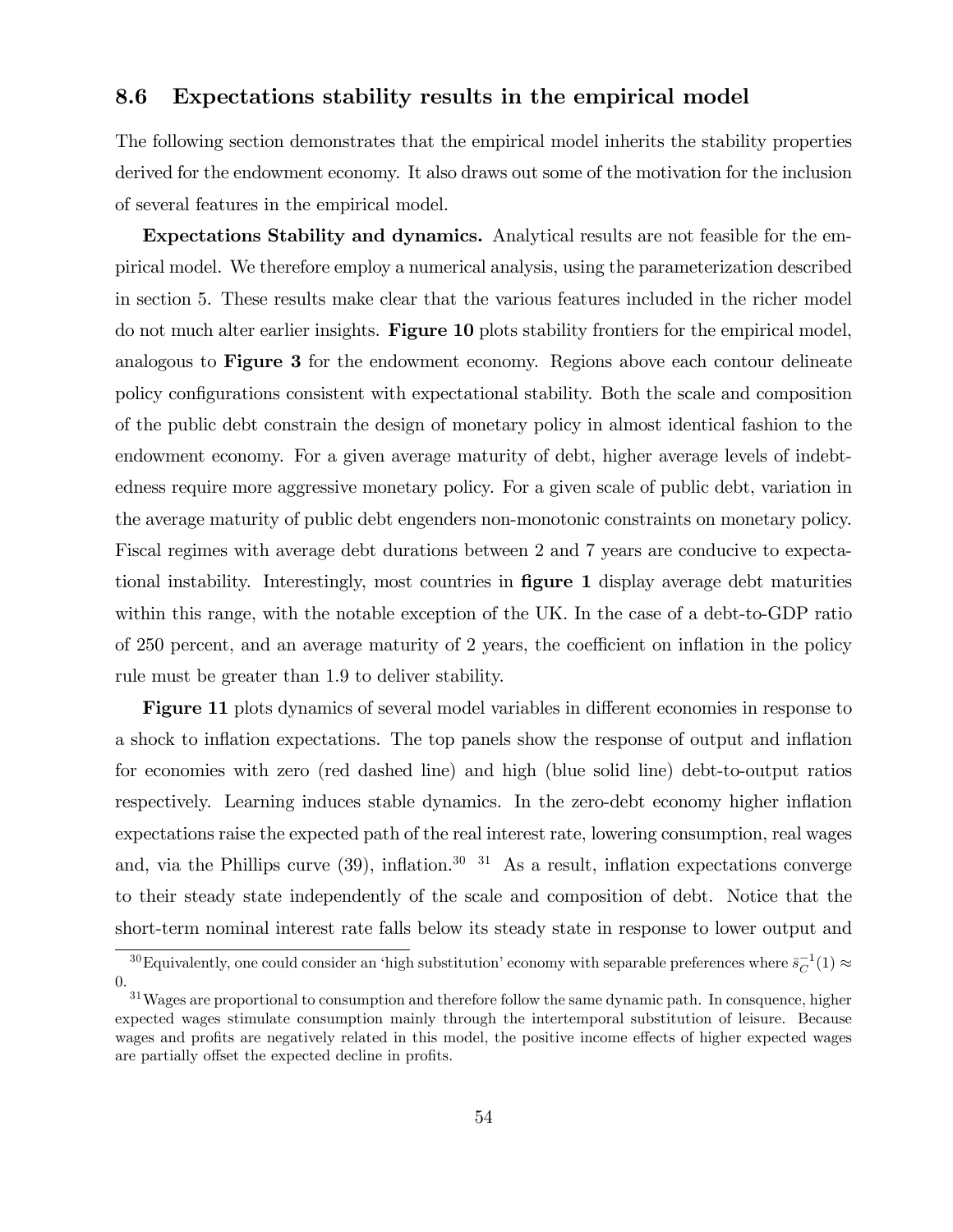

Figure 10: Stability frontiers in the New Keynesian model. The figure shows stability frontiers for different parameter configurations. For each frontier, the area (below) above denote (un)stable equilibria. The figure displays stability regions for alternative values of the average debt maturity and debt-to-output ratio in the baseline model with a Taylor rule that responds to inflation only.

inflation. This is the standard argument for following simple monetary policy rules which satisfy the Taylor principle.

With non-zero debt, fiscal policy affects the response of consumption to an increase in inflation expectations through the analogous non-Ricardian term identified in the endowment economy. Debt affects the response of output and inflation in three ways. First, the impact response for inflation is smaller; second, the response is more persistent; and third, output and inflation overshoot their steady state values.

To see the contributing role of fiscal policy, the bottom panels of **figure 11** display the different components of aggregate consumption. The bottom-left panel shows the evolution of the ëRicardianí (solid blue) and ënon-Ricardianí (dashed red) components of aggregate consumption; the bottom-right panel displays the three sub-components of the 'non-Ricardian' term analogous to **figure 4** for the endowment economy. The higher present discounted value of real interest income (black dashed-dotted line) on impact generates positive wealth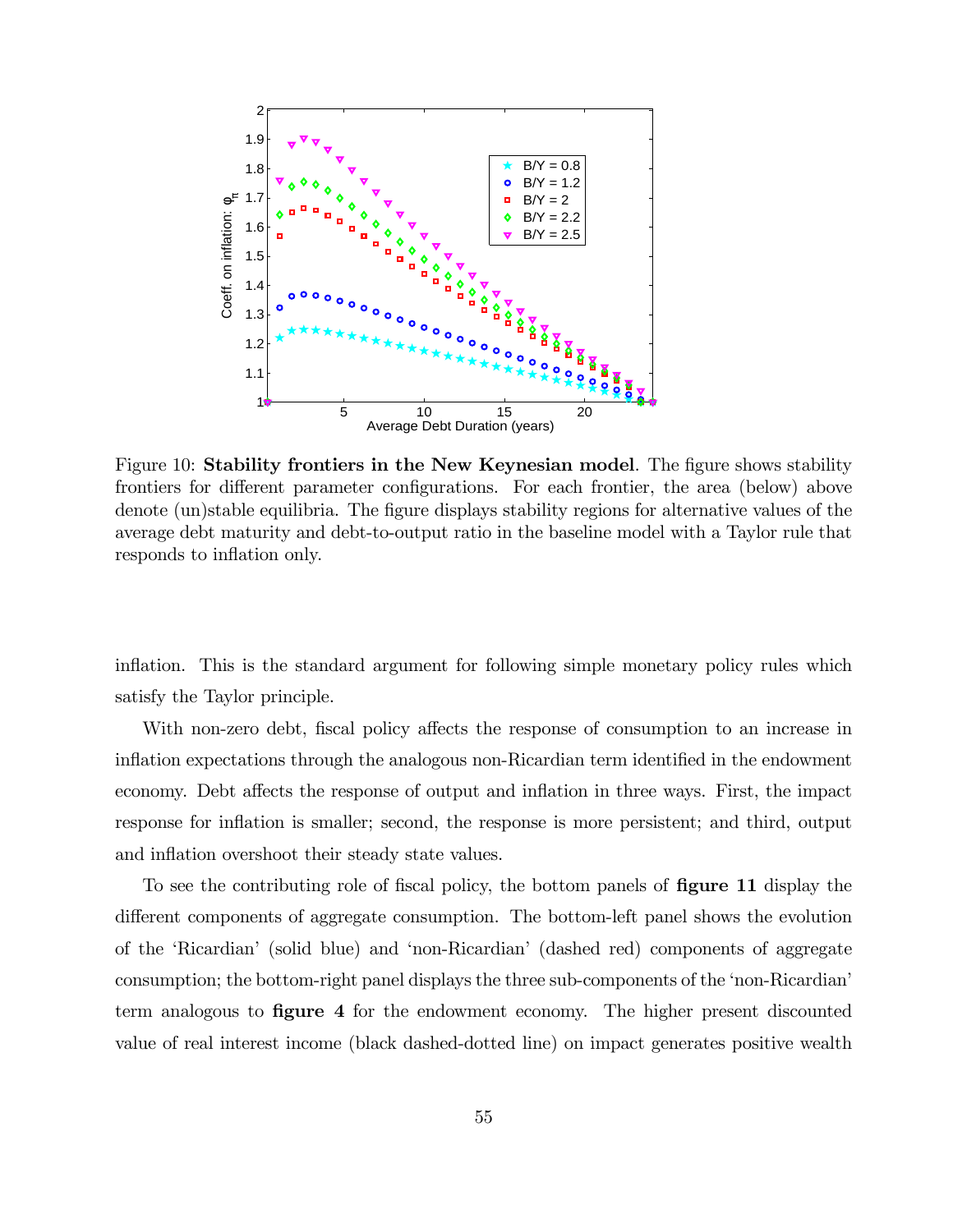

Figure 11: Response to an increase in inflation expectations in the  $NK$  model. The upper panels show the response of consumption and inflation in two economies with zero and high government debt respectively. The lower panels display the response of the different components of consumption in the economy with high debt.

effects, which explain the milder initial fall of output and inflation in the high-debt economy. Subsequently the 'non-Ricardian' term turns negative, preventing consumption and inflation from adjusting to their steady state values as fast as in the economy without debt. This is explained by both the decline in interest income, as the short-term rate falls, and the fact that the present discounted value of expected taxes (blue solid line) exceeds the increase in the real value of debt (red dashed line).

Finally, the persistently low level of output and inflation imply a low level of the shortterm rate, allowing aggregate demand to overshoot. At the same time, the negative wealth effects from net debt holdings ease and eventually become stimulative, restarting the cycle. Comparing the impulse response functions for the empirical and endowment economies makes clear that the important mechanism is imperfect knowledge.

Non-separable preferences. Non-separable preferences permit a more general treatment of wealth effects on consumption demand. The following proposition underscores that high substitution economies are economies in which wealth effects are necessarily small. The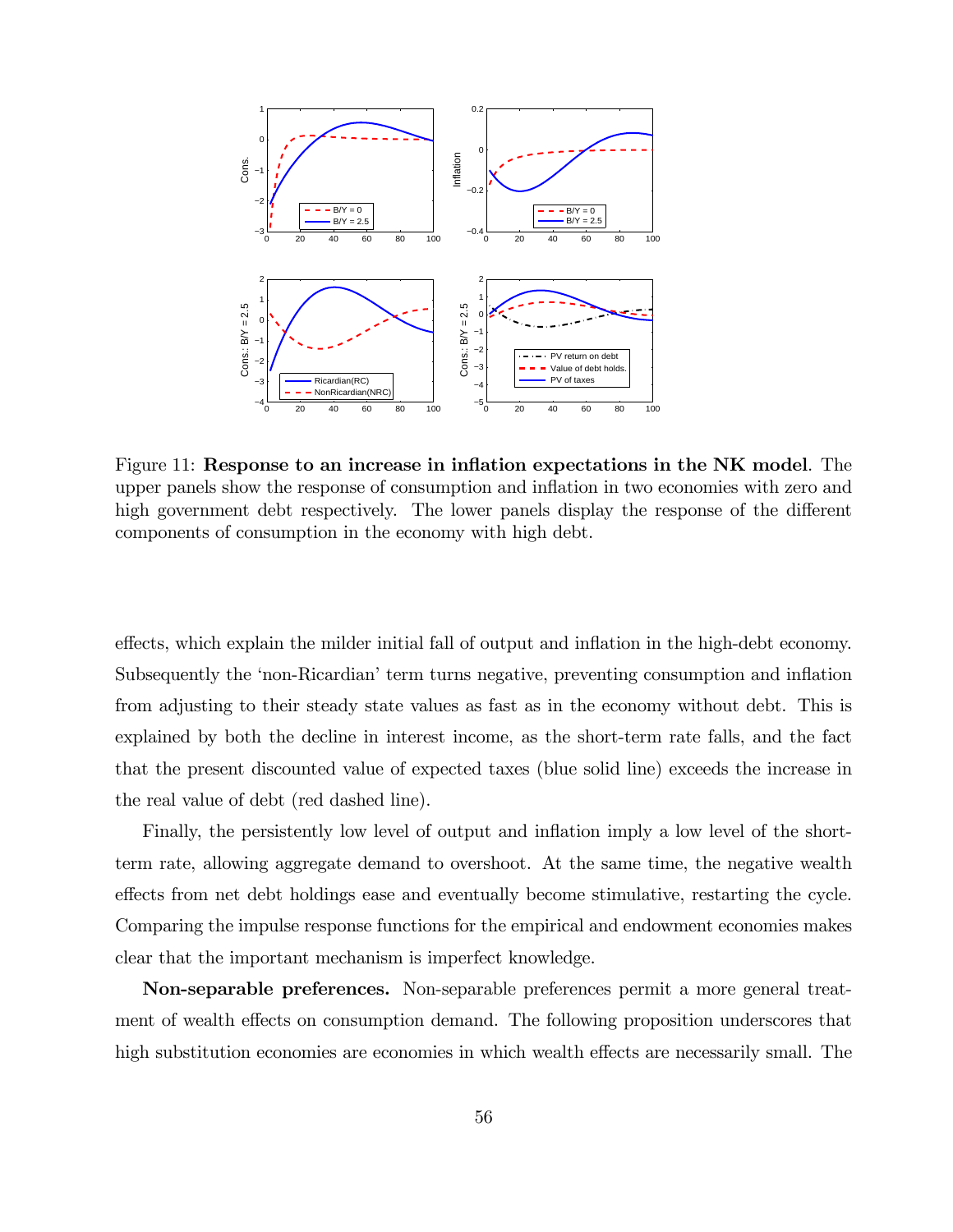more prepared are agents to substitute leisure and consumption intertemporally, the smaller will be the wealth effects from holding the public debt. For example, in the case of separable preferences and an infinite Frisch elasticity of labor supply the wealth effects are zero. Similarly, following directly from proposition 1, risk neutral agents with infinite intertemporal elasticity of consumption substitution, will also imply smaller wealth effects from the public debt. The inclusion of non-separabilities serves to mute to a small degree the effects of endogenous labor supply on the scale of wealth effects attached to a given scale and composition of public debt.

**Proposition 2** For given  $\overline{C}/\overline{Y}$ , and debt-to-GDP ratio,  $\delta$ , the scale of wealth effects are indexed by

$$
\bar{s}_C^{-1} = \left(\frac{\bar{C}}{\bar{Y}}\right)^{-1} \frac{1 + (1 - \sigma^{-1}) \frac{\Theta}{\gamma + \Theta}}{1 + \frac{\Theta}{\gamma + \Theta}}.
$$

The following properties are immediate:

$$
\lim_{\sigma \to \infty} \bar{s}_C^{-1} = \left(\frac{\bar{C}}{\bar{Y}}\right)^{-1}
$$

$$
\lim_{\gamma \to \infty} \bar{s}_C^{-1} = \left(\frac{\bar{C}}{\bar{Y}}\right)^{-1}
$$

and

$$
\lim_{\gamma \to -\Theta} \bar{s}_C^{-1}|_{\sigma=1} = 0.
$$

The first two properties show the scale of wealth effects are maximized in two limiting cases: when labor supply is fixed, corresponding to a constant-consumption elasticity of labor supply equal to zero; and when consumption elasticity of intertemporal substitution is equal to zero. Non-separable preferences, by increasing the marginal utility of consumption with hours worked, mute the negative income effects on labor supply. The third result further underscores the importance of intertemporal substitution of leisure. In the case of separable preferences over consumption and leisure, and a constant-consumption elasticity,  $(\gamma + \Theta)^{-1}$ , that is infinite, the wealth effects are zero, and the path of consumption is determined by intertemporal substitution of consumption and labor; consumption depends only on the paths of the real interest rate and the real wage. $32\frac{33}{1}$  Conversely, wealth effects, and therefore the

$$
\lim_{\gamma \to -\Theta} \frac{\psi_w}{\bar{s}_C(1,1)} = 1.
$$

<sup>&</sup>lt;sup>32</sup>In the model with  $\sigma = 1$  the Frish and constant-consumption elasticities are the same. <sup>33</sup>Note that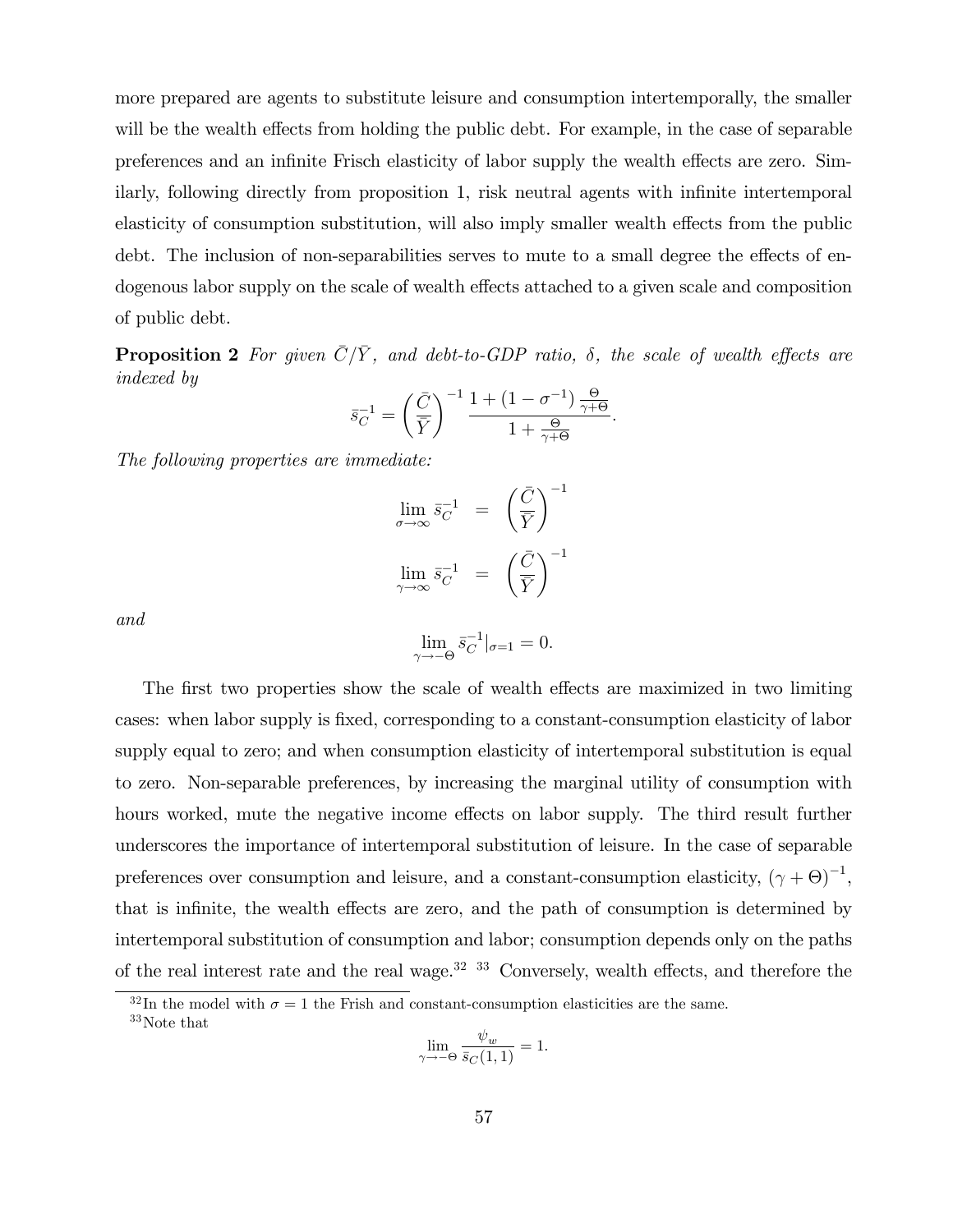evolution of government debt holdings net of expected taxes, will be more important when agents have limited incentives to substitute intertemporally.

Distortionary taxation. Like non-separable preferences, inclusion of distortionary taxation, in addition to being a realistic feature of modern economies, serves to enhance the Öscal constraints on monetary policy identified in the endowment economy. By making a firm's marginal costs structure depend on the evolution of debt, prices themselves will directly depend on debt issuance. This renders the model more "self-referential" enhancing the wealth effects for a given scale and composition of the public debt.

Figure 12 plots stability regions in monetary policy and average-debt-maturity space. Three contours are shown indexed by increasing levels of average debt. The non-monotonicity identified in the endowment economy is again evident. In contrast to those earlier results, at longer average debt maturities, the Taylor principle is not restored for high levels of the steady state debt-to-GDP ratio. This arises because the scale parameter  $\bar{s}_C^{-1}$  — which regulates the expenditures effects from shifting evaluations of the public debt  $-$  depends on the steadystate level of income taxation  $\bar{\tau}^w$ . As average indebtedness increases so does the steady-state income tax burden to support intertemporal solvency. This is not the case under lump-sum taxation.

While this model feature makes comparison across different levels of indebtedness somewhat opaque, it is obvious that the basic tenor of results remain unchanged, despite having a conventional value for the inverse elasticity of intertemporal substitution. Several other comments are worth making about this extension. First, inclusion of distortionary taxation gives an alternative rationale for departures from Ricardian equivalence and conditional expectations depending debt. Absent this departures form Ricardian equivalence arise solely because of imperfect knowledge about the policy regime. Second, an objection might be that it is well understood that distortionary taxation alters the determinacy conditions of this model under simple rules  $\sim$  see, for example, Benhabib and Eusepi (2005). It is straightforward to show that for maintained parameter values, satisfaction of the Taylor principle is sufficient of determinacy of rational expectations equilibrium. Third, alternative mechanisms which are equally realistic extensions of the model, will deliver similar reductions in the elasticity of substitution. For example, Benhabib and Eusepi (2005) show that essentially the same mechanism for indeterminacy arises with the inclusion of capital as in the case of distortionary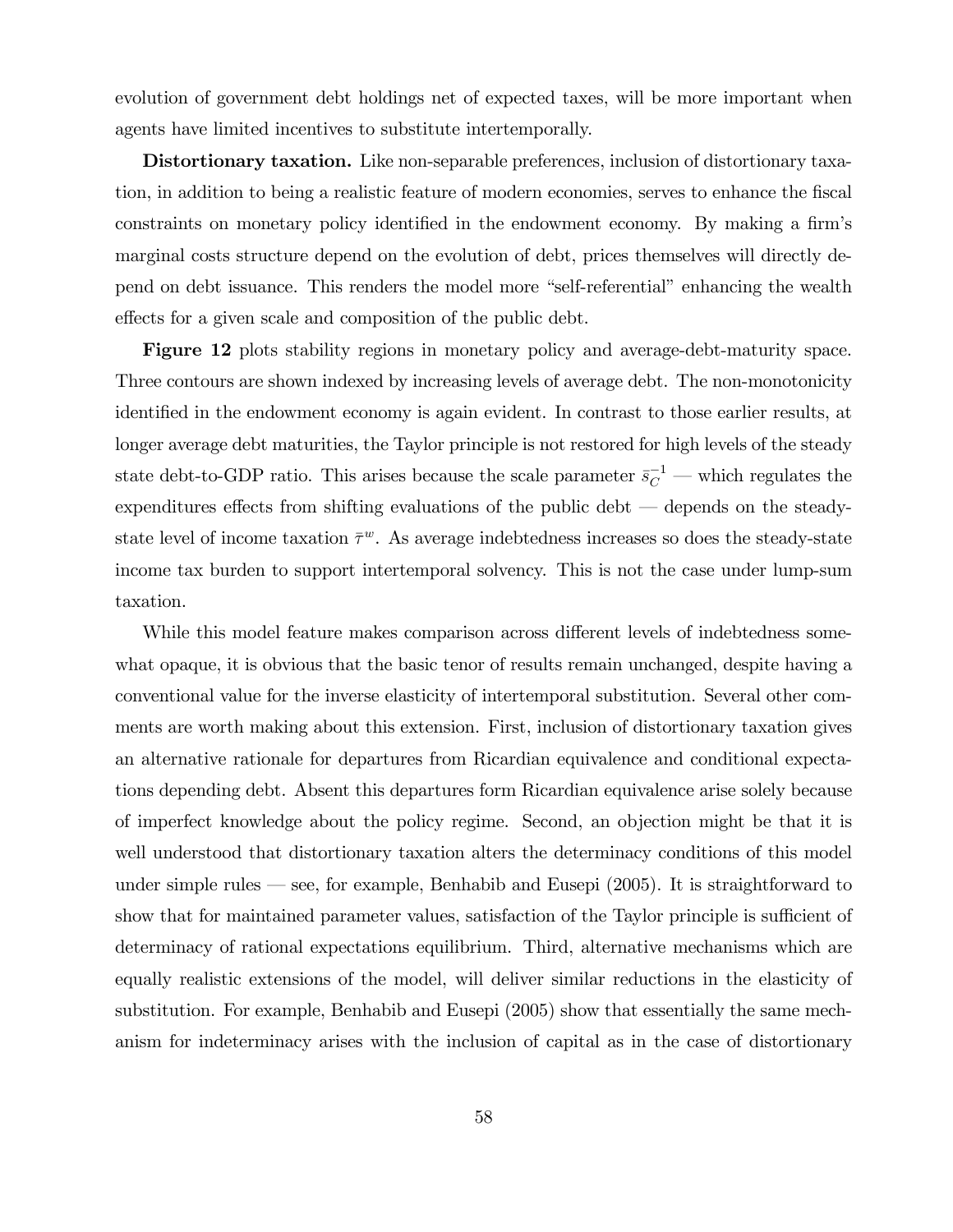

Figure 12: E-stability frontiers with distortionary taxation. The figure shows stability frontiers corresponding to different debt-response coefficients in the fiscal rule with distortionary taxation. To emphasize the role of distortionary taxation steady state labor tax rate is assumed to be 25 percent instead of 15 percent in the baseline calibration. Finally, the assumed debt-to-output ratio is 200 percent (in annual terms).

taxation. Fourth, the identified expenditure effects do not arise due to a fiscal limit operating through a Laffer curve.

Details of the policy rule. it is often argued that monetary policy ought to be specified in terms of a reaction function in which nominal interest rates respond to expectations of next-period inflation rather than realizations of current-period inflation. Indeed, there is a variety of empirical evidence supporting central bank reaction functions of this kind  $\sim$  see, for example, Clarida, Gali, and Gertler (1998) and Clarida, Gali, and Gertler (2000). The learning literature has also argued in favor of such rules  $-$  see Bullard and Mitra (2002) and Evans and Honkapohja (2003). To this end, consider a rule of the form

$$
\hat{u}_t = \phi_\pi \hat{E}_t \hat{\pi}_{t+1}.\tag{58}
$$

It is assumed that in implementing this interest-rate rule, the central bank responds to observed private-sector ináation expectations. An alternative, but equivalent assumption, is that the central bank has the same forecasting model of inflation as households and firms.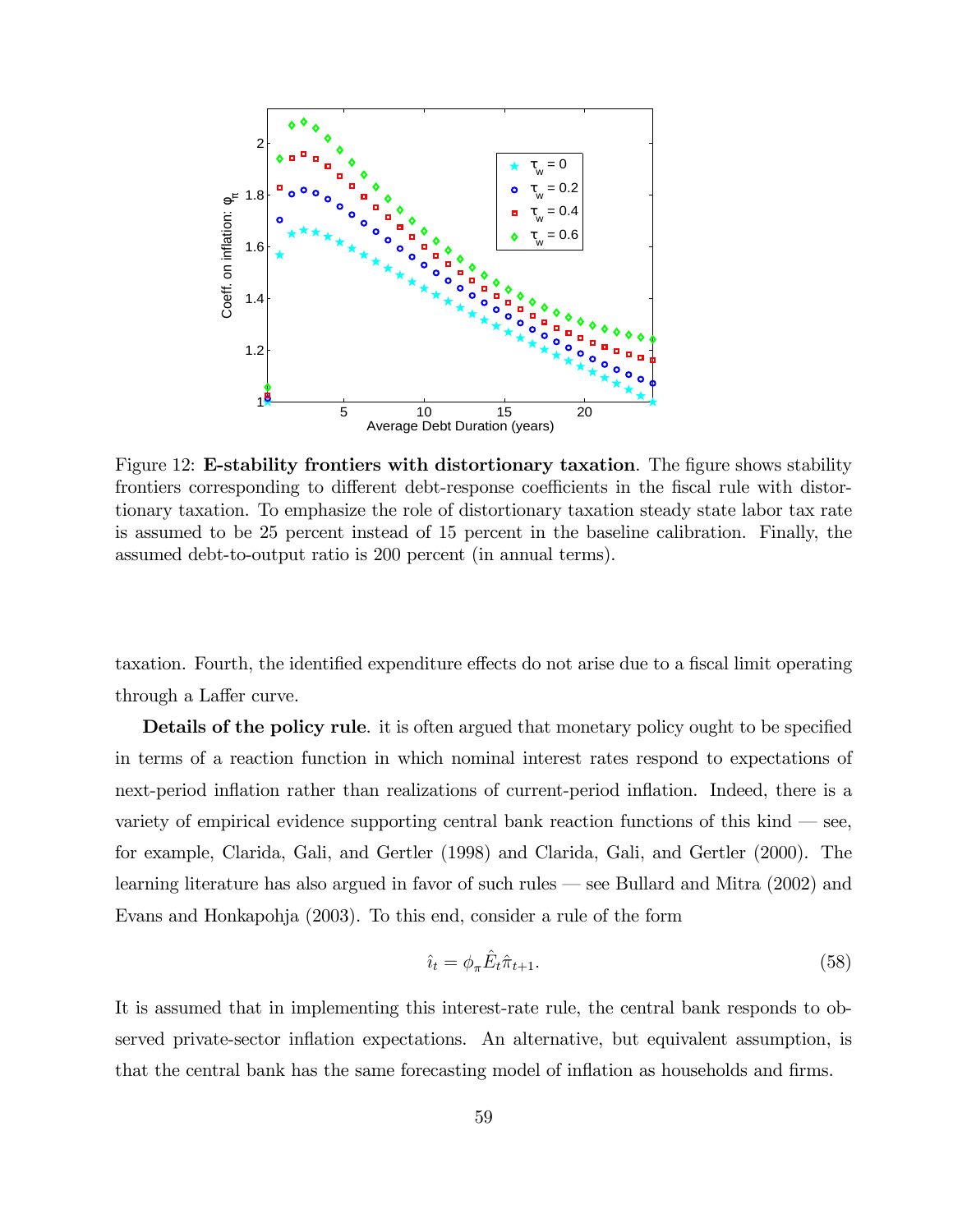

Figure 13: E-stability frontiers with forward-looking policy rules. The figure shows stability frontiers corresponding to the baseline policy rule (solid blue line) and the forwardlooking policy rule (dashed red line) . The assumed debt-to-output ratio is 150 percent (in annual terms).

One additional assumption is required for interesting results: households understand that monetary policy is determined according to equation (58). Absent this assumption, rules of this kind engender considerable instability. This was first noted by Preston (2006) in a model almost identical to that proposed here, assuming an economy with no debt, no government purchases and no taxation.<sup>34</sup> Eusepi and Preston  $(2010, 2012)$  develop that analysis further and interpret the assumption of knowledge of the monetary policy rule as central bank communication. As details of the monetary policy strategy are known, households can make policy-consistent forecasts. Eusepi and Preston (2010) show that this assists stability as aggregate demand management through interest-rate policy is more effective. Agents knowing the rule ensures that projections of nominal interest rates satisfy the Taylor principle. This leads to the appropriate restraint of aggregate demand. Without such knowledge, demand management fails because households project very flat profiles for the real interest rate in response to various disturbances.

<sup>34</sup>That analysis also failed to account for the endogeneity of labor supply.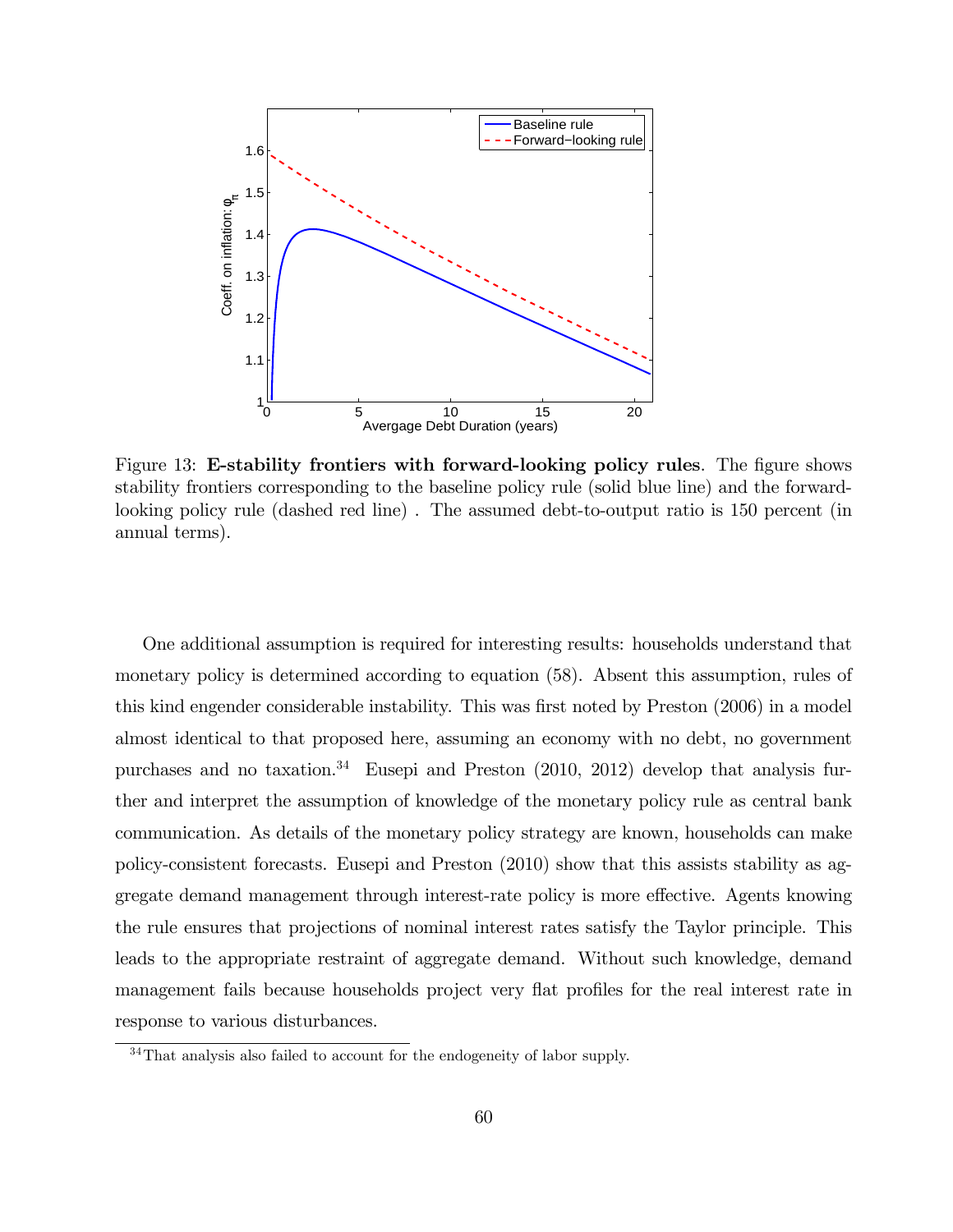**Figure 13** plots stability regions for the contemporaneous inflation and inflation expectationbased rules assuming a debt-to-output ratio of 150%. The other parameters are the same as in **figure 10.** A notable implication arising from expectations-based instrument rules is that the effect of increasing average maturity of debt is monotonic. As before, the intuition relies on the dynamics of real debt. Under the expectations-based rule the low of motion for government debt becomes

$$
\hat{b}_t^m = \beta^{-1} \hat{b}_{t-1}^m - \beta^{-1} \hat{\pi}_t + (1 - \rho) \phi_\pi \hat{E}_t \hat{\pi}_{t+1} +
$$

+ 
$$
(1 - \rho) \rho \beta \hat{E}_t \sum_{T=t}^{\infty} (\rho \beta)^{T-t} \phi_{\pi} \hat{\pi}_{T+2} - (\beta^{-1} - 1) \hat{s}_t
$$
.

Now even for small values of  $\rho$  real debt depends on expected inflation, which is the source of instability at short maturities. The special case of  $\rho = 0$  is discussed in Eusepi and Preston  $(2012)$ , where it is shown, consistently with **figure 13**, that the Taylor principle is not sufficient for stability. The region of instability is largest in the case of a debt portfolio comprised only of one-period instruments. As the maturity structure increases, monetary policy can be less aggressive from the perspective of expectations stabilization. This is consistent with the discussion in the previous section. To the extent that central banks will always in practice need to respond to a forecast of inflation, these results suggest that longer-maturity debt is more desirable on the ground of protecting against expectations-driven instability from learning dynamics.<sup>35</sup>

<sup>&</sup>lt;sup>35</sup>A more realistic timing assumption might be to assume the nominal interest-rate policy is determined as a function of  $\hat{E}_{t-1}\hat{\pi}_t$ . The findings of Eusepi and Preston (2012) suggest similar results would be expected to obtain.